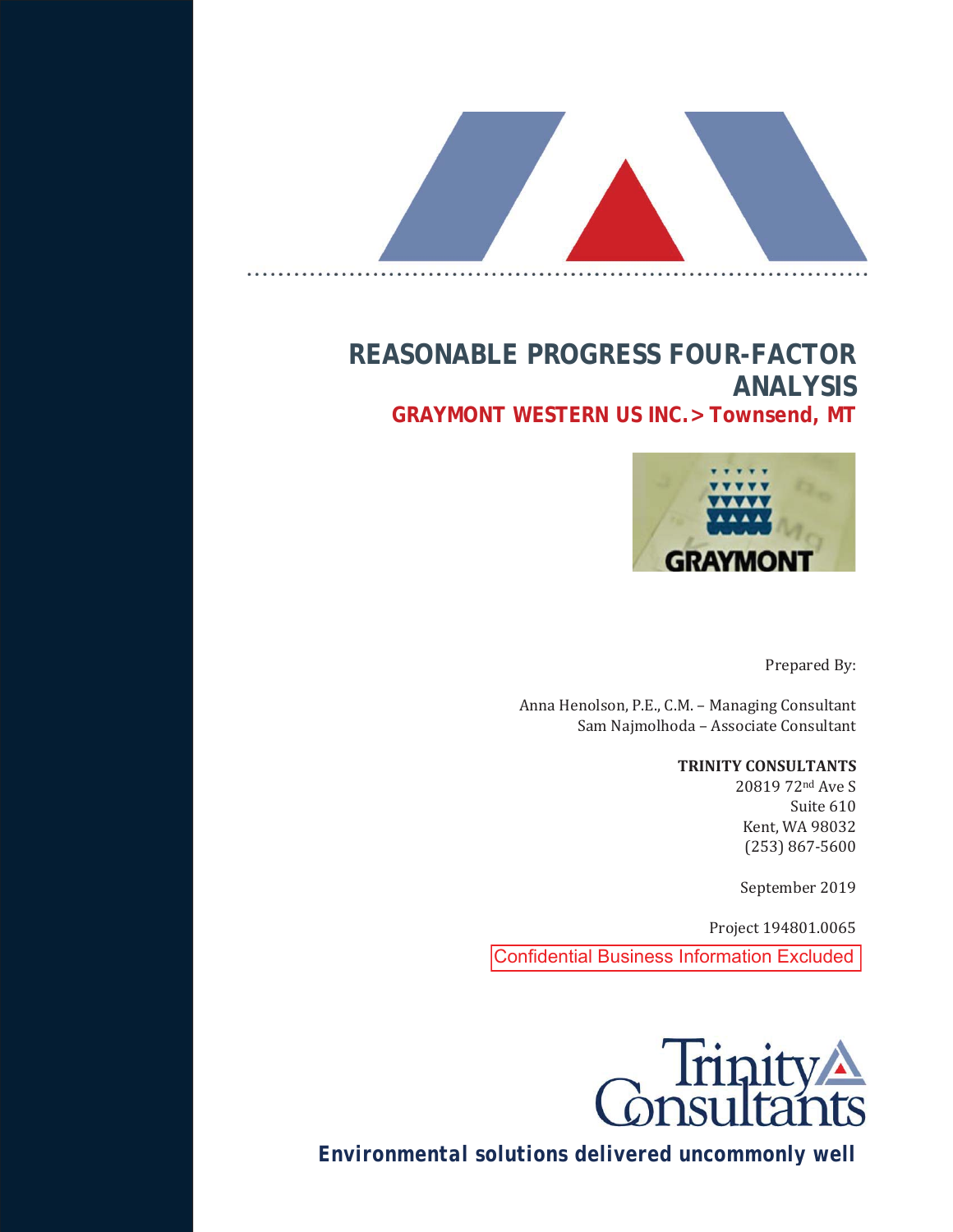| <b>1. EXECUTIVE SUMMARY</b>                                                                   | $1 - 1$ |
|-----------------------------------------------------------------------------------------------|---------|
| 2. INTRODUCTION AND BACKGROUND                                                                | $2 - 1$ |
| <b>3. SOURCE DESCRIPTION</b>                                                                  | $3 - 1$ |
| <b>4. EXISTING EMISSIONS</b>                                                                  | $4 - 1$ |
| 5. SO <sub>2</sub> FOUR FACTOR EVALUATION                                                     | $5-1$   |
|                                                                                               |         |
|                                                                                               |         |
|                                                                                               |         |
|                                                                                               |         |
|                                                                                               |         |
|                                                                                               |         |
|                                                                                               |         |
|                                                                                               |         |
|                                                                                               |         |
|                                                                                               |         |
| 5-3. STEP 3: Rank of Technically Feasible SO <sub>2</sub> Control Options by Effectiveness5-4 |         |
|                                                                                               |         |
|                                                                                               |         |
|                                                                                               |         |
|                                                                                               |         |
|                                                                                               |         |
|                                                                                               |         |
|                                                                                               |         |
|                                                                                               |         |
|                                                                                               |         |
|                                                                                               |         |
| 6. NO <sub>X</sub> FOUR FACTOR EVALUATION                                                     | $6 - 8$ |
|                                                                                               |         |
|                                                                                               |         |
|                                                                                               |         |
|                                                                                               |         |
|                                                                                               |         |
|                                                                                               |         |
|                                                                                               |         |
|                                                                                               |         |
|                                                                                               |         |
|                                                                                               |         |
|                                                                                               |         |
|                                                                                               |         |
|                                                                                               |         |
|                                                                                               |         |
|                                                                                               |         |
|                                                                                               |         |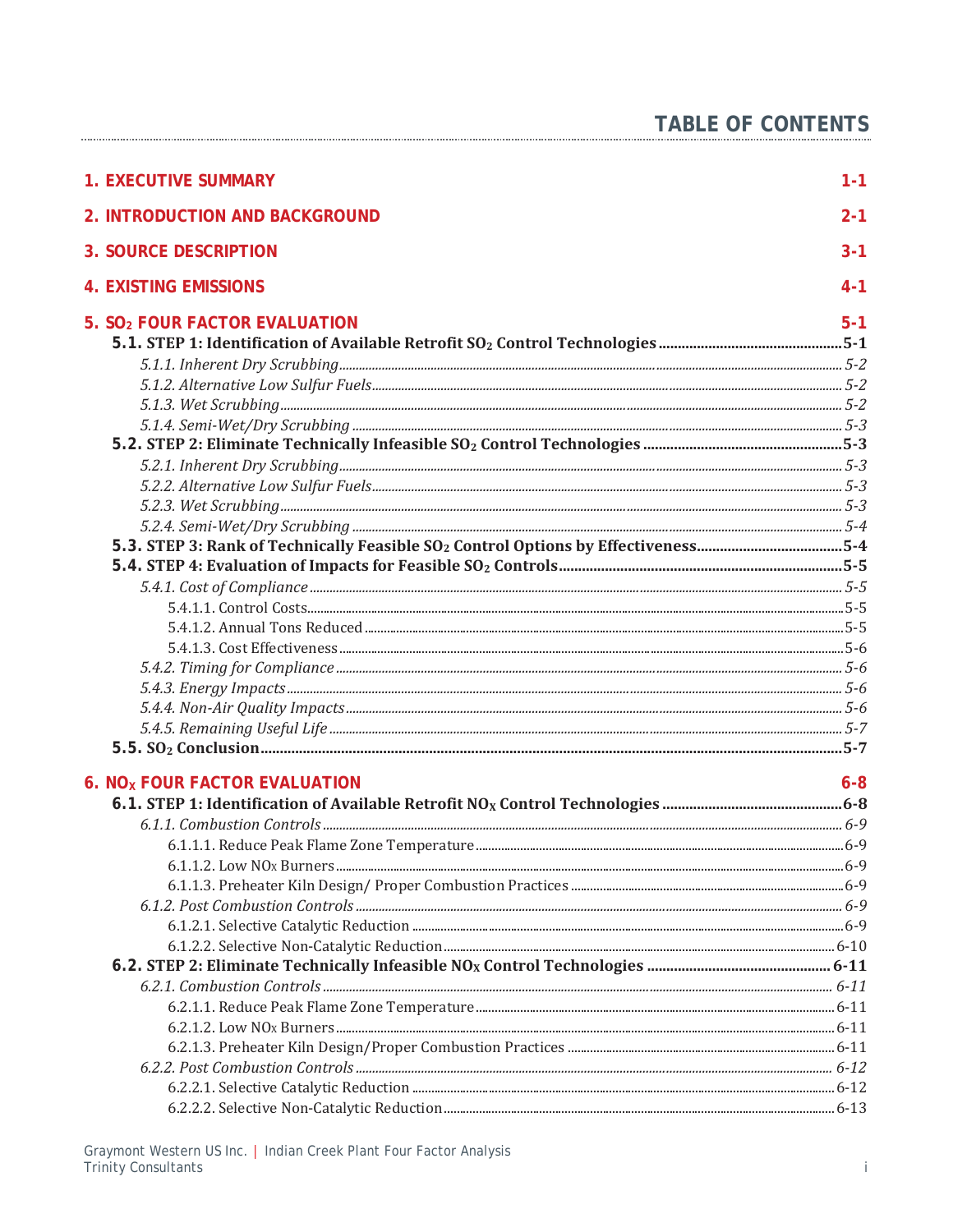| <b>7. CONCLUSION</b>                                   | 7-1     |
|--------------------------------------------------------|---------|
| <b>APPENDIX A : RBLC SEARCH RESULTS</b>                | $A-1$   |
| APPENDIX B : SO2 CONTROL COST CALCULATIONS             | $B-1$   |
| APPENDIX C : NO <sub>x</sub> CONTROL COST CALCULATIONS | $C - 1$ |
|                                                        |         |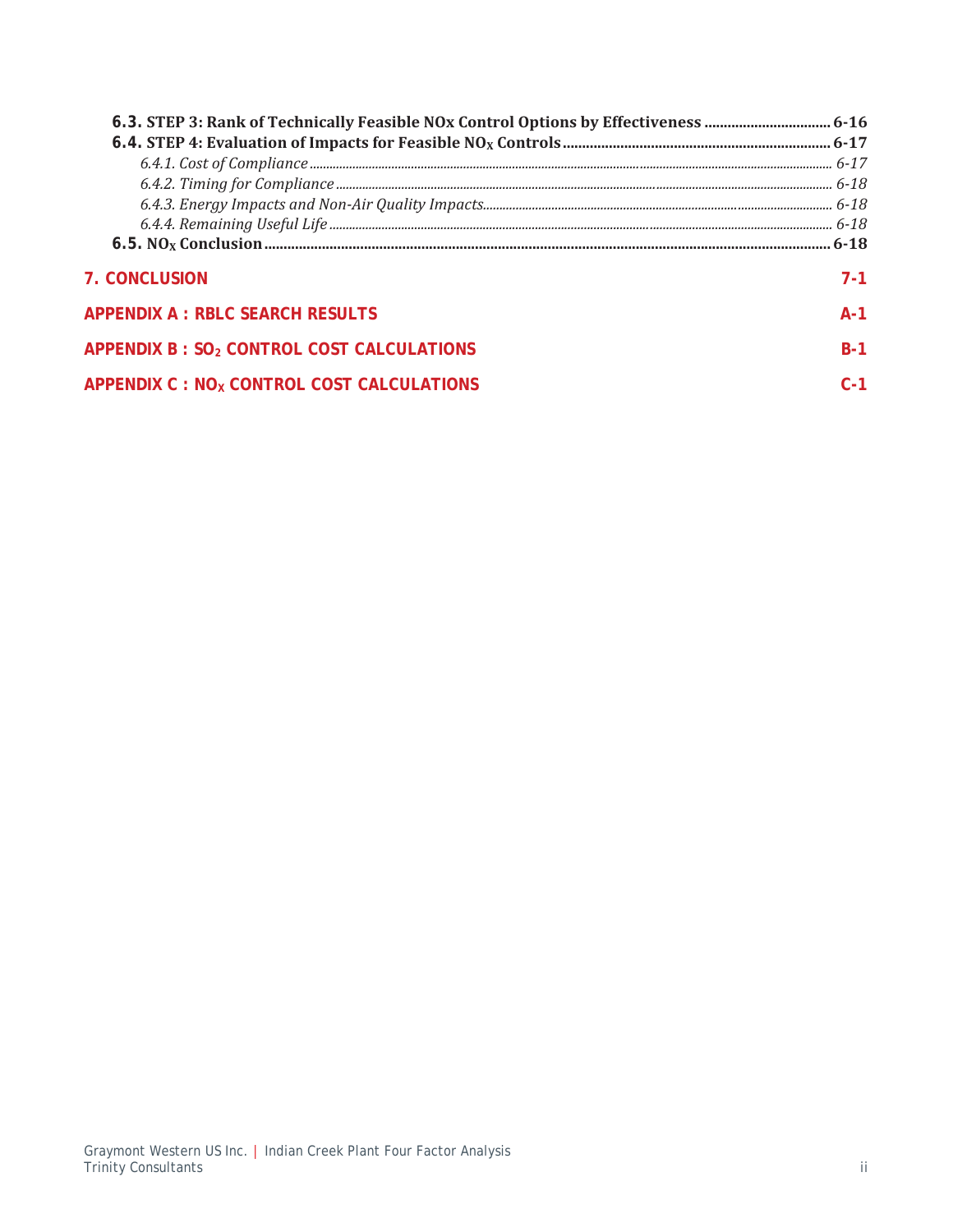# **LIST OF FIGURES**

| Figure 6-1. Preheater – Cross Section                                            | $6 - 13$ |
|----------------------------------------------------------------------------------|----------|
| Figure 6-2. Preheater Stone Chamber Temperature Variation with Time and Location | $6 - 14$ |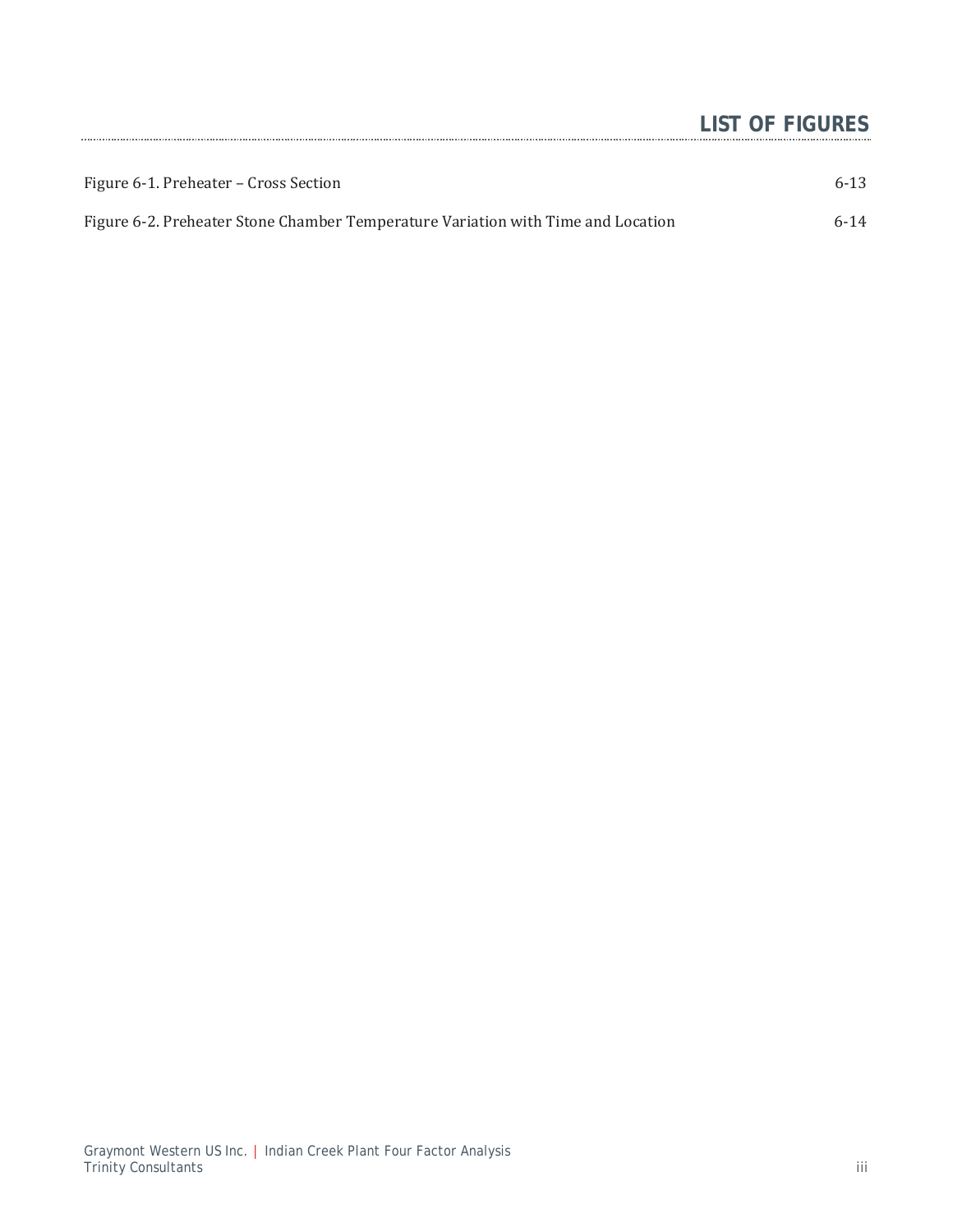# **LIST OF TABLES**

| Table 4-1. Annual Baseline Emission Rates                                                | $4-1$    |
|------------------------------------------------------------------------------------------|----------|
| Table 5-1. Available SO <sub>2</sub> Control Technologies for Indian Creek Kilns 1 and 2 | $5-1$    |
| Table 5-2. Ranking of $SO2$ Control Technologies by Effectiveness                        | $5 - 4$  |
| Table 5-3. SO <sub>2</sub> Cost of Compliance Based on Emissions Reduction (Per Kiln)    | $5-6$    |
| Table 6-1. Available $NQ_x$ Control Technologies for Indian Creek Kilns 1 and 2          | $6-8$    |
| Table 6-2. Ranking of $NOX$ Control Technologies by Effectiveness                        | $6 - 17$ |
| Table 6-3. SNCR Cost Calculation Summary                                                 | $6 - 17$ |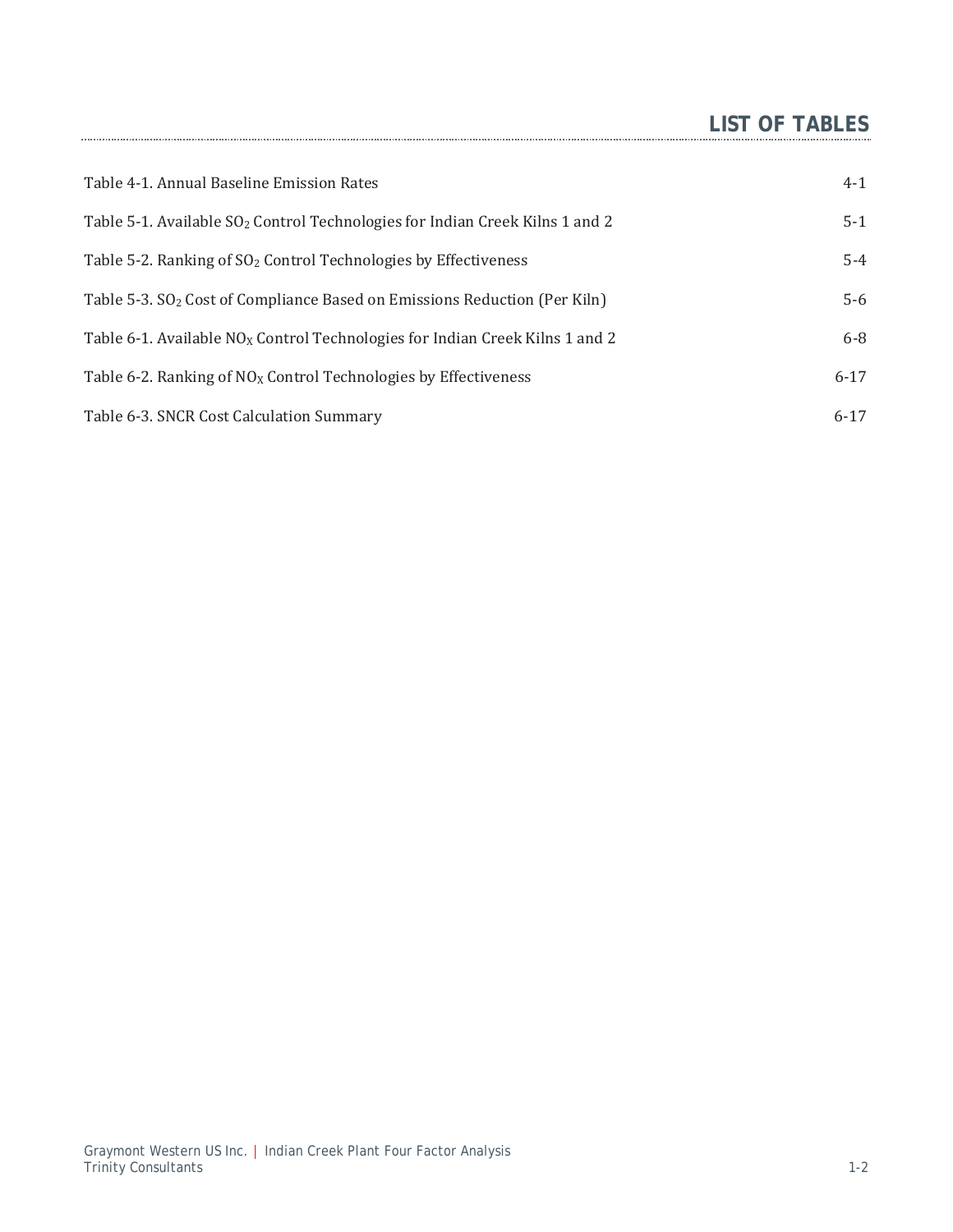This report documents the results of a four-factor control analysis of the two lime kilns at the Graymont Western US Inc. (Graymont) Indian Creek, Montana lime plant. Both kilns are rotary, preheater type kilns that can produce approximately 500 tons per day of lime, each. This report is provided in response to the Montana Department of Environmental Quality (DEQ) request letter dated April 19, 2019.

Graymont previously submitted a four factor analysis for the first regional haze planning period in response to U.S. EPA's request letter dated November 5, 2010. This analysis serves as an update to the previous analysis, accounting for the latest advances in control technology and costs for completeness.

The U.S. EPA's guidelines in 40 CFR Part 51.308 are used to evaluate control options for the lime kilns. In establishing a reasonable progress goal for any mandatory Class I Federal area within the State, the State must consider the costs of compliance, the time necessary for compliance, the energy and non-air quality environmental impacts of compliance, and the remaining useful life of any potentially affected sources, and include a demonstration showing how these four factors are taken into consideration in selecting the goal (40  $CFR 51.308(d)(1)(i)(A)).$ 

The purpose of this report is to provide information to DEQ regarding potential  $SO_2$  and  $NO<sub>X</sub>$  emission reduction options for the Graymont Indian Creek lime kilns. Based on the Regional Haze Rule, associated EPA guidance, and DEQ's request, Graymont understands that DEQ will only move forward with requiring emission reductions from the Graymont Indian Creek lime kilns if the emission reductions can be demonstrated to be needed to show reasonable progress and provide the most cost effective controls among all options available to DEQ. In other words, control options are only relevant for the Regional Haze Rule if they result in a reduction in the existing visibility impairment in a Class I area needed to meet reasonable progress goals.

The report identifies the following potential control technologies for the Graymont lime kilns:

#### **SO2 Emission Reduction Options**

- Semi-Wet/Dry Scrubber: The analysis assumes that an SO<sub>2</sub> control efficiency of 90% could be achieved with ≻ a semi-wet/dry scrubber. However, this is a very aggressive control efficiency level, and it may be difficult to maintain this level of control on a continuous basis. Even at 90% control, the cost of implementation for a semi-wet/dry scrubber would be more than \$8,000 per ton of SO<sub>2</sub> reduction. At this cost, semi-wet/dry scrubbing is not cost effective.
- > Alternative Fuel Scenarios: Alternative fuels are also considered. Currently the kilns utilize a blend of approximately 70% coal and 30% petroleum coke. Switching to all coal, all diesel, or all natural gas could reduce  $SO_2$  emissions. However, neither natural gas firing nor diesel firing are available reduction options for the Graymont facility. Natural gas is not currently available at this location (the nearest pipeline is over 30 miles away). Graymont is not aware of any kilns that have successfully fired 100% diesel fuel, and there are extraordinary technical barriers associated with implementing an unproven technology. The estimated cost of completely replacing petroleum coke with 100% coal is over \$15,000 per ton of  $SO_2$  reduced, making the emission reduction measure cost ineffective  $1$

 $1$  SO<sub>2</sub> reduction from changing the primary fuel is assumed to fully reduce sulfur by the difference in sulfur levels between the fuel types being compared. The analysis also assumes the same level of inherent scrubbing reduction takes place regardless of fuel. These assumptions result in a reduction efficiency that is conservatively high for the 100% coal reduction method and a cost that is conservatively low.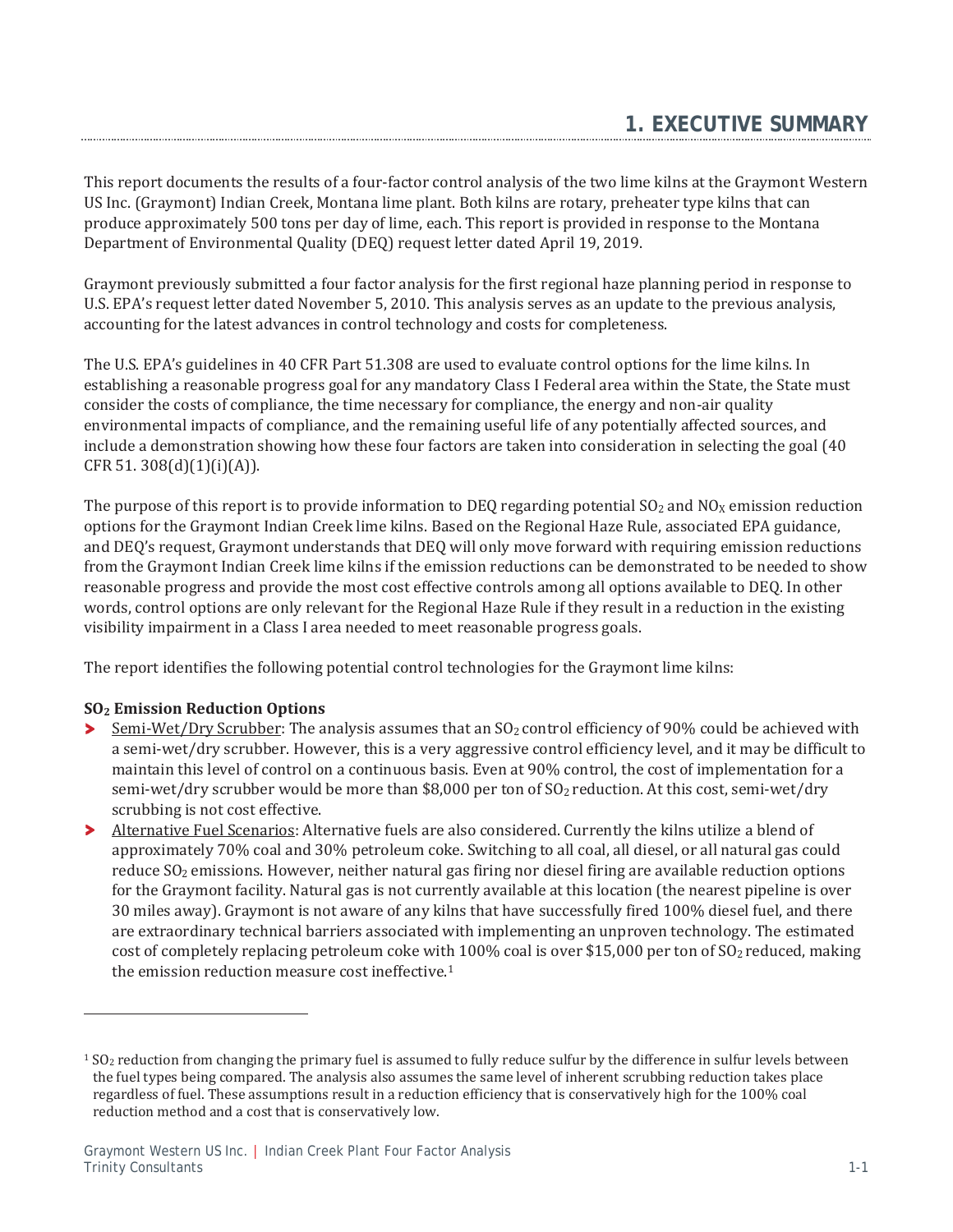- Inherent Dry Scrubbing: SO<sub>2</sub> is inherently dry scrubbed in a rotary lime kiln, as combustion gasses pass over raw material particulate. The various alkaline components contained in the processed raw materials reduce approximately 90% of the SO<sub>2</sub> that would otherwise leave the stack.
- All other  $SO_2$  reduction options are determined to be technically infeasible at this time. ×

#### **NO<sub>X</sub> Emission Reduction Options**

- SNCR: Selective non-catalytic reduction (SNCR) has not been implemented on lime kilns in the United States, ≻ with the exception of one instance of installation on record. The only entry of SNCR on a lime kiln in the RACT/BACT/LAER Clearinghouse (RBLC) database is for a facility that has not demonstrated successful implementation of SNCR for their cement kiln.<sup>2</sup> Graymont determined SNCR to be technically infeasible for the Indian Creek facility's lime kiln during the first planning period, and the controls remain technically infeasible. Cost calculations are included for thoroughness, and the technology is not cost effective, at over  $$13,000$  per ton of pollutant removed.
- Low-NO<sub>X</sub> Burners: The kilns currently utilize low NO<sub>X</sub> burners to minimize NO<sub>X</sub> emissions. No other proven control technologies are identified in this evaluation to further reduce  $NO<sub>x</sub>$  emissions.

Also note that these two lime kilns were both permitted under EPA's PSD program and were determined to meet BACT at the time those permits were issued and the sources constructed. Furthermore, the  $NO<sub>X</sub>$  and  $SO<sub>2</sub>$  controls that the Indian Creek kilns currently utilize are consistent with recent BACT determinations for new rotary preheater lime kilns.<sup>3</sup> Graymont expects that control programs under the current regional haze efforts will not go beyond BACT.

This report outlines Graymont's evaluation of possible options for reducing the emissions of  $NO<sub>X</sub>$  and  $SO<sub>2</sub>$  at its Indian Creek facility in Townsend, Montana. There are currently no technically feasible and cost effective reduction options available for the Graymont facility. Therefore, the emissions provided for the 2028 on-thebooks/on-the-way modeling baseline are expected to be the same as those used in the "control scenario" for the Graymont Indian Creek facility.

<sup>&</sup>lt;sup>2</sup> See Appendix A, the RBLC Search Results, for a list of recent BACT determinations.

<sup>&</sup>lt;sup>3</sup> Ibid.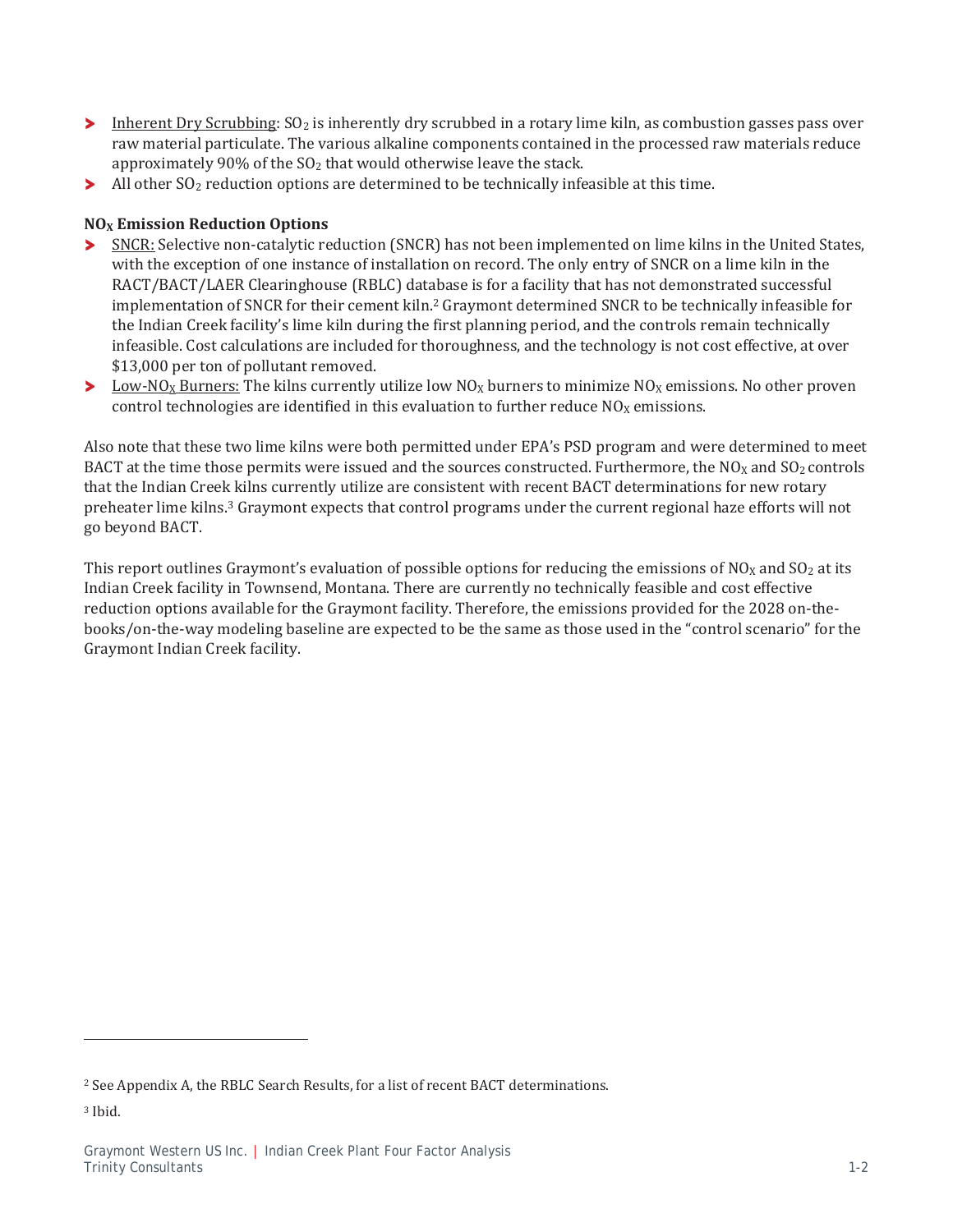In the 1977 amendments to the Clean Air Act (CAA), Congress set a national goal to restore national parks and wilderness areas to natural conditions by preventing any future, and remedying any existing, man-made visibility impairment. On July 1, 1999, the U.S. EPA published the final Regional Haze Rule (RHR). The objective of the RHR is to restore visibility to natural conditions in 156 specific areas across with United States, known as Class I areas. The Clean Air Act defines Class I areas as certain national parks (over 6000 acres), wilderness areas (over 5000 acres), national memorial parks (over 5000 acres), and international parks that were in existence on August 7, 1977.

The RHR requires States to set goals that provide for reasonable progress towards achieving natural visibility conditions for each Class I area in their state<sup>4</sup>. In establishing a reasonable progress goal for a Class I area, the state must (40 CFR 51.308(d)(*i*)):

- *(A) consider the costs of compliance, the time necessary for compliance, the energy and non-air quality environmental impacts of compliance, and the remaining useful life of any potentially affected sources, and include a demonstration showing how these factors were taken into consideration in selecting the goal.*
- *(B) Analyze and determine the rate of progress needed to attain natural visibility conditions by the year 2064. To calculate this rate of progress, the State must compare baseline visibility conditions to natural visibility conditions in the mandatory Federal Class I area and determine the uniform rate of visibility improvement (measured in deciviews) that would need to be maintained during each implementation period in order to attain natural visibility conditions by 2064. In establishing the reasonable progress goal, the State must consider the uniform rate of improvement in visibility and the emission reduction.*

With the second planning period under way for regional haze efforts, there are a few key distinctions from the processes that took place during the first planning period. Most notably, the second planning period analysis will distinguish between "natural" and "anthropogenic" sources. Using a Photochemical Grid Model (PGM), the EPA will establish what are, in essence, background concentrations both episodic and routine in nature to compare manmade source contributions against.

On April 19, 2019, Montana DEQ sent a letter to Graymont requesting that they assist in "developing information for the reasonable progress analysis" for Graymont's Indian Creek plant.<sup>5</sup> Graymont understands that the information provided in a four-factor review of control options will be used by EPA in their evaluation of reasonable progress goals for Montana. The purpose of this report is to provide information to DEO regarding potential SO<sub>2</sub> and NO<sub>X</sub> emission reduction options for the Graymont Indian Creek lime kilns. Based on the Regional Haze Rule, associated EPA guidance, and DEQ's request, Graymont understands that DEQ will only move forward with requiring emission reductions from the Graymont Indian Creek lime kilns if the emission reductions can be demonstrated to be needed to show reasonable progress and provide the most cost effective controls among all options available to DEQ. In other words, control options are only relevant for the Regional

<sup>&</sup>lt;sup>4</sup> After initially withdrawing efforts to adopt a state implementation plan (SIP) in 2006, the Montana Department of Environmental Quality operated under a Federal Implementation Plan (FIP) developed by the EPA through 2018. MDEQ is now transitioning back to an SIP for addressing the requirements for regional haze under 40 CFR 51.308.

<sup>&</sup>lt;sup>5</sup> Letter from Montana DEQ to Graymont dated April 19, 2019.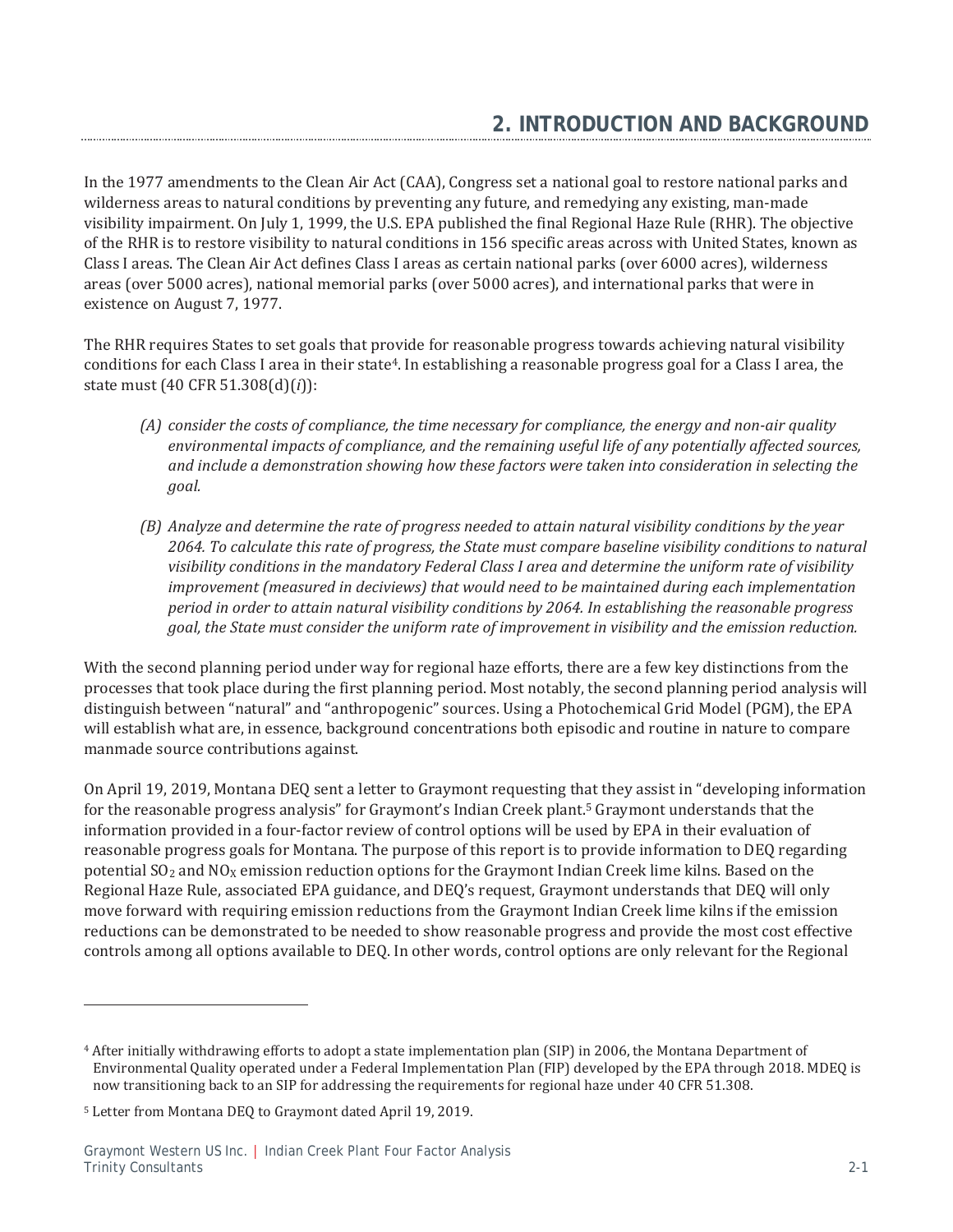Haze Rule if they result in a reduction in the existing visibility impairment in a Class I area needed to meet reasonable progress goals.

The information presented in this report considers the following four factors for the emission reductions:

Factor 1. Costs of compliance Factor 2. Time necessary for compliance Factor 3. Energy and non-air quality environmental impacts of compliance Factor 4. Remaining useful life of the kilns

Factors 1 and 3 of the four factors that are listed above are considered by conducting a step-wise review of emission reduction options in a top-down fashion similar to the top-down approach that is included in the EPA RHR guidelines<sup>6</sup> for conducting a review of Best Available Retrofit Technology (BART) for a unit<sup>7</sup>. These steps are as follows:

- Step 1. Identify all available retrofit control technologies
- Step 2. Eliminate technically infeasible control technologies
- Step 3. Evaluate the control effectiveness of remaining control technologies
- Step 4. Evaluate impacts and document the results

Factor 4 is also addressed in the step-wise review of the emission reduction options, primarily in the context of the costing of emission reduction options and whether any capitalization of expenses would be impacted by limited equipment life. Once the step-wise review of control options was completed, a review of the timing of the emission reductions is provided to satisfy Factor 2 of the four factors.

A review of the four factors for  $SO_2$  and NOx can be found in Sections 5 and 6 of this report, respectively. Section 4 of this report includes information on the Graymont Indian Creek kilns' existing/baseline emissions.

 $6$  The BART provisions were published as amendments to the EPA's RHR in 40 CFR Part 51, Section 308 on July 5, 2005.

<sup>7</sup>References to BART and BART requirements in this Analysis should not be construed as an indication that BART is applicable to the Graymont Indian Creek facility.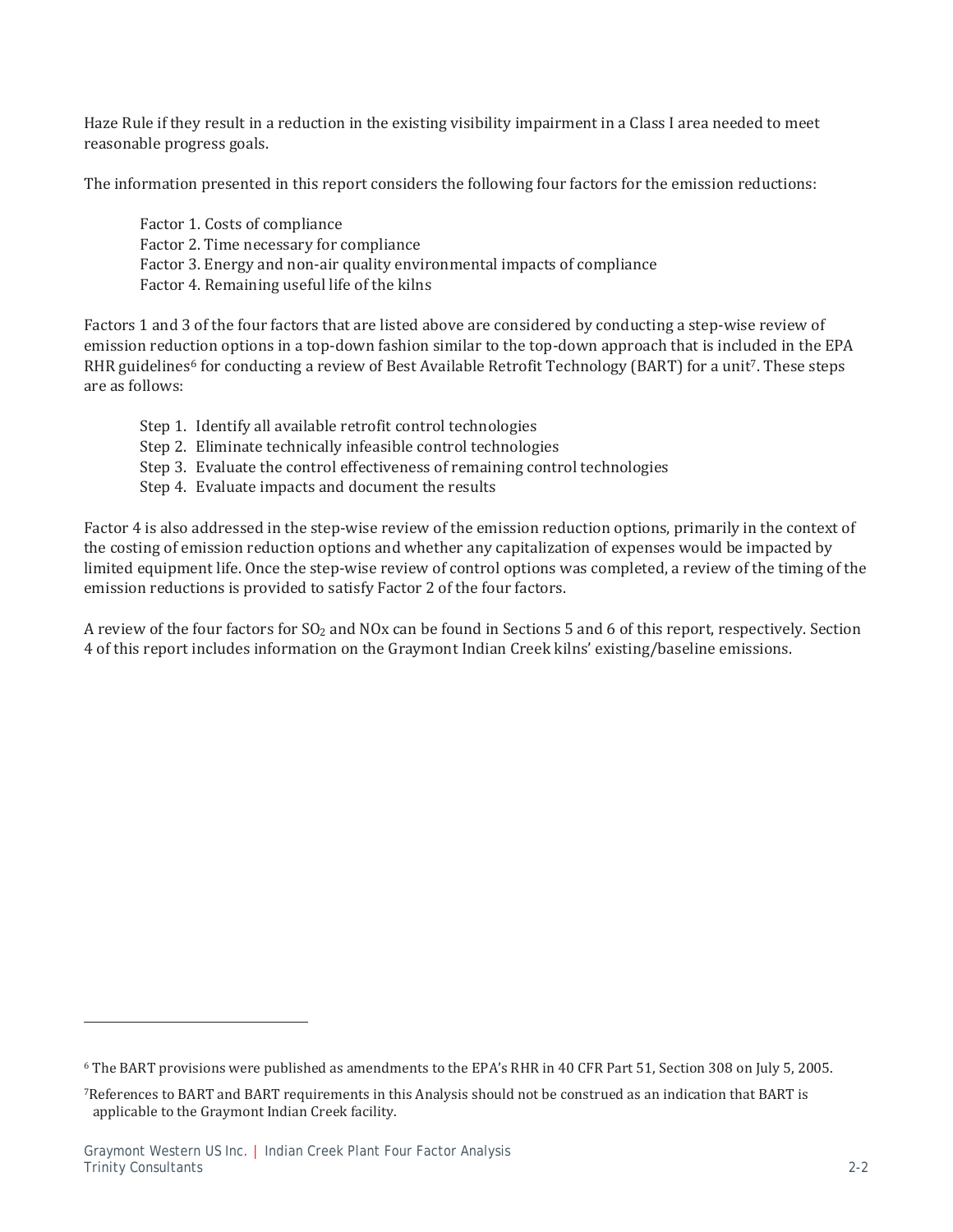The Graymont Western US, Inc. Indian Creek Plant is located in Broadwater County near Townsend, Montana, approximately 25 miles southeast of Helena. The nearest Class I area to the plant is the Gates of the Mountains Wilderness Area. It is approximately 35.5 miles northwest of the Indian Creek plant.

The facility operates two horizontal rotary preheater lime kilns. The two kilns are nearly identical in design and operations, although constructed at different times. Kiln #1 was installed in 1982 and Kiln #2 was installed in 1990. Each kiln has a nominal lime production rate of 500 tons per day.

Both kilns can utilize coal and petroleum coke as fuels for the lime production process. Typical annual fuel usage rates for both kilns combined are approximately 40,000 tons per year of coal (at 8,600 Btu/lb) and 20,000 tons per year of coke (at 14,400 Btu/lb). Fuels typically used for kiln startup include diesel and propane. Natural gas is not available at the plant.

Further details of the fuel throughputs and emission rates are provided in Section 4.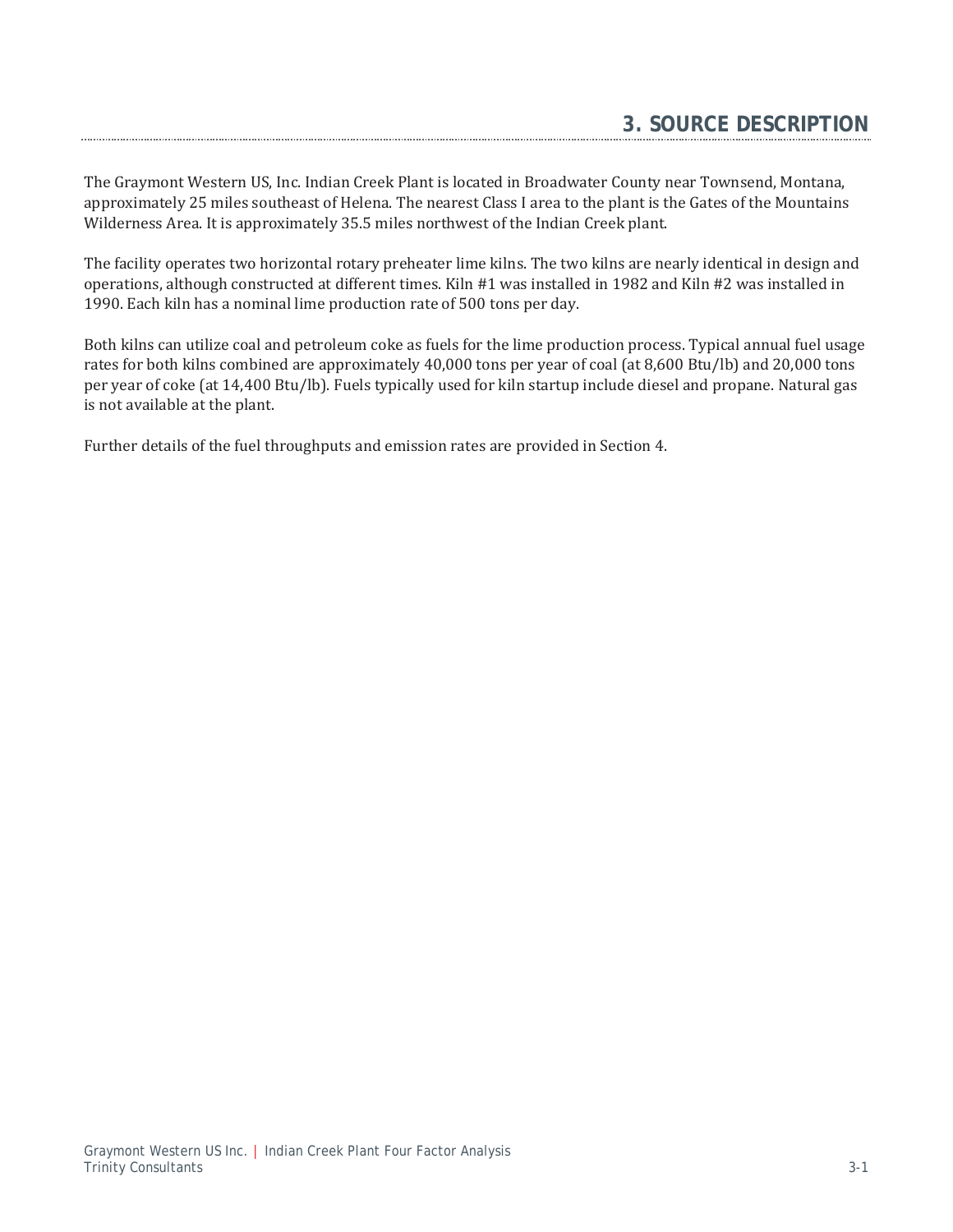This section summarizes emission rates that are used as baseline rates in the four factor analyses presented in Sections 5, 6, and 7 of this report.

Baseline annual emissions for  $NO<sub>X</sub>$  and  $SO<sub>2</sub>$  are calculated based on stack test data combined with annual production and consistent with annual emission inventory reports. These same baseline rates are provided to DEQ and WRAP for use in the on-the-books/on-the-way basis for modeling because no changes to kiln operation are expected between now and 2028. The baseline annual emission rates are summarized in Table 4-1.

| Pollutant       | Kilns 1 and 2,<br><b>Combined</b><br>(ton/yr) |
|-----------------|-----------------------------------------------|
| NO <sub>x</sub> | 367.80                                        |
| SO <sub>2</sub> | 238.39                                        |

#### **Table 4-1. Annual Baseline Emission Rates**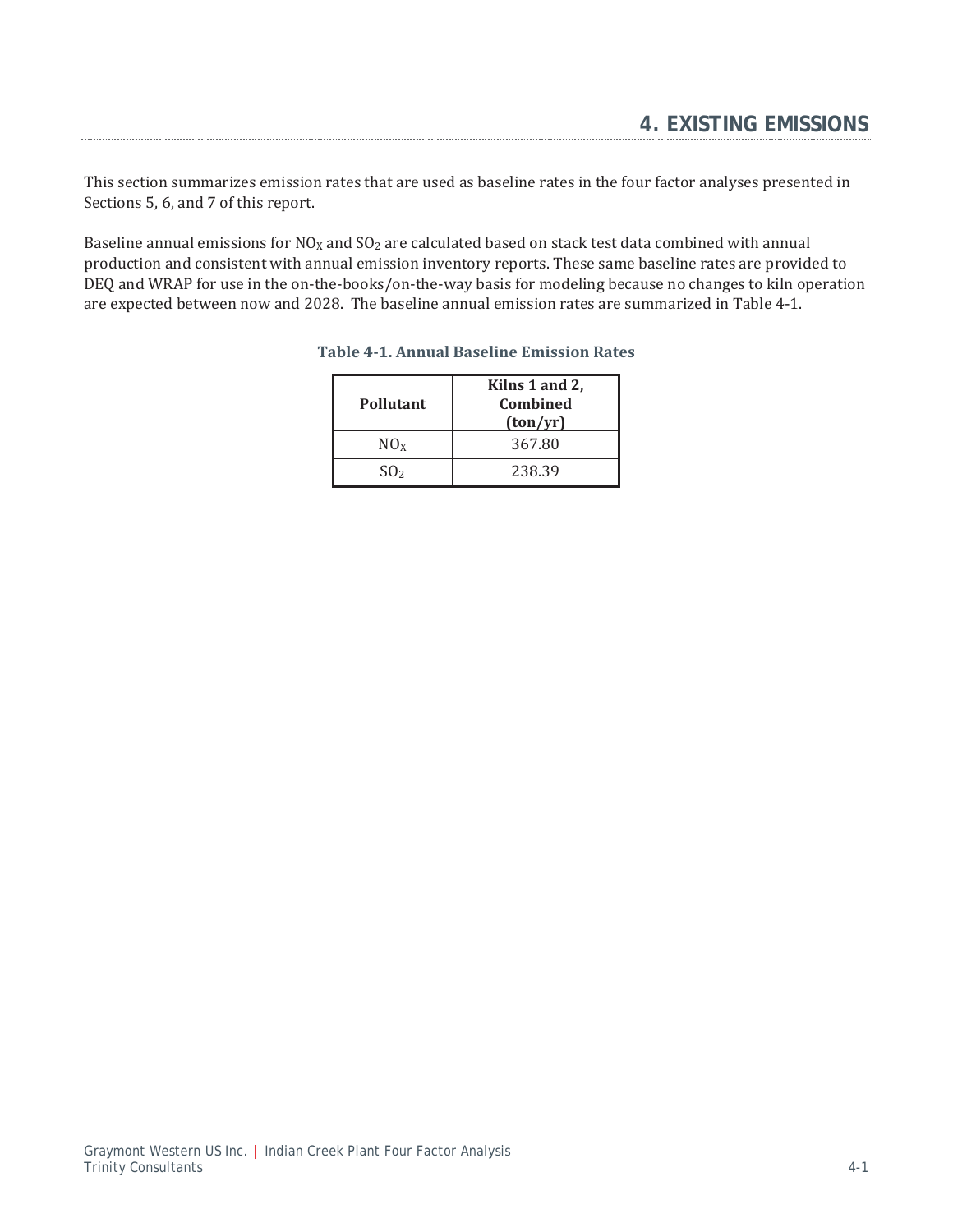The four-factor analysis is satisfied by conducting a step-wise review of emission reduction options in a topdown fashion. The steps are as follows:

- Step 1. Identify all available retrofit control technologies
- Step 2. Eliminate technically infeasible control technologies
- Step 3. Evaluate the control effectiveness of remaining control technologies
- Step 4. Evaluate impacts and document the results

Cost (Factor 1) and energy / non-air quality impacts (Factor 3) are key factors determined in Step 4 of the stepwise review. However, timing for compliance (Factor 2) and remaining useful life (Factor 4) are also discussed in Step 4 to fully address all four factors as part of the discussion of impacts. Factor 4 is primarily addressed in in the context of the costing of emission reduction options and whether any capitalization of expenses would be impacted by a limited equipment life.

The baseline SO<sub>2</sub> emission rates that are used in the SO<sub>2</sub> four-factor analysis are summarized in Table 4-1. The basis of the emission rates is provided in Section 4 of this report. The kilns currently have inherent process limestone/lime scrubbing as SO<sub>2</sub> controls which are determined to be BACT at the time of their PSD permit issuance dates and which is also commonly determined as BACT for preheater rotary kilns being permitted today.8

# **5.1. STEP 1: IDENTIFICATION OF AVAILABLE RETROFIT SO2 CONTROL TECHNOLOGIES**

Sulfur dioxide, SO<sub>2</sub>, is generated during fuel combustion in a lime kiln, as the sulfur in the fuel is oxidized by oxygen in the combustion air. Sulfur in the limestone raw material can also contribute to a kiln's SO<sub>2</sub> emissions, though the proportion of sulfur contained in the raw material is much less than that of the fuel.

Step 1 of the top-down control review is to identify available retrofit control options for  $SO_2$ . The available  $SO_2$ retrofit control technologies for the Indian Creek kilns are summarized in Table 5-1. The retrofit controls include both add-on controls that eliminate SO<sub>2</sub> after it is formed and switching to lower sulfur fuels which reduces the formation of SO<sub>2</sub>.

| Table 5-1. Available SO <sub>2</sub> Control Technologies for Indian Creek Kilns 1 and 2 |  |
|------------------------------------------------------------------------------------------|--|
|------------------------------------------------------------------------------------------|--|

|                                                                                                                            | SO <sub>2</sub> Control Technologies |  |  |  |
|----------------------------------------------------------------------------------------------------------------------------|--------------------------------------|--|--|--|
| Inherent Dry Scrubbing<br>Alternative Low Sulfur Fuels<br>Wet Scrubbing<br>Semi-Wet/Dry Scrubbing<br>Dry Sorbent Injection |                                      |  |  |  |

<sup>&</sup>lt;sup>8</sup> See Mississippi Lime permit (IL) from December 2010.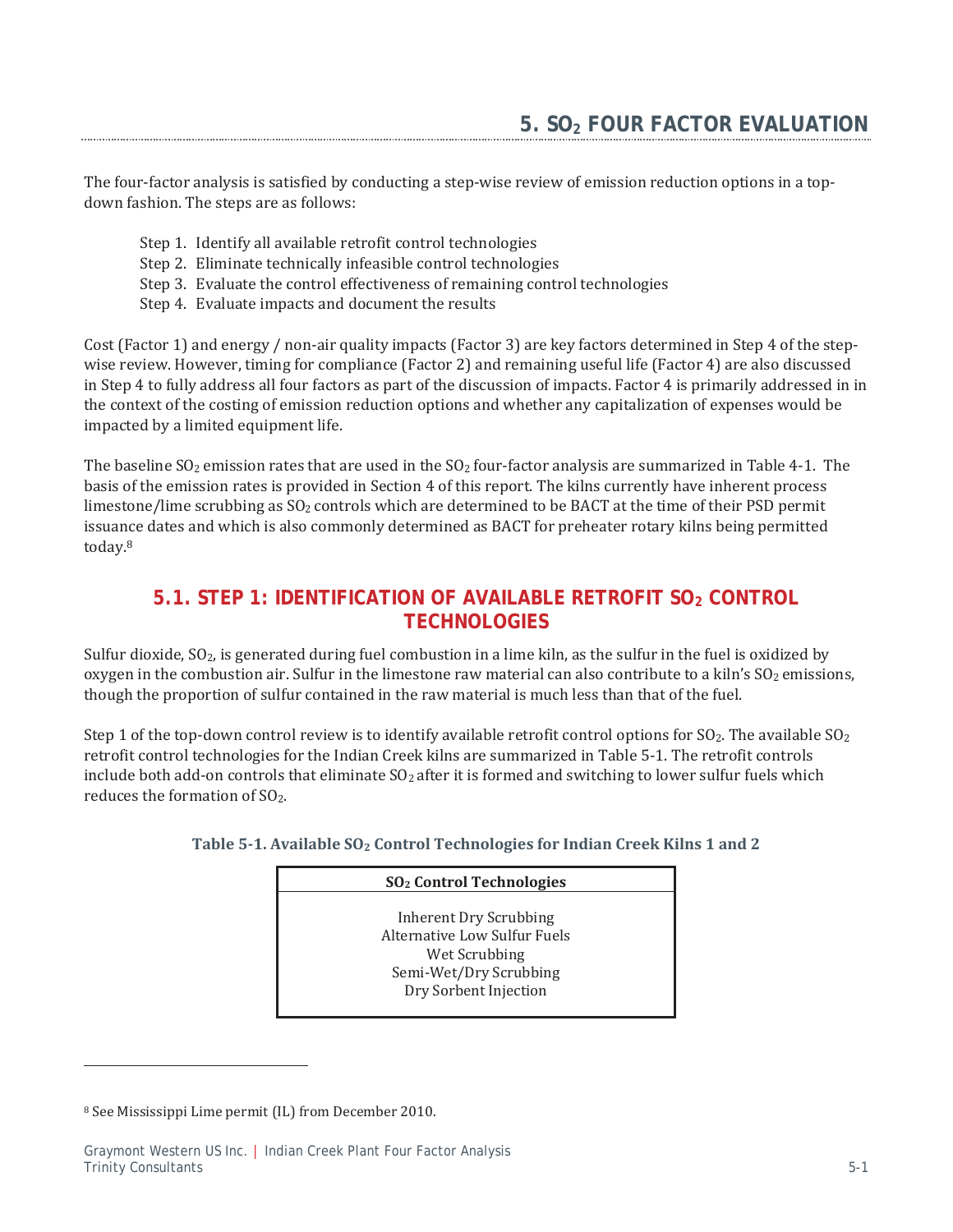### **5.1.1. Inherent Dry Scrubbing**

 $SO<sub>2</sub>$  is inherently scrubbed within a lime kiln system due to the presence of large volumes of alkaline materials in the system, including limestone in the preheater that all kiln exhaust gases pass through. A typical kiln system scrubs approximately 90% of  $SO<sub>2</sub>$  (originating from both fuel sulfur and raw material sulfur) that would otherwise leave the stack. This in-situ scrubbing mechanism is commonly determined as BACT for preheater rotary kilns being permitted today.<sup>9</sup> Dry sorbent injection operates under a similar principle, using the injection of lime particulate into the process stream to initiate the same reaction. Dry sorbent injection is not considered an available control methodology, because the reaction is already taking place inherently as part of the lime kiln process.

### **5.1.2. Alternative Low Sulfur Fuels**

Fuels that can be considered for use in the lime kilns must have sufficient heat content, be dependable and readily available locally in significant quantities so as to not disrupt continuous production. Also, they must not adversely affect product quality.

Currently, the Graymont Indian Creek kilns utilize coal and petroleum coke during normal operations. Alternative lower-sulfur fuels that can be considered include natural gas and diesel, as well as an operating scenario using exclusively coal.

In the case of natural gas, there is currently no natural gas supplied to the facility. The nearest natural gas pipeline is on the East side of Helena, Montana, approximately 30 miles from the plant, and there are no plans to run a pipeline towards the area of the plant. Therefore, natural gas is not considered an available alternative control method at this time.

In the case of diesel, there are no examples of kilns that fire 100% diesel fuel for lime production. Therefore, the use of diesel fuel is not a commercially established emission reduction method and is not considered an available, feasible option at this time.

Only the all-coal scenario will be considered going forward.

### **5.1.3. Wet Scrubbing**

A wet scrubber is a tail pipe technology that may be installed downstream of the kilns. In a typical wet scrubber, the flue gas flows upward through a reactor vessel that has an alkaline reagent flowing down from the top. The scrubber mixes the flue gas and alkaline reagent using a series of spray nozzles to distribute the reagent across the scrubber vessel. The calcium (or other alkaline reagent) in the reagent reacts with the  $SO_2$  in the flue gas to form calcium sulfite and/or calcium sulfate that is removed with the scrubber sludge and is disposed. Most wet scrubber systems used forced oxidation to assure that only calcium sulfate sludge is produced.

<sup>&</sup>lt;sup>9</sup> See BACT determinations at Chemical Lime, Ltd. in Comal, TX, Mississippi Lime Company in Randolph, IL, the Clifton Lime Plant in Bosque, TX, and Graymont's facility in Bayfield, WI in the RBLC search in Appendix A.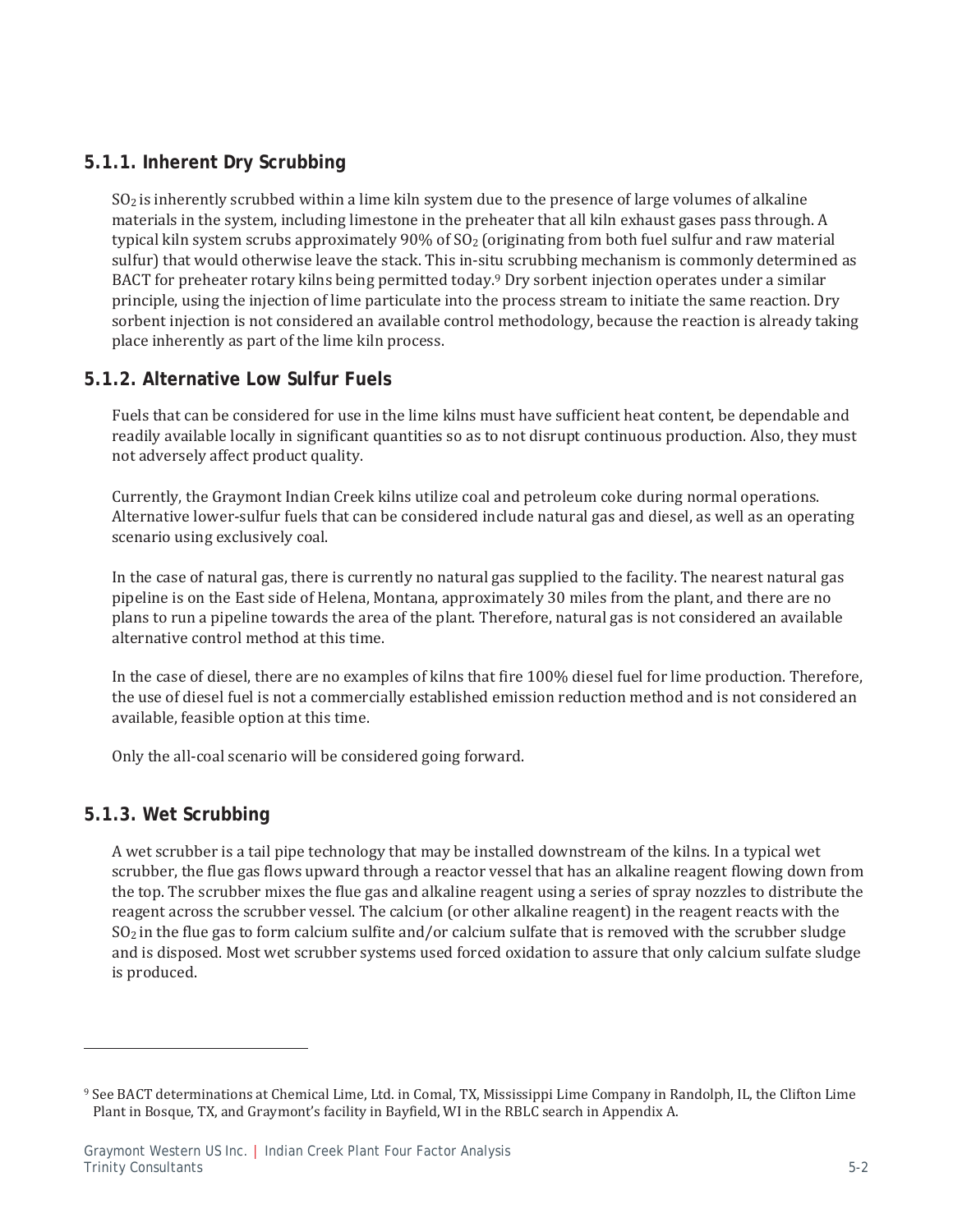### **5.1.4. Semi-Wet/Dry Scrubbing**

Semi-wet/dry scrubbing uses a scrubber tower installed prior to the baghouse. Atomized hydrated lime slurry is sprayed into the exhaust flue gas. The lime absorbs the SO<sub>2</sub> in the exhaust and turns it into a powdered calcium/sulfur compound. The particulate control device removes the solid reaction products from the gas stream.

# **5.2. STEP 2: ELIMINATE TECHNICALLY INFEASIBLE SO<sub>2</sub> CONTROL TECHNOLOGIES**

Step 2 of the top-down control review is to eliminate technically infeasible  $SO_2$  control technologies that were identified in Step 1.

### **5.2.1. Inherent Dry Scrubbing**

Inherent dry scrubbing occurs in the lime kiln systems and is particularly effective in rotary preheater type kilns. Baseline emissions in Section 4 account for this form of  $SO_2$  control. All alternative methods of  $SO_2$ control in this analysis conservatively assume that the kilns maintain the current level of inherent dry scrubbing.

### **5.2.2. Alternative Low Sulfur Fuels**

The use of entirely coal as the primary source of fuel is technically feasible and will be considered further.

### **5.2.3. Wet Scrubbing**

A wet scrubbing system utilizes a ground alkaline agent, such as lime or limestone, in slurry to remove  $SO_2$ from stack gas. The spent slurry is dewatered using settling basins and filtration equipment. Recovered water is typically reused to blend new slurry for the wet scrubber. A significant amount of makeup water is required to produce enough slurry to maintain the scrubber's design removal efficiency. Water losses from the system occur from evaporation into the stack gas, evaporation from settling basins, and retained moisture in scrubber sludge.

Graymont estimates that the slurry required per kiln will be approximately 250 gallons per minute (gpm) of water.<sup>10</sup> Approximately 50% of this water can be recovered from dewatering efforts. The remaining 125 gpm per kiln will need to be continuously added to the system. For both kilns, this amounts to 131.4 million gallons per year.

The Indian Creek plant's water rights entitle the plant to use up to 75 million gallons per year. Plant records indicate the facility's current water usage is approximately 5 million gallons per year. Therefore, at most only 70 million gallons are available to the plant for additional needs. Because the facility would need over 131 million gallons per year to operate the wet scrubbers, the facility would need to acquire the rights to more than an additional 61 million gallons of water per year to operate two wet scrubbers and provide for possible other demands by the plant for water. All water rights in that area of Montana have already been appropriated, so the facility does not have the water resources available to operate wet scrubbers at the facility.

 $^{10}$  Based on Graymont's wet scrubber on 500 ton per day lime kiln at Cricket Mountain, Utah facility.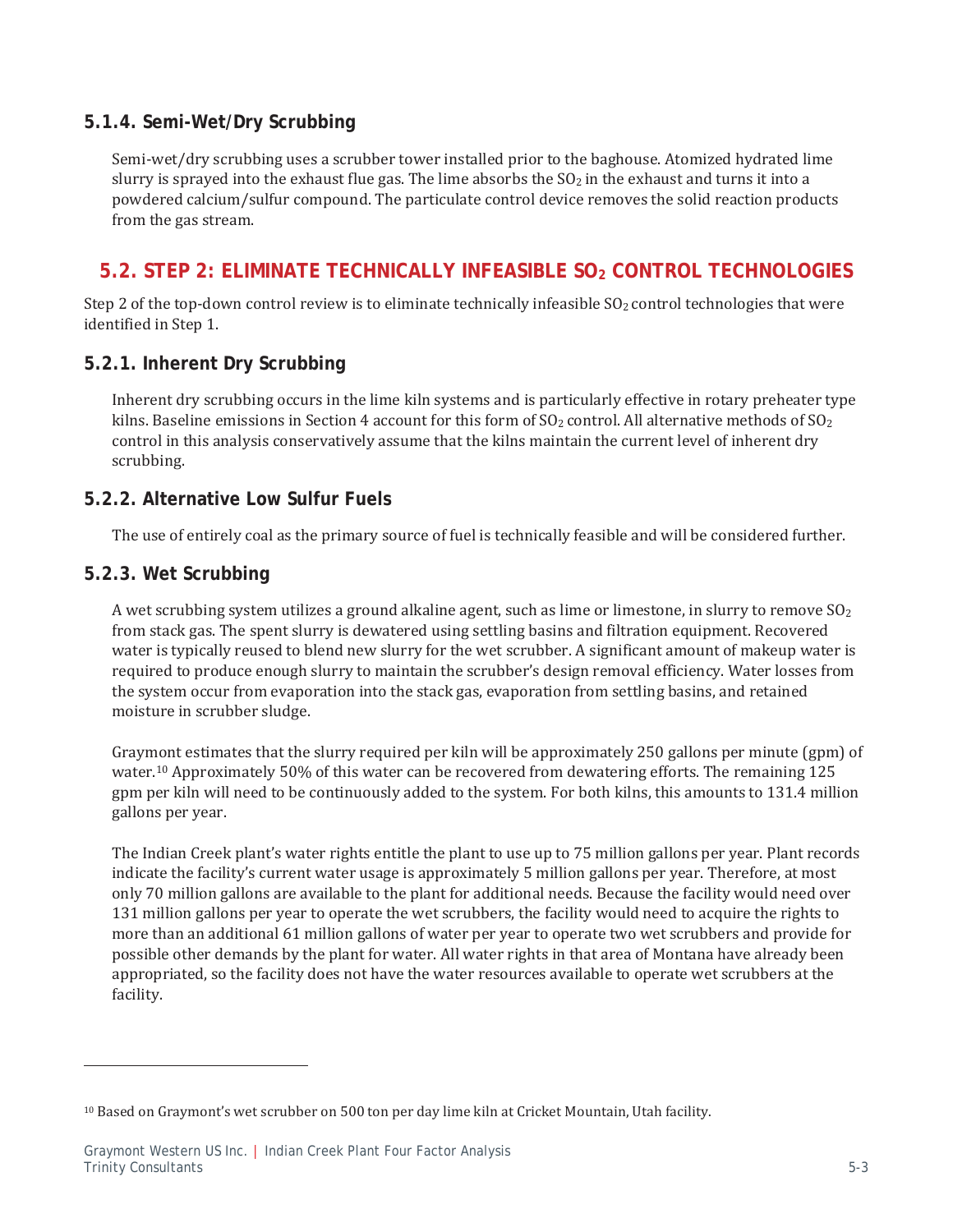Wet scrubbing SO<sub>2</sub> control technology is technically infeasible for this facility because the Indian Creek plant does not have adequate water resources to operate wet scrubbers. Therefore, this technology is not considered further.

#### **5.2.4. Semi-Wet/Dry Scrubbing**

Semi-wet/dry scrubbing uses considerably less water than wet scrubbing; therefore, it is technically feasible and will be considered further.

# **5.3. STEP 3: RANK OF TECHNICALLY FEASIBLE SO<sub>2</sub> CONTROL OPTIONS BY EFFECTIVENESS**

Step 3 of the top-down control review is to rank the technically feasible options to effectiveness. Table 5-2 presents potential SO<sub>2</sub> control technologies for the kilns and their associated control efficiencies.

| <b>Pollutant</b> | Control<br><b>Technology</b>           | <b>Potential</b><br>Control<br>Efficiency<br>(%) |
|------------------|----------------------------------------|--------------------------------------------------|
|                  | Semi-wet/dry Scrubbing                 | 90.0a                                            |
| SO <sub>2</sub>  | Alternative Low Sulfur Fuel – All Coal | 51.8 <sup>b</sup>                                |
|                  | Inherent Dry Scrubbing                 | Base case c                                      |

#### Table 5-2. Ranking of SO<sub>2</sub> Control Technologies by Effectiveness

a Assumes 95% control equipment uptime.

<sup>b</sup> The alternative fuel scenario reduction efficiency is calculated using a material balance on the fuel sulfur, with fuel sulfur emissions reductions assumed to be independent of feed sulfur emissions and inherent dry scrubbing.

<sup>c</sup> Estimated inherent SO<sub>2</sub> control efficiency is 90%. Additional reductions from alternative control methods are applied to the base case, conservatively assuming that reduction from inherent dry scrubbing is unaffected by the reduction options.

The alternative fuel scenarios have a calculated control efficiency that takes into account two key assumptions:

- > Changing the primary fuel will fully reduce sulfur by the difference in sulfur levels between the fuel types being compared, affecting only the emissions directly resulting from sulfur contained in the fuel. SO<sub>2</sub> emitted from sulfur contained in the raw material that is processed in the kilns is assumed to not be affected.
- The control efficiencies assume the same level of in-situ scrubbing reduction takes place under all fuel ⋗ scenarios. These alternative fuel efficiency values are the incremental control efficiencies that take place as a result of the fuel switching beyond the inherent control.

Given the complexity of the inherent scrubbing's impact on  $SO<sub>2</sub>$  resulting from fuel sulfur vs. raw material sulfur, assuming the fuel switching fully reduces sulfur by the difference in sulfur levels between the fuel types is particularly conservative. In reality inherent  $SO_2$  reduction would likely be substantially reduced when the  $SO_2$ concentration in the exhaust stream routed through the pre-heater is reduced.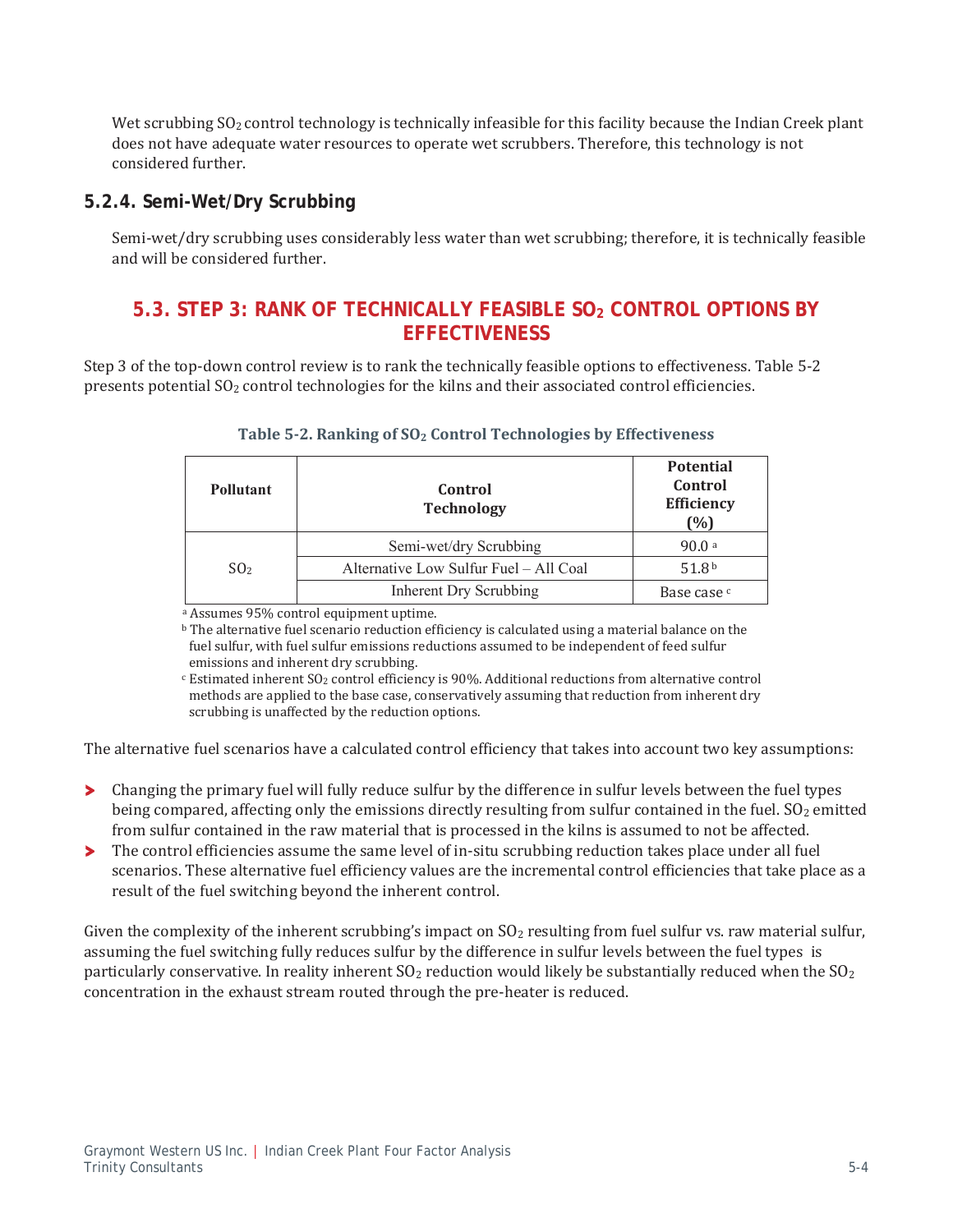# **5.4. STEP 4: EVALUATION OF IMPACTS FOR FEASIBLE SO2 CONTROLS**

Step 4 of the top-down control review is the impact analysis. The impact analysis considers the:

- ⋗ Cost of compliance
- $\blacktriangleright$  Energy impacts
- Non-air quality impacts; and
- > The remaining useful life of the source

### **5.4.1. Cost of Compliance**

For purposes of this four-factor analysis, the capital costs, operating costs, and cost effectiveness of semiwet/dry scrubbing have been estimated by scaling the capital and operating costs used in the first round of regional haze by the Chemical Engineering Plant Cost Index (CEPCI). The alternative all-coal fuel scenario calculations are determined using the fuel costs associated with plant operations during baseline emission years. Currently, the Indian Creek kilns utilize a combination of approximately 70% coal and 30% coke by mass.

#### *5.4.1.1. Control Costs*

The capital and operating costs of the semi-wet/dry scrubber used in the cost effectiveness calculations are estimated based on vendor quotes obtained during the first planning period for similar sources, along with published calculations methods. The capital cost is annualized over a 20-year period and then added to the annual operating costs to obtain the total annualized cost. The details of the capital and operating cost estimates are provided in Appendix B of this report.

The cost of the fuel switching used in the cost effectiveness calculations is determined by calculating the current annual cost of using a coal and coke blend and determining the increased cost of switching to all coal, all diesel, and all natural gas. Details are provided in Appendix B.

The Graymont Indian Creek plant currently uses a low heat content coal (Powder River Basin [PRB]) that is obtained locally. In order to bring the kiln system to the required calcination temperature range, Graymont must blend this coal with a higher heat content fuel such as petroleum coke. In considering the all-coal alternative fuel scenario, it would not be technically feasible to use all PRB coal for the analysis. Therefore, Graymont factored in the composition and cost of an appropriate quality coal that would need to be transported to the plant and blended with the PRB coal.

Switching fuel may require changes to the burners and the fuel storage, processing and delivery system. These factors are significant, especially for the all natural gas alternative fuel scenario. For this case, there would be a significant capital cost to establish a line from the nearest pipeline, which is approximately 30 miles from the plant. For this analysis, however, capital expenses are not included. The control cost for each option is summarized in Table 5-3.

#### *5.4.1.2. Annual Tons Reduced*

The annual tons reduced that are used in the cost effectiveness calculations are determined by subtracting the estimated controlled annual emission rates from the baseline annual emission rates. The baseline annual emission rates are summarized in Table 4-1. For a semi-wet/dry scrubber, the controlled annual emission rate is based on the assumed maximum control efficiency noted in Table 5-2. For alternative fuel scenarios, the controlled annual emission rates are estimated by conducting a mass balance on the sulfur in the various fuels relative to the current baseline. The coal and coke sulfur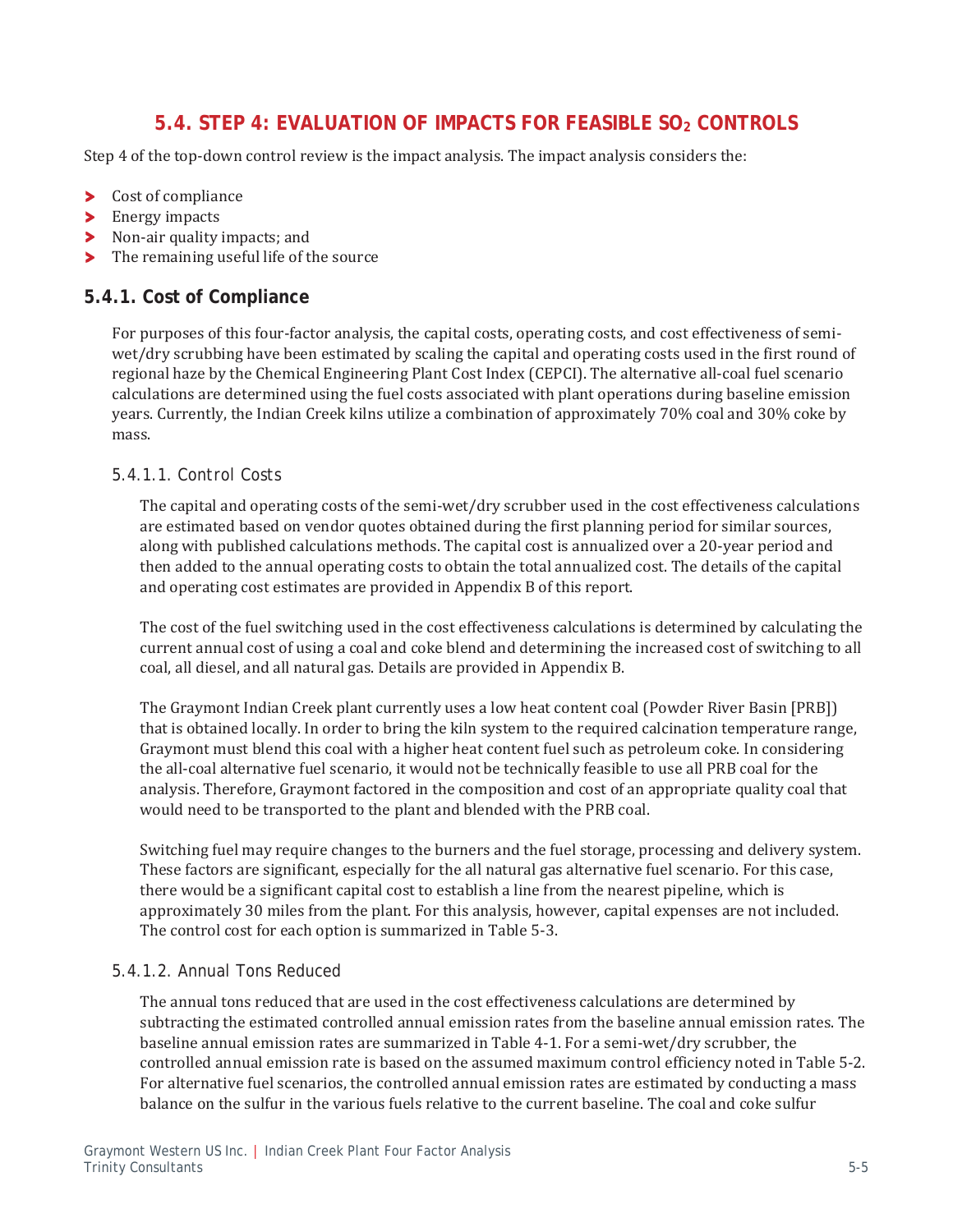content is obtained from recent analyses (0.49% and 5.37%, respectively). For diesel, it is assumed that typical sulfur concentrations would remain below 500 parts per million  $(0.05\%)$ . For natural gas, it is assumed that supplies would contain less than 0.2 grains sulfur per 100 standard cubic feet. Details are provided in Appendix B.

An estimate of the amount of  $SO<sub>2</sub>$  that may be reduced annually for each of the proposed options is summarized in Table 5-3.

#### *5.4.1.3. Cost Effectiveness*

The cost effectiveness is determined by dividing the annual control cost by the annual tons reduced. Table 5-3 summarizes the results.

| Control<br><b>Option</b>  | <b>Control Cost</b><br>$(\frac{\$}{yr})$ | <b>Baseline</b><br><b>Emission</b><br><b>Level</b><br>(tons) | SO <sub>2</sub><br><b>Reductiona</b><br>(%) | <b>Emission</b><br><b>Reduction</b><br>(tons) | <b>Cost Effectiveness</b><br>(\$/ton removed) |
|---------------------------|------------------------------------------|--------------------------------------------------------------|---------------------------------------------|-----------------------------------------------|-----------------------------------------------|
| Semi-wet/dry<br>Scrubbing | \$3,939,630                              | 238.39                                                       | 90.0%                                       | 203.82 <sup>a</sup>                           | \$9,664                                       |
| Alt. Fuel – All Coal      | \$1,887,649                              | 238.39                                                       | 51.8%                                       | 123.45 <sup>b</sup>                           | \$15,290                                      |

#### **Table 5-3. SO2 Cost of Compliance Based on Emissions Reduction**

a Assumes a 95% Uptime for the Add-on Control Device

**b** Control efficiencies for fuel scenarios are assumed to impact fuel sulfur emissions only. Sulfur contained in the raw material is assumed to be unaffected.

# **5.4.2. Timing for Compliance**

Graymont believes that reasonable progress compliant controls are already in place. However, if MDEQ determines that one of the  $SO<sub>2</sub>$  control options analyzed in this report is necessary to achieve reasonable progress, it is anticipated that the addition of add-on SO<sub>2</sub> controls can be implemented during the period of the second long-term planning period for regional haze (approximately ten years following EPA's reasonable progress determination).

### **5.4.3. Energy Impacts**

The cost of energy required to operate the control devices has been included in the cost analyses found in Appendix B. To operate any of the add-on control devices, there would be decreased overall plant efficiency due to the operation of these add-on controls. At a minimum, this would require increased electrical usage by the plant with an associated increase in indirect (secondary) emissions from nearby power stations.

### **5.4.4. Non-Air Quality Impacts**

Most of the alternative SO<sub>2</sub> control options that have been considered in this analysis also have additional non-air quality impacts associated with them. A semi-wet/dry hydrated lime control system, for example, will require water to hydrate lime. There will also be additional material collected in the baghouses that will require disposal.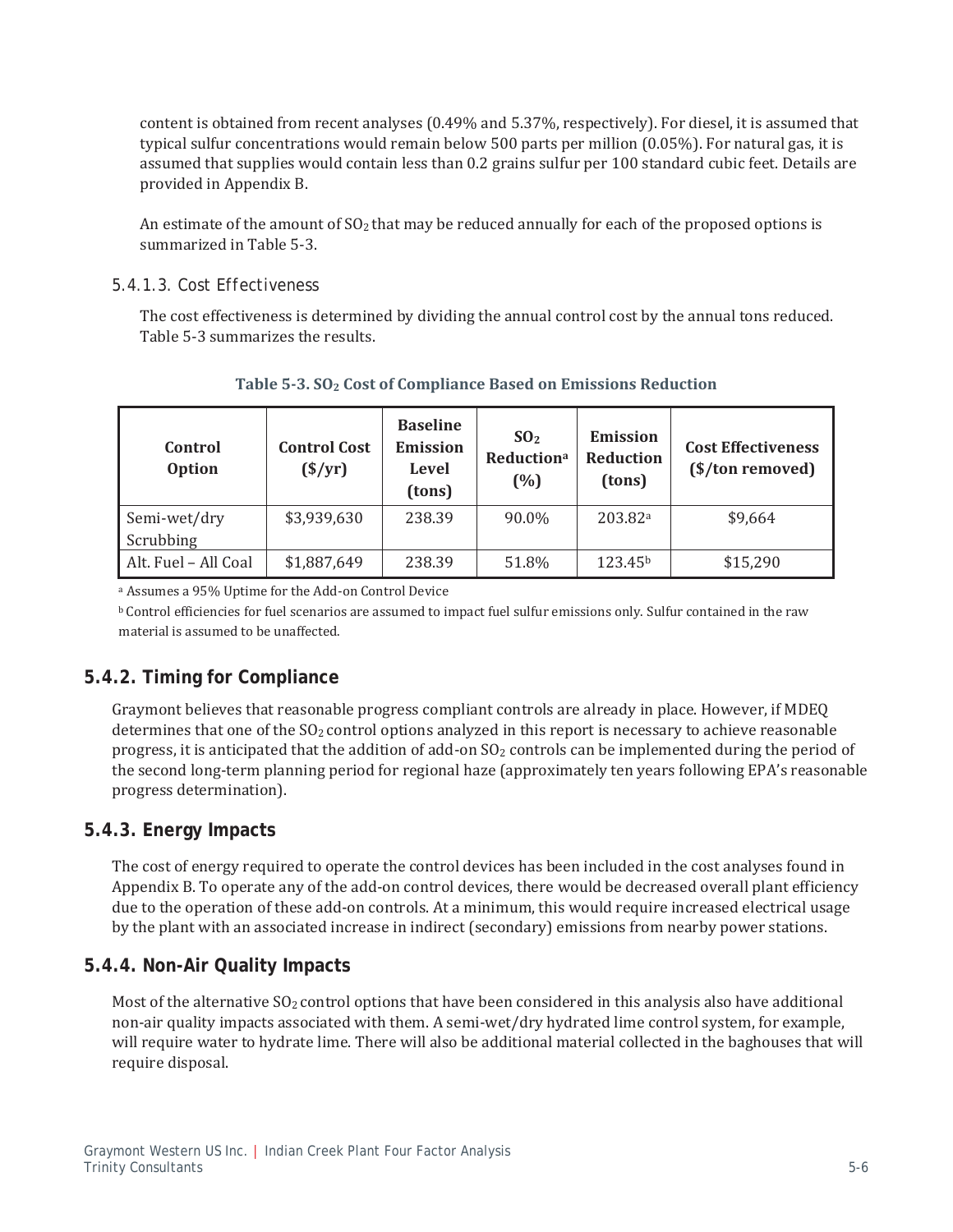In the Colorado Air Pollution Control Division (APCD) general analysis in the Regional Haze SIP Technical Analyses (April, 2010), the APCD concluded, with regards to  $SO_2$  controls, that wet scrubbing or wet flue gas desulfurization (FGD) has significant negative environmental impacts.<sup>11</sup> In the arid West, including Montana, water scarcity is a significant concern—this holds especially true when weighing the benefits of a wet vs. a semi-wet or dry control technology, as wet scrubbing requires a significant quantity of water. In addition, environmental concerns associated with sludge disposal and visible plumes resulted in the APCD's determination that wet scrubbers did not qualify as BART.

### **5.4.5. Remaining Useful Life**

The remaining useful life of the kilns does not impact the annualized cost of an add-on control technology (semi-wet/dry scrubbing control) because the useful life is anticipated to be at least as long as the capital cost recovery period, which is 20 years. Similarly, the remaining useful life of the kilns does not impact the annualized cost for the various fuel scenarios that are evaluated.

# **5.5. SO2 Conclusion**

The lime production process inherently removes the majority of  $SO<sub>2</sub>$  that is created from the process. This inherent control measure was BACT for these kilns when they were originally constructed and is still commonly BACT for rotary kilns recently permitted under the PSD program.

In this analysis, no available reduction options for  $SO_2$  emissions are identified that are cost effective and technically feasible for the Indian Creek facility.

<sup>&</sup>lt;sup>11</sup> Colorado Air Pollution Control Division (APCD) General Analysis: April 2010 (Regional Haze SIP Technical Analyses), "Regarding Energy and Non Air-Quality Impacts: SO<sub>2</sub> Controls."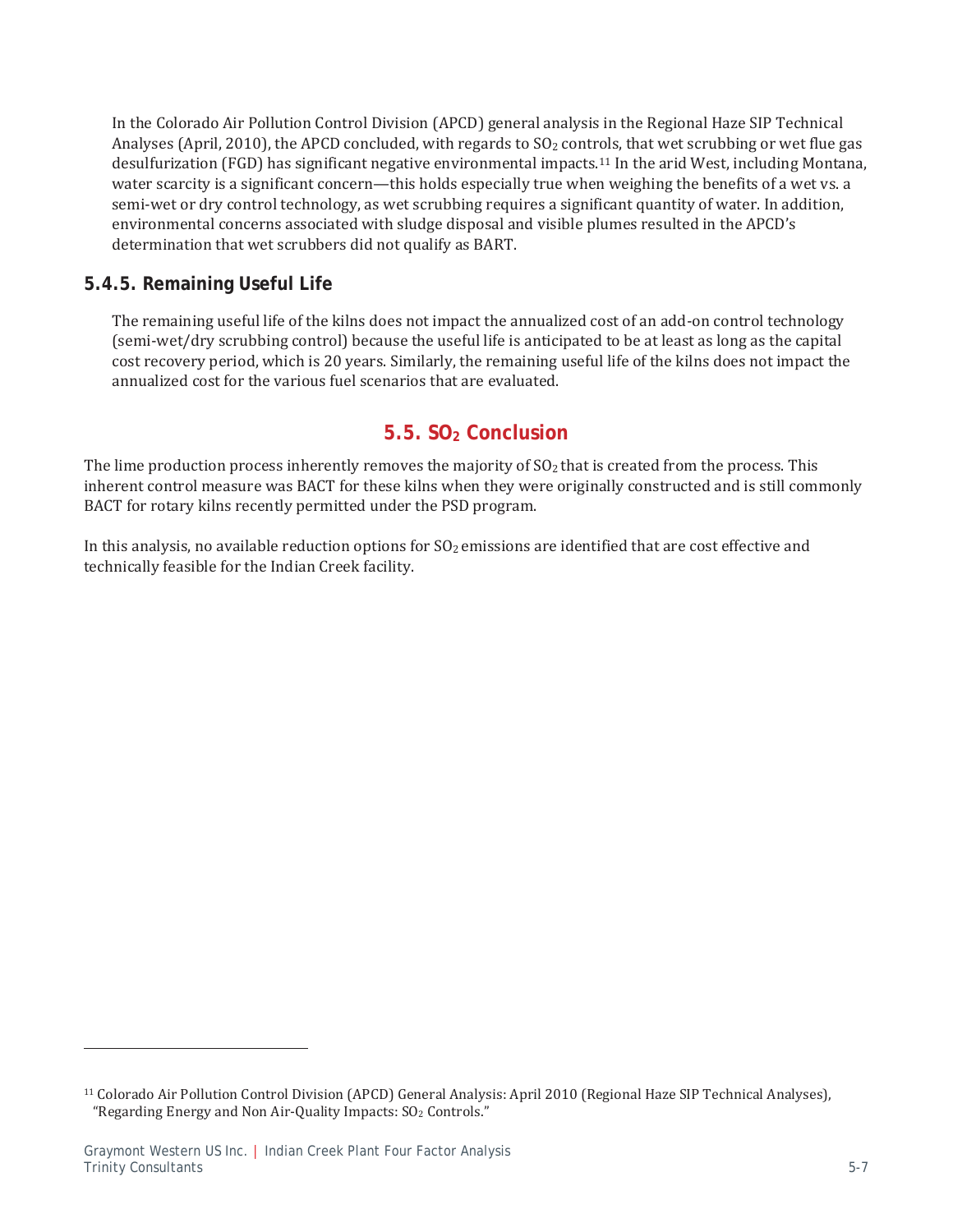The four-factor analysis is satisfied by conducting a step-wise review of emission reduction options in a topdown fashion. The steps are as follows:

- Step 1. Identify all available retrofit control technologies
- Step 2. Eliminate technically infeasible control technologies
- Step 3. Evaluate the control effectiveness of remaining control technologies
- Step 4. Evaluate impacts and document the results

Cost (Factor 1) and energy / non-air quality impacts (Factor 3) are key factors determined in Step 4 of the stepwise review. However, timing for compliance (Factor 2) and remaining useful life (Factor 4) are also discussed in Step 4 to fully address all four factors as part of the discussion of impacts. Factor 4 is primarily addressed in in the context of the costing of emission reduction options and whether any capitalization of expenses would be impacted by a limited equipment life.

The baseline NO<sub>x</sub> emission rates that are used in the NO<sub>x</sub> four-factor analysis are summarized in Table 4-1. The basis of the emission rates is provided in Section 4 of this report. The kilns currently utilize low NO<sub>x</sub> burners (LNB), as described in Section 6.1.1.2, below.

# **6.1. STEP 1: IDENTIFICATION OF AVAILABLE RETROFIT NOX CONTROL TECHNOLOGIES**

 $NO<sub>X</sub>$  is produced during fuel combustion when nitrogen contained in the fuel and combustion air is exposed to high temperatures. The origin of the nitrogen (i.e. fuel vs. combustion air) has led to the use of the terms "thermal" NO<sub>x</sub> and "fuel" NO<sub>x</sub> when describing NO<sub>x</sub> emissions from the combustion of fuel. Thermal NO<sub>x</sub> emissions are produced when elemental nitrogen in the combustion air is oxidized in a high temperature zone. Fuel  $NO<sub>x</sub>$  emissions are created during the rapid oxidation of nitrogen compounds contained in the fuel.

Most of the NO<sub>X</sub> formed within a rotary lime kiln is classified as thermal NO<sub>X</sub>. Virtually all of the thermal NO<sub>X</sub> is formed in the region of the flame at the highest temperatures, approximately 3,000 to 3,600 degrees Fahrenheit. A small portion of  $NQ_x$  is formed from nitrogen in the fuel that is liberated and reacts with the oxygen in the combustion air.

Step 1 of the top-down control review is to identify available retrofit control options for NO<sub>X</sub>. The available NO<sub>X</sub> retrofit control technologies for the Indian Creek kilns are summarized in Table 6-1.

| NO <sub>x</sub> Control Technologies |                                                                                                                 |  |  |
|--------------------------------------|-----------------------------------------------------------------------------------------------------------------|--|--|
| <b>Combustion Controls</b>           | Reduce Peak Flame Zone Temperature<br>Low $NOx$ Burners (LNB)<br>Proper Kiln Operation<br>Preheater Kiln Design |  |  |
| Post-Combustion Controls             | Selective Catalytic Reduction (SCR)<br>Selective Non-Catalytic Reduction (SNCR)                                 |  |  |

#### Table 6-1. Available NO<sub>X</sub> Control Technologies for Indian Creek Kilns 1 and 2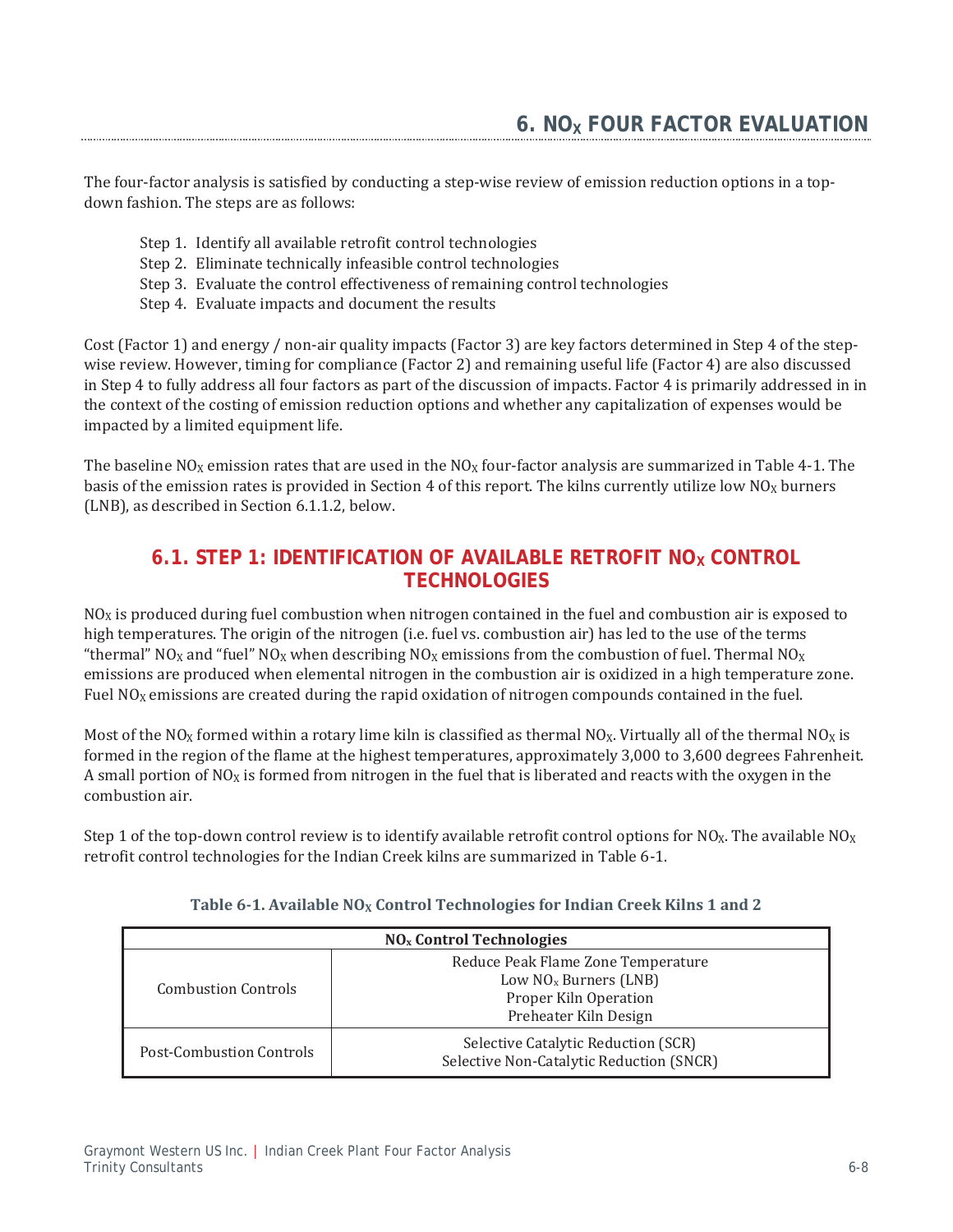$NO<sub>X</sub>$  emissions controls, as listed in Table 6-1, can be categorized as combustion or post-combustion controls. Combustion controls reduce the peak flame temperature and excess air in the kiln burner, which minimizes  $NO<sub>X</sub>$ formation. Post-combustion controls, such as selective catalytic reduction (SCR) and selective non-catalytic reduction (SNCR) convert  $NO<sub>x</sub>$  in the flue gas to molecular nitrogen and water.

### **6.1.1. Combustion Controls**

#### *6.1.1.1. Reduce Peak Flame Zone Temperature*

These are methods of reducing the temperature of combustion products in order to inhibit the formation of thermal NO<sub>x</sub>. They include (1) using fuel rich mixtures to limit the amount of oxygen available; (2) using fuel lean mixtures to limit amount of energy input; (3) injecting cooled, oxygen depleted flue gas into the combustion air; and (4) injecting water or steam.

#### *6.1.1.2. Low NOX Burners*

LNBs reduce the amount of  $NQ_x$  initially formed in the flame. The principle of all LNBs is the same: stepwise or staged combustion and localized exhaust gas recirculation (i.e., at the flame). LNBs are designed to reduce flame turbulence, delay fuel/air mixing, and establish fuel-rich zones for initial combustion. The longer, less intense flames reduce thermal NO<sub>x</sub> formation by lowering flame temperatures. Control of air turbulence and speed is often controlled via mixing air fans. Some of the burner designs produce a low pressure zone at the burner center by injecting fuel at high velocities along the burner edges. Such a low pressure zone tends to recirculate hot combustion gas which is retrieved through an internal reverse flow zone around the extension of the burner centerline. The recirculated combustion gas is deficient in oxygen, thus producing the effect of flue gas recirculation. Reducing the oxygen content of the primary air creates a fuel-rich combustion zone that then generates a reducing atmosphere for combustion. Due to fuel-rich conditions and lack of available oxygen, formation of thermal  $NO<sub>X</sub>$  and fuel  $NO<sub>X</sub>$  are minimized<sup>12</sup>.

### *6.1.1.3. Preheater Kiln Design/ Proper Combustion Practices*

The use of staged combustion and preheating alone can lead to effective reduction of  $NO<sub>X</sub>$  emissions. By allowing for initial combustion in a fuel-rich, oxygen-depleted zone, necessary temperatures can be achieved without concern for the oxidation of nitrogen. This initial combustion is then followed by a secondary combustion zone that burns at a lower temperature, allowing for the addition of additional combustion air without significant formation of NO<sub>X.13</sub>

### **6.1.2. Post Combustion Controls**

### *6.1.2.1. Selective Catalytic Reduction*

Selective catalytic reduction (SCR) is an exhaust gas treatment process in which ammonia (NH<sub>3</sub>) is injected into the exhaust gas upstream of a catalyst bed. On the catalyst surface,  $NH<sub>3</sub>$  and nitric oxide (NO) or nitrogen dioxide (NO<sub>2</sub>) react to form diatomic nitrogen and water. The overall chemical reactions can be expressed as follows:

<sup>&</sup>lt;sup>12</sup> USEPA, Office of Air Quality Planning and Standards. Alternative Control Technologies Document – NOx Emissions from Cement Manufacturing. EPA-453/R-94-004, Page 5-5 to 5-8.

<sup>&</sup>lt;sup>13</sup> Ibid, Page 58.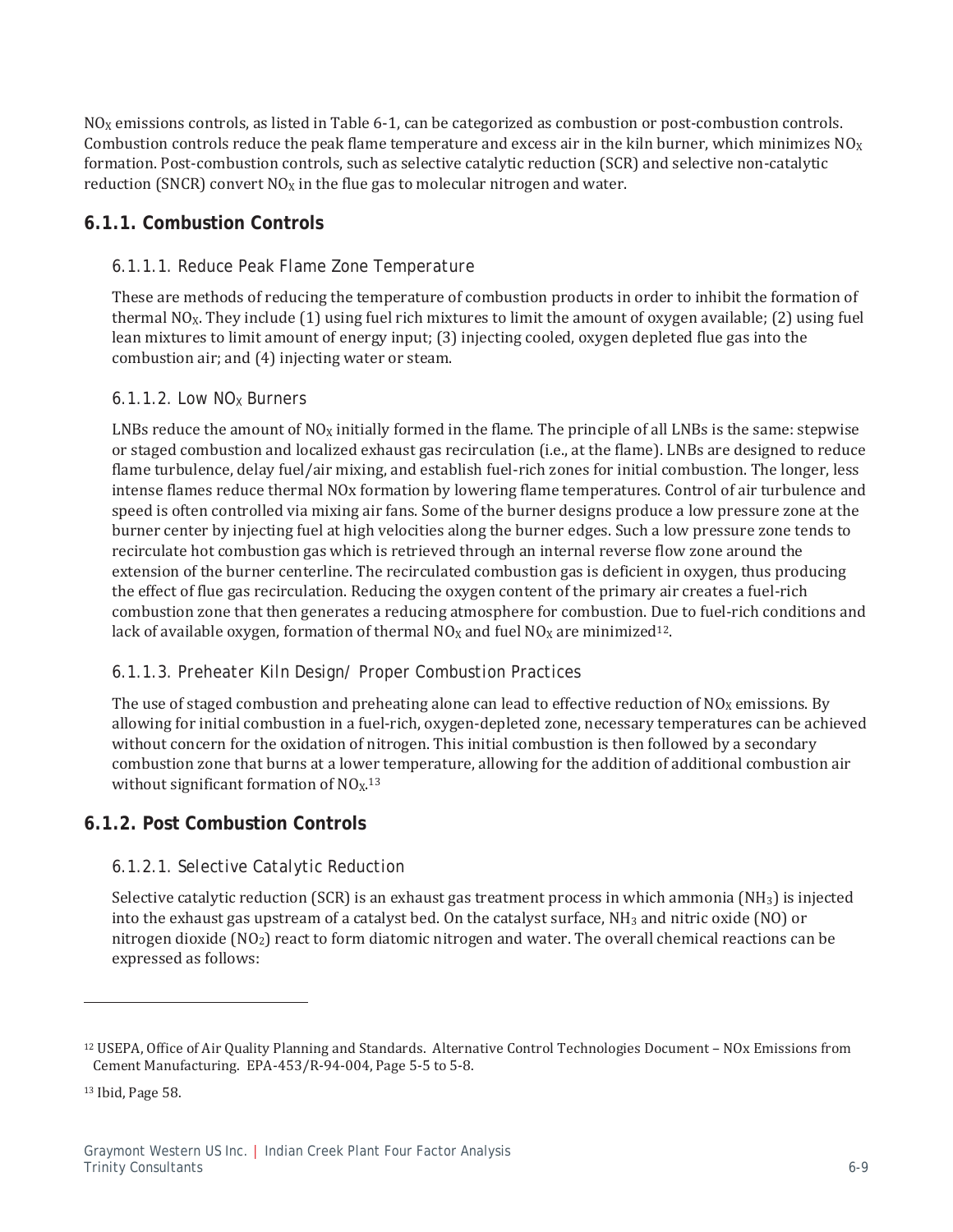$$
4NO + 4NH_3 + O_2 \rightarrow 4N_2 + 6H_2O
$$
  

$$
2NO_2 + 4NH_3 + O_2 \rightarrow 3N_2 + 6H_2O
$$

When operated within the optimum temperature range of 480°F to 800°F, the reaction can result in removal efficiencies between 70 and 90 percent.<sup>14</sup> The rate of  $NO<sub>X</sub>$  removal increases with temperature up to a maximum removal rate at a temperature between 700°F and 750°F. As the temperature increases above the optimum temperature, the NO<sub>X</sub> removal efficiency begins to decrease. As of this report, there are no known instances of SCRs installed on lime kilns.

### *6.1.2.2. Selective Non-Catalytic Reduction*

In SNCR systems, a reagent is injected into the flue gas within an appropriate temperature window. The  $NQ_x$ and reagent (ammonia or urea) react to form nitrogen and water. A typical SNCR system consists of reagent storage, multi-level reagent-injection equipment, and associated control instrumentation. The SNCR reagent storage and handling systems are similar to those for SCR systems. However, both ammonia and urea SNCR processes require three to four times as much reagent as SCR systems to achieve similar  $NO<sub>X</sub>$  reductions.

Like SCR, SNCR uses ammonia or a solution of urea to reduce  $NO<sub>X</sub>$  through a similar chemical reaction.

$$
2NO+4NH_3+2O_2\rightarrow3N_2+6H_2O
$$

SNCR residence time can vary between 0.001 seconds and 10 seconds.<sup>15</sup> However, increasing the residence time available for mass transfer and chemical reactions at the proper temperature generally increases the  $NQ<sub>X</sub>$  removal. There is a slight gain in performance for residence times greater than 0.5 seconds. The EPA Control Cost Manual indicates that SNCR requires a higher temperature range than SCR of between approximately 1,550°F and 1,950°F,<sup>16</sup> due to the lack of a catalyst to lower the activation energies of the reactions; however, the control efficiencies achieved by SNCR vary across that range of temperatures. That said, the effectiveness of SNCR on lime kilns is largely unproven. Lime kilns present unique technical challenges not experienced by cement kilns. While mid-kiln injection is often the most effective method of implementing SNCR on cement kilns, injection at that location is not feasible for a lime kiln. Lime kilns experience lower  $NO<sub>X</sub>$  concentrations at a given point in the kiln, have shorter residence times, and face issues in the stability of temperature profiles when compared to cement kilns. At higher temperatures,  $NQ_X$ reduction is less effective.<sup>17</sup> In addition, a greater residence time is required when operating at lower temperatures.

In cement kilns SNCR can be applied as a tailpipe technology or in a certain combustion zone of kilns to facilitate SNCR in a non-tailpipe mode (mid-kiln SNCR). However, there are important differences between and lime kiln and cement kiln that cause technical barriers to mid-kiln firing. The lime industry has a

<sup>&</sup>lt;sup>14</sup> Air Pollution Control Cost Manual, Section 4, Chapter 2, Selective Catalytic Reduction, NOx Controls, EPA/452/B-02-001, Page 2-9 and 2-10.

<sup>&</sup>lt;sup>15</sup> Air Pollution Control Cost Manual, Section 4, Chapter 1, Selective Non-Catalytic Reduction, NOx Controls, EPA/452/B-02- $001$ , Page  $1-8$ 

<sup>&</sup>lt;sup>16</sup>Ibid, Page 1-6

<sup>&</sup>lt;sup>17</sup> USEPA, Office of Air Quality Planning and Standards. Alternative Control Technologies Document – NO<sub>X</sub> Emissions from Cement Manufacturing. EPA-453/R-94-004, Section 5.2.2, Page 5-21.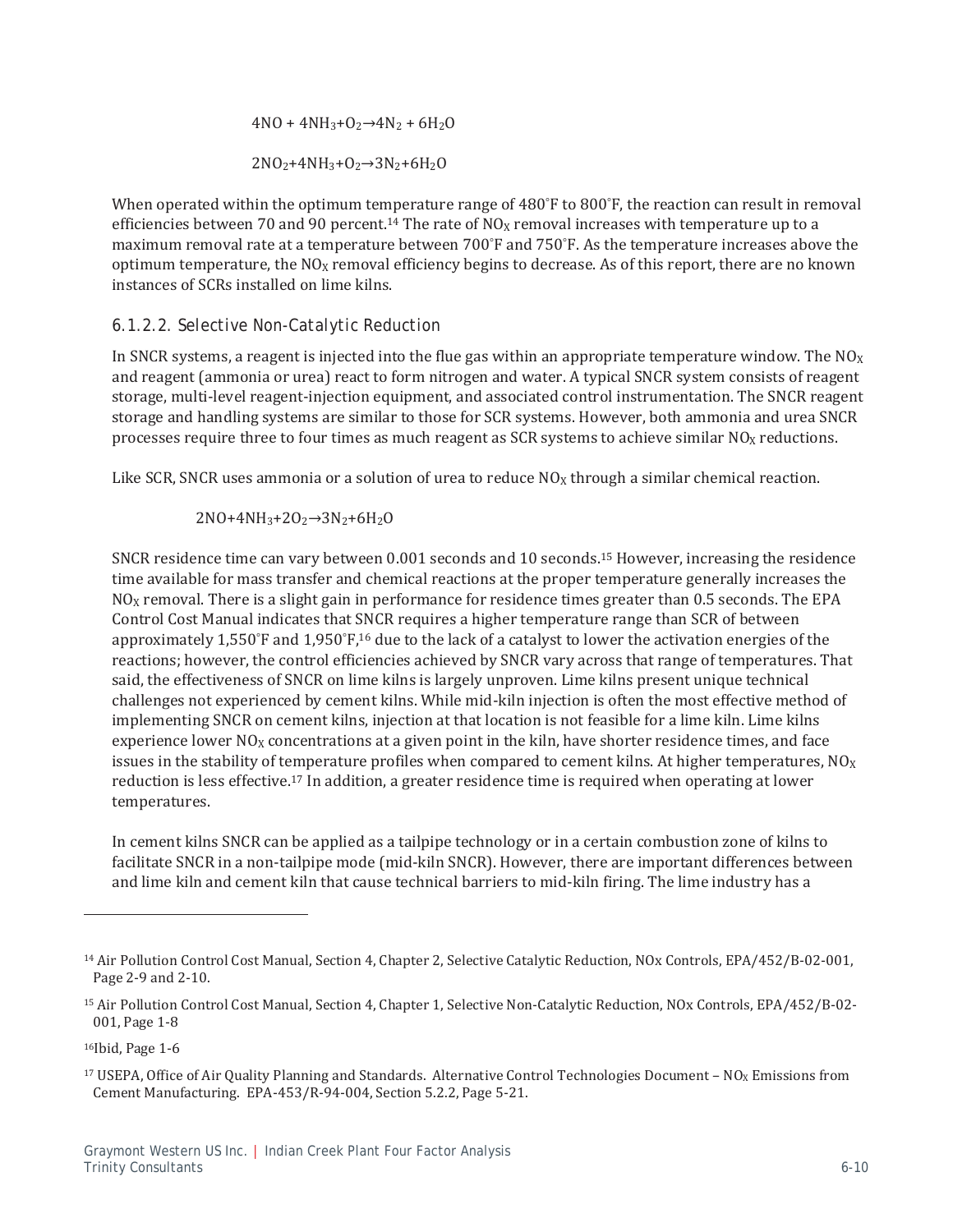severely limited track record in determining the feasibility or control level that could be attained if mid-kiln SNCR were attempted on the Indian Creek kilns. The aforementioned technical barriers to SNCR implementation have limited the technology's use in the industry, with temperature, residence time, and lower  $NO<sub>x</sub>$  concentrations distinguishing lime production from the cement production process. A search of the RACT/BACT/LAER Clearinghouse (RBLC) database indicates that there is only one instance of a lime kiln that was permitted with SNCR as control for  $NO<sub>X</sub>$  emissions.<sup>18</sup> The permit documents indicate that after conducting a trial with the SNCR, a lower limit would be established that takes into account the control of NO<sub>x</sub> emissions achieved by the SNCR (unless it is demonstrated to not provide effective control or result in unacceptable consequences). Updated permit files have not included a reduced permit limit, and there is no publicly available evidence of the trial results. Based on the record, the SNCR installation and reduction for this RBLC search result has not been demonstrated. Additionally, for the one instance of known SNCR installation on a different lime kiln (which does not appear in RBLC results), very limited information is available on the details of this kiln necessary for Graymont to evaluate whether the application of SNCR in that instance could be implemented at Indian Creek. Therefore, SNCR has not been demonstrated as a successful control option for  $NO<sub>x</sub>$  emissions from lime kilns.

# **6.2. STEP 2: ELIMINATE TECHNICALLY INFEASIBLE NOX CONTROL TECHNOLOGIES**

Step 2 of the top-down control review is to eliminate technically infeasible NO<sub>x</sub> control technologies that were identified in Step 1.

### **6.2.1. Combustion Controls**

### *6.2.1.1. Reduce Peak Flame Zone Temperature*

In a lime kiln, product quality is co-dependent on temperature and atmospheric conditions within the system. Although low temperatures inhibit  $NQ_x$  formation, they also inhibit the calcination of limestone. For this reason, methods to reduce the peak flame zone temperature in a lime kiln burner are technically infeasible.

#### *6.2.1.2. Low NOX Burners*

The facility currently operates Pillard low- $NQ<sub>X</sub>$  burners in the lime kilns. Coal and coke are delivered to the burners using a direct fired system. However, to limit NO<sub>x</sub>, only enough primary air is used to sweep coal and coke out of the mill. This is similar to using an indirect fired system, which also limits primary air to the burners while delivering fuels.

Baseline emissions are based on the operation of these low  $NQ_x$  burners. All alternative methods of  $NQ_x$ control in this analysis will assume that the kilns continue to operate these burners.

#### *6.2.1.3. Preheater Kiln Design/Proper Combustion Practices*

Proper combustion practices and preheater kiln design are considered technically feasible for Graymont and will be considered further.

<sup>&</sup>lt;sup>18</sup> RBLC Search results are provided in 7.Appendix A, see the entry for the Mississippi Lime Company.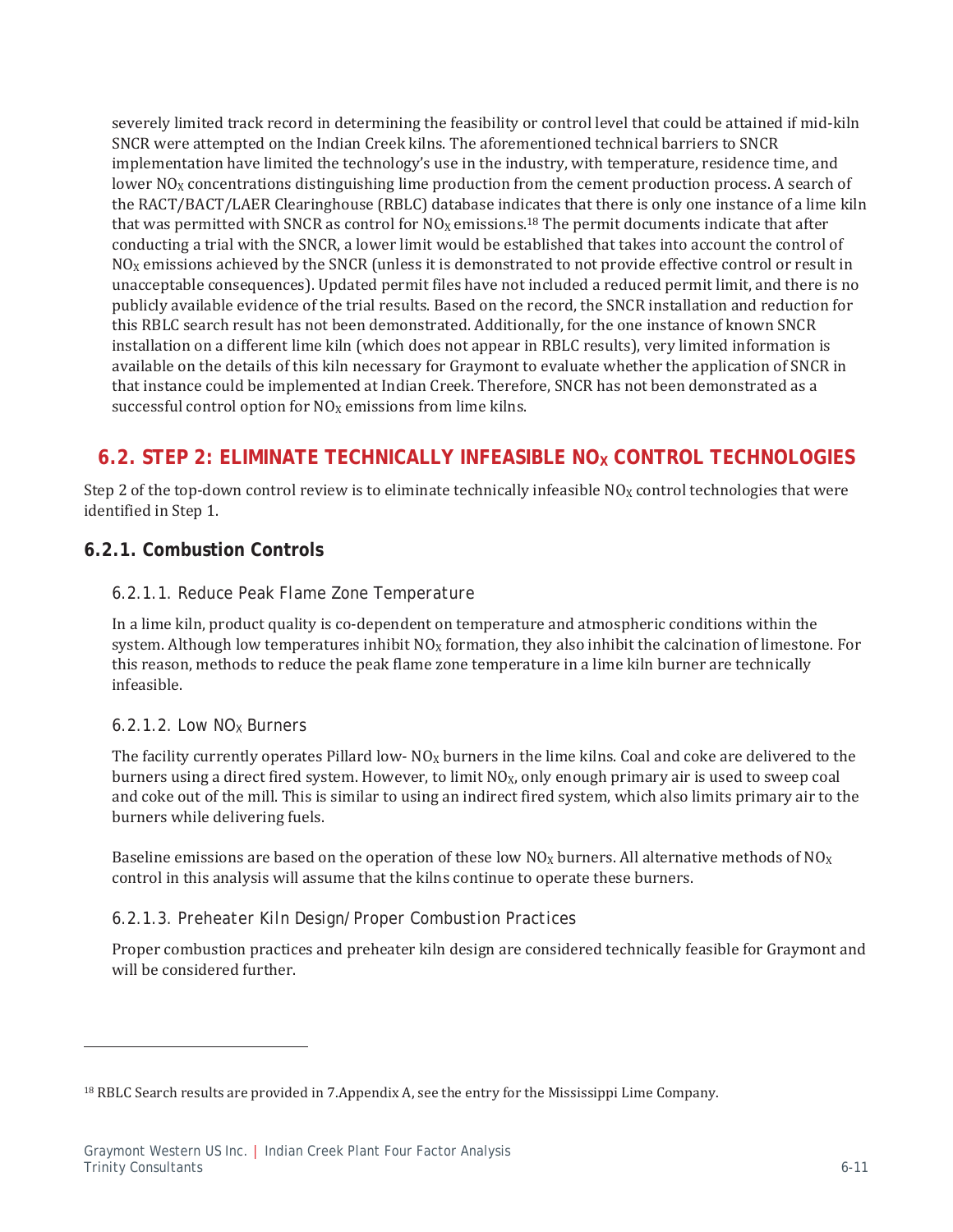### **6.2.2. Post Combustion Controls**

#### *6.2.2.1. Selective Catalytic Reduction*

Efficient operation of the SCR process requires fairly constant exhaust temperatures (usually  $\pm$  200°F).<sup>19</sup> Fluctuation in exhaust gas temperatures reduces removal efficiency. If the temperature is too low, ammonia slip occurs. Ammonia slip is caused by low reaction rates and results in both higher  $NO<sub>X</sub>$  emissions and appreciable ammonia emissions. If the temperature is too high, oxidation of the NH<sub>3</sub> to NO can occur. Also, at higher removal efficiencies (beyond 80 percent), an excess of  $NH_3$  is necessary, thereby resulting in some ammonia slip. Other emissions possibly affected by SCR include increased PM emissions (as ammonia salts result from the reduction of  $NO<sub>X</sub>$  and are emitted in a detached plume) and increased  $SO<sub>3</sub>$  emissions (from oxidation of SO<sub>2</sub> on the catalyst).

To reduce fouling the catalyst bed with the PM in the exhaust stream, an SCR unit can be located downstream of the particulate matter control device (PMCD). However, due to the low exhaust gas temperature exiting the PMCD (approximately 350°F), a heat exchanger system would be required to reheat the exhaust stream to the desired reaction temperature range of between  $480^{\circ}$  F to  $800^{\circ}$  F. The source of heat for the heat exchanger would be the combustion of fuel<sup>20</sup>, with combustion products that would enter the process gas stream and generate additional NO<sub>x</sub>. Therefore, in addition to storage and handling equipment for the ammonia, the required equipment for the SCR system will include a catalytic reactor, heat exchanger and potentially additional NO<sub>x</sub> control equipment for the emissions associated with the heat exchanger fuel combustion.

High dust and semi-dust SCR technologies are still highly experimental. A high dust SCR would be installed prior to the dust collectors, where the kiln exhaust temperature is closer to the optimal operating range for an SCR. It requires a larger volume of catalyst than a tail pipe unit, and a mechanism for periodic cleaning of catalyst. A high dust SCR also uses more energy than a tail pipe system due to catalyst cleaning and pressure losses.

A semi-dust system is similar to a high dust system. However, the SCR is placed downstream of an ESP or cyclone.

The main concern with high dust or semi-dust SCR is the potential for dust buildup on the catalyst, which can be influenced by site specific raw material characteristics present in the facility's quarry, such as trace contaminants that may produce a stickier particulate than is experienced at sites where the technology is being demonstrated. This buildup could reduce the effectiveness of the SCR technology, and make cleaning of the catalyst difficult, resulting in kiln downtime and significant costs.<sup>21</sup>

No lime kiln in the United States is using any of these SCR technologies. For the technical issues noted above, tail pipe, high dust and semi-dust SCR's are considered technically infeasible at this time.

<sup>&</sup>lt;sup>19</sup> Ibid, Page 2-11

<sup>&</sup>lt;sup>20</sup> The fuel would likely be propane or diesel. There is no natural gas at the facility, and coal would require an additional dust collector.

<sup>&</sup>lt;sup>21</sup> Preamble to NSPS subpart F, 75 FR 54970.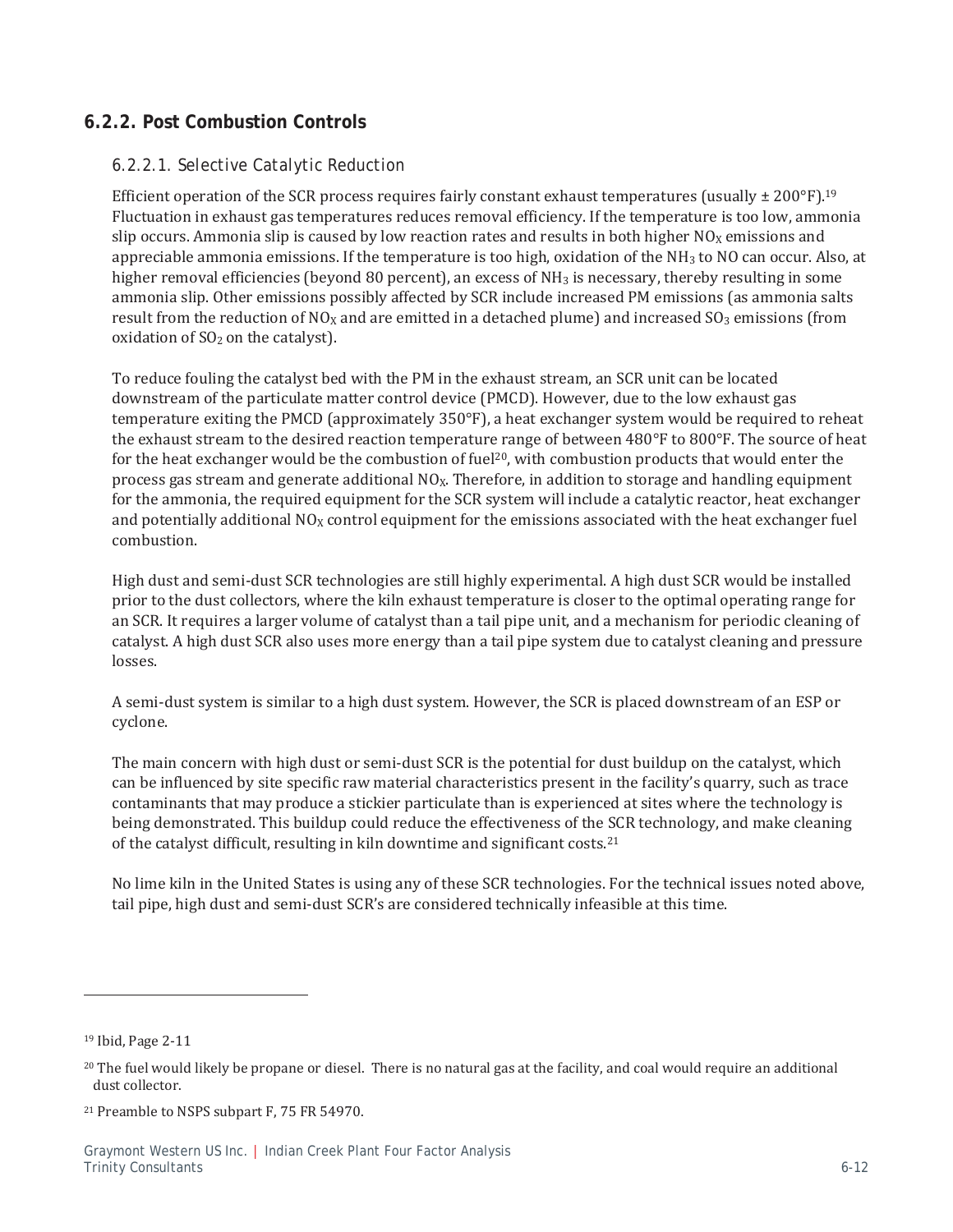#### *6.2.2.2. Selective Non-Catalytic Reduction*

At temperatures above 2,100°F, NO<sub>x</sub> generation starts to occur as shown in the reaction below:

$$
4NH_3 + 50_2 \rightarrow 4NO + 6H_2O
$$

This reaction causes ammonia to oxidize and form NO instead of removing NO. When temperatures exceed 2200°F, NO formation dominates. This would likely be the case if ammonia were directly injected into the kiln tube. At temperatures below the required range, appreciable quantities of un-reacted ammonia will be released to the atmosphere via ammonia slip.

Based on the temperature profile, there are three locations in a rotary preheater lime kiln system where the ammonia /urea injection could theoretically occur: the stone/preheater chamber, the transfer chute, or after the PMCD. A fourth location that will be considered in this analysis is the kiln tube. In order for SNCR to be technically feasible, at least one of these locations must meet the following criteria: placement of injector to ensure adequate mixing of the ammonia or urea with the combustion gases, residence time of the ammonia with the combustion gases, and temperature profile for ammonia injection.

Figure 6-1 provides a schematic of a preheater/kiln system including typical process temperatures in the system.



**Figure 6-1. Preheater – Cross Section**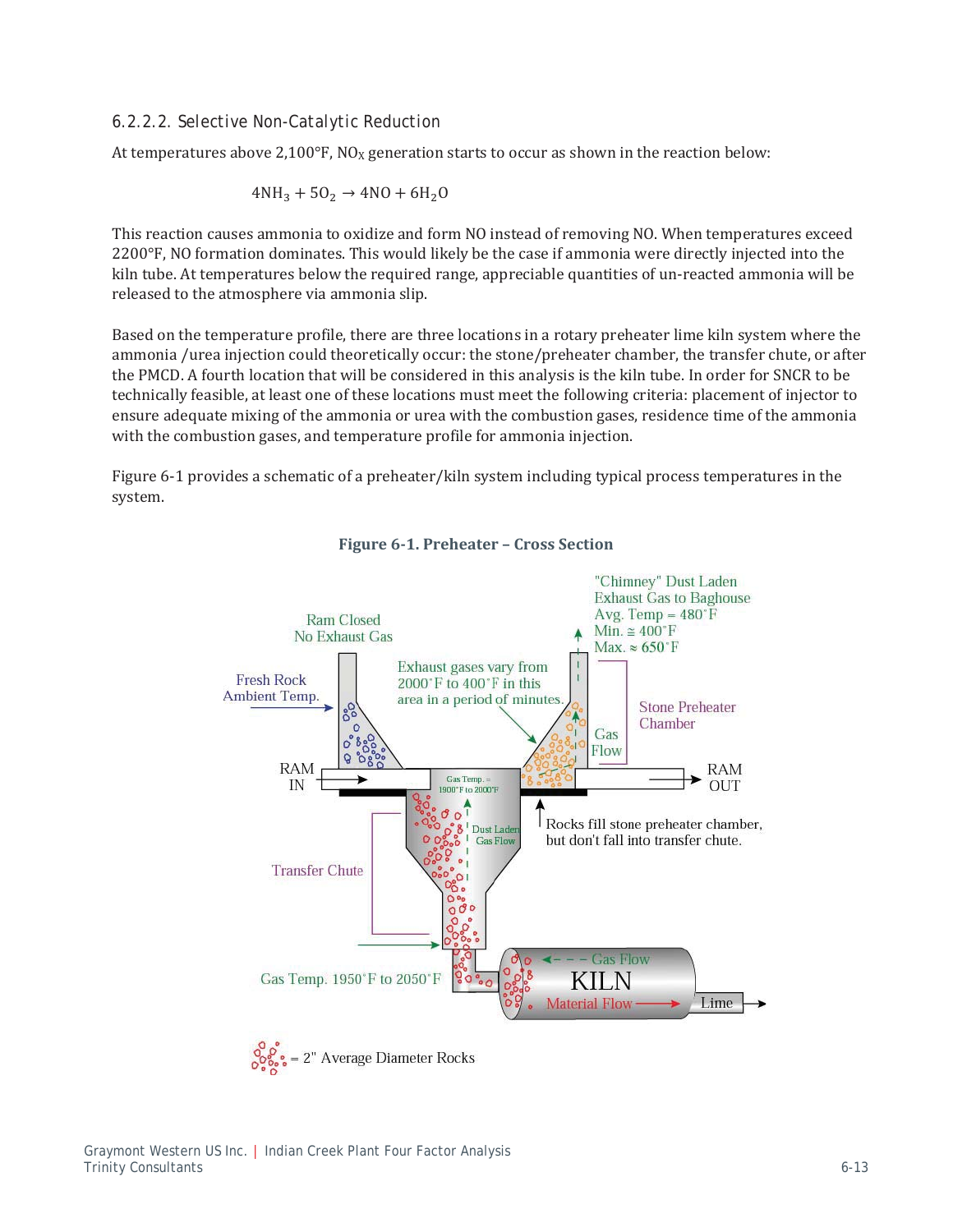\*Figure represents a typical lime kiln preheater, and is not specific to the kilns at the Graymont Indian Creek facility

#### *SNCR Ammonia/Urea Injection Location - Stone Chamber/Preheater*

The required temperature range for the reaction may occur within the preheater. However, the location of the temperature zone varies with time and location as explained below.

In each Graymont Indian Creek preheater, mechanical rams operate in sequence, transferring limestone, one ram at a time, from the stone chambers into the transfer chute. When a ram is in the "in" position, very little exhaust gas flows through the stone and out the duct. When the ram pulls out, the cold stone drops down and fills the stone heating chamber. The angle of repose of the stone and the configuration of the duct and chamber are such that stone does not continue to fall into the transfer chute. Hot gases, at approximately 1,950°F, then pass through the stone chamber filled with cold stone. The first gas to pass through the chamber exits the chimney at approximately 400°F. As the cold stone heats up, the exit gas temperature increases and reaches a high of approximately 600°F. The ram then strokes and pushes the heated stone into the transfer chute and starts the cycle again. The temperature profile in the stone chamber varies as shown in Figure 6-2.

**Figure 6-2. Preheater Stone Chamber Temperature Variation with Time and Location** 



 $Time = 0$  minutes

\*Figure represents a typical lime kiln preheater, and is not specific to the kilns at the Graymont Indian Creek facility

Besides the fact that the optimal temperature zone varies in location, the fact that the stone chamber is filled with stone makes using nozzles for injecting the ammonia/urea infeasible. For example, if a nozzle protruded from the wall of the stone chamber, the moving packed bed of rock would either knock it off or wear it off in a very short time. If the nozzle were inset into the wall of the chamber, the moving packed bed of stone would block the spray, and the ammonia or the urea mixture would simply coat a few of the stones, rather than mixing evenly throughout the gas stream. Similarly, if the nozzle were positioned at the roof of the preheater, the ammonia or urea would not be distributed throughout the gas stream. The preheater is approximately 75 percent full of stone, so ammonia or urea sprayed from the top of the preheater would have minimal residence time for distribution through the combustion gases before it would be blocked from distribution by the stone. Regardless of the choice of location for the nozzle, the ammonia or urea would not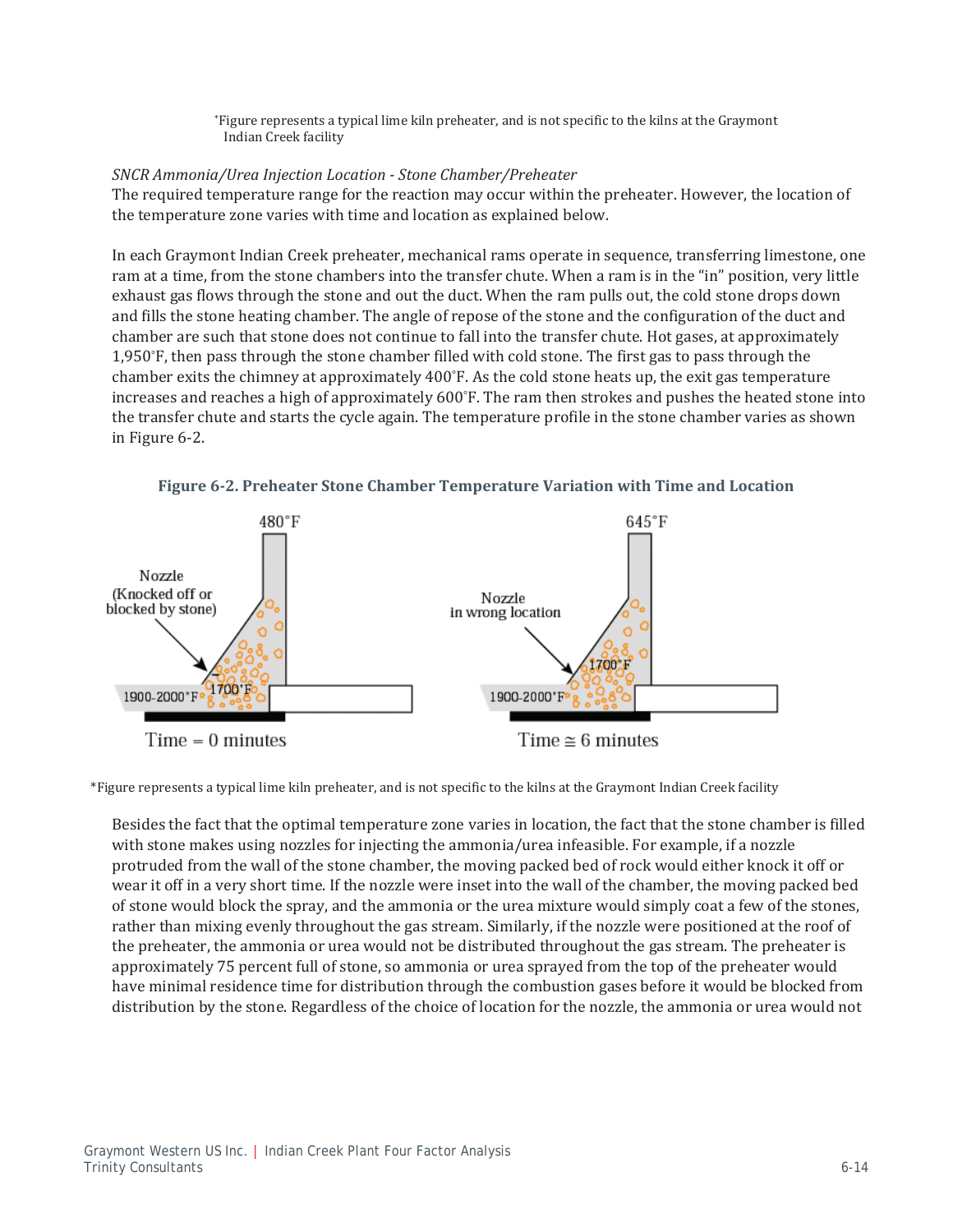be effectively distributed through the large surface area of the preheater. These problems make application of SNCR in the stone chamber technically infeasible<sup>22</sup>.

#### *SNCR Ammonia/Urea Injection Location – Transfer Chute*

As shown in Figure 6-1, the temperature in the transfer chute is approximately 1,950°F for typical kilns. These temperatures are in the upper bound for the  $NO<sub>x</sub>$  reduction reaction. Temperatures this high reportedly resulted in approximately 30 percent  $NO<sub>X</sub>$  reduction in clean (non dust-laden) exhaust streams. Lime kilns do not have clean exhaust streams at this location. Rather, the back end of the transfer chute is an extremely dusty environment, and therefore the exhaust stream is dust-laden. The one SNCR installation in the lime industry has achieved control efficiencies of around 50% with the injection nozzles installed in the bottom of the preheater, at the preheater cone<sup>23</sup>. While this technology is certainly promising, this one example of SNCR installation on a rotary lime kiln does not necessarily transfer to other lime kilns. Effectiveness of SNCR is highly site-dependent, with a variety of factors having the potential to heavily influence the quantities of  $NO<sub>X</sub>$  controlled. Given the significant range (35-58%) of control efficiencies found for cement kilns, a control efficiency considerably lower than the average for cement of 40% is expected given ideal temperature scenarios (many kilns in the cement industry that utilize SNCR do so in the combustion zone in the calciner, where temperatures are lower than in the kiln). Lime kilns experience significant technical barriers to successful SNCR implementation not shared by the cement industry. When compared to the cement process, lower  $NO_X$  concentrations, shorter residence times, and temperatures more frequently outside the optimal range for SNCR application yield lower control efficiencies for lime kilns. Therefore, a control efficiency of no more than 20% is anticipated for the Indian Creek kilns.

Locating an ammonia or urea injector nozzle in the chute to ensure mixing of the ammonia with the combustion gases would pose similar problems as the problems with the stone chamber location. Stones pour into the chute from the stone chamber, and in order to stabilize a nozzle for injection, the nozzle would need to be positioned out of the direct path of the flow of the stones. Further, the stone pieces that pour into the transfer chute from the chamber take up a large portion of the volume in the chute. Adequate mixing of the ammonia or urea with the combustion gases would be inhibited by the rock. The ammonia or urea would most likely end up on the stones, rather than mixing evenly throughout the gas stream.

The low percent  $NQ<sub>X</sub>$  reduction combined with the uncertainty of the nozzle placement and mixing requirement eliminate the transfer chute as a technically feasible option for Indian Creek Kilns 1 and 2.

#### *SNCR Ammonia/Urea Injection Location - Inside Rotary Kiln*

Ammonia/urea could be injected through a door or port in the kiln shell. Similar to the transfer chute, stone is traveling down the rotary kiln. Consequently, the nozzle would need to be positioned out of the direct path of the flow of the stones. Theoretically, the temperature inside a rotary lime kiln, which is above 2,200 F, would promote the formation of NO from injected ammonia.

Graymont is aware that there have been trials at competing lime facilities with mid-kiln ammonia injection and transfer chute ammonia/urea injection for  $NO<sub>x</sub>$  reduction. However, the technology costs and technical

<sup>&</sup>lt;sup>22</sup> Report Concerning BACT for SO<sub>2</sub> and NOx for Proposed Lime Kiln," prepared for Air Pollution Control Division, Clark County Health District, Las Vegas, Nevada, April 1995.

<sup>&</sup>lt;sup>23</sup> EPA Control Cost Manual, SNCR Cost chapter. 7<sup>th</sup> Edition, 2016. Page 1-7. https://www3.epa.gov/ttn/ecas/docs/SNCRCostManualchapter7thEdition2016.pdf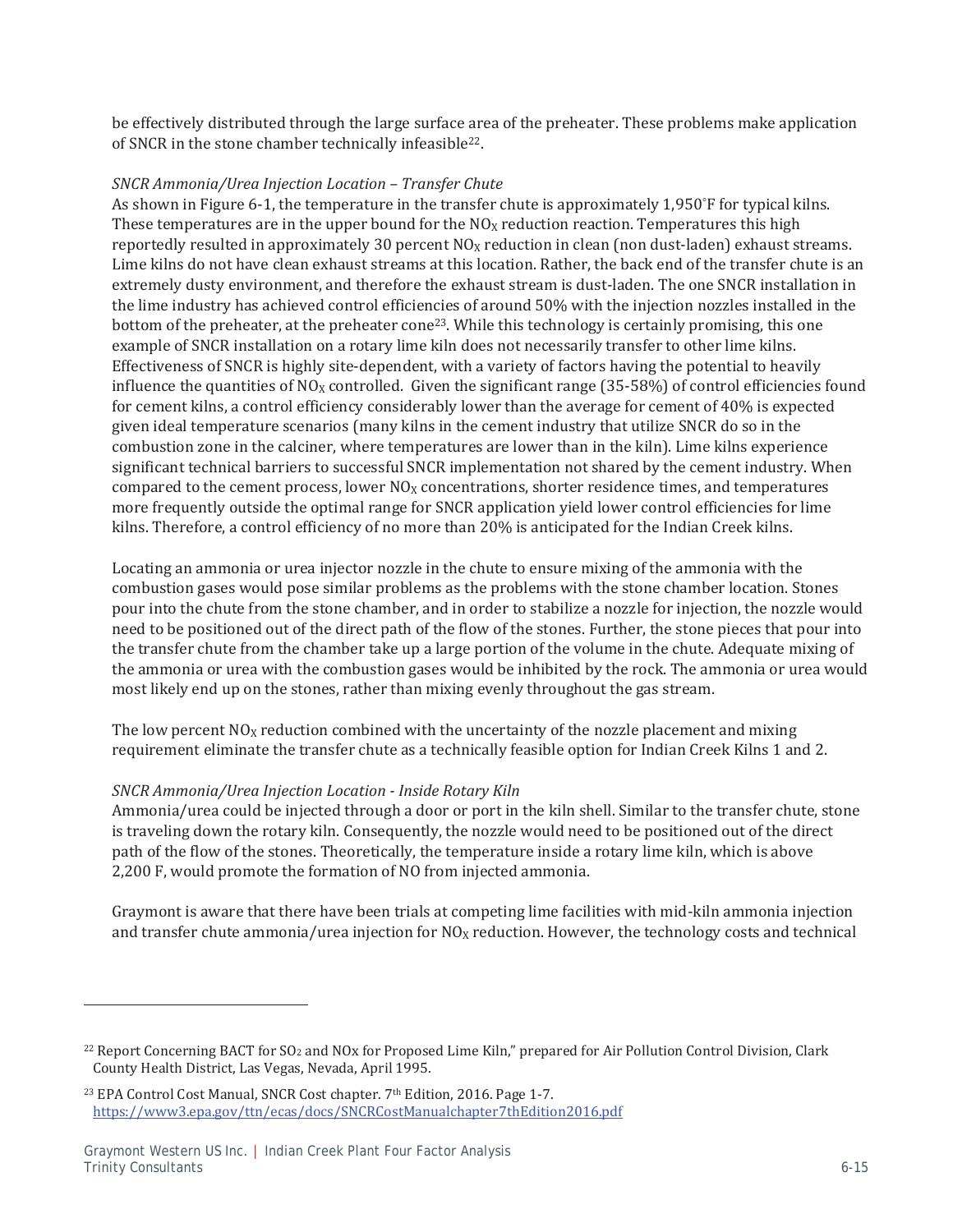details have not become publically available, so Graymont cannot evaluate if the technology can be successfully applied specifically to the kilns at the Indian Creek facility.

Since a mid-kiln ammonia injection and transfer chute ammonia/urea injection systems would require pilot scale testing, Graymont must conclude that this type of SNCR is not "available" with respect to the Indian Creek plant because it is not commercially available. Since it is not commercially available, no vendor performance guarantees can be made to its success. Therefore, this technology cannot be considered technically feasible.

The technology is not commercially available, as defined in 40 CFR Subpart 51, Appendix Y which states that:

*Two key concepts are important in determining whether a technology could be applied: "availability" and "applicability." As explained in more detail below, a technology is considered "available" if the source owner may obtain it through commercial channels, or it is otherwise available within the common sense meaning of the term. An available technology is "applicable" if it can reasonably be installed and operated on the source type under consideration. A technology that is available and applicable is technically feasible.* 

Availability in this context is further explained using the following process commonly used for bringing a control technology concept to reality as a commercial product:

*The typical stages for bringing a control technology concept to reality as a commercial product are:* 

- x *Concept stage;*
- x *Research and patenting;*
- **•** *Bench scale or laboratory testing;*
- x *Pilot scale testing;*
- x *Licensing and commercial demonstration; and*
- x *Commercial sales.*

*A control technique is considered available, within the context presented above, if it has reached the stage of licensing and commercial availability. Similarly, we do not expect a source owner to conduct extended trials to learn how to apply a technology on a totally new and dissimilar source type. Consequently, you would not consider technologies in the pilot scale testing stages of development as "available" for purposes of BART review.* 

*Commercial availability by itself, however, is not necessarily a sufficient basis for concluding a technology to be applicable and therefore technically feasible. Technical feasibility, as determined in Step 2, also means a control option may reasonably be deployed on or "applicable" to the source type under consideration.* 

Though the technology is not considered technically feasible for Graymont's Indian Creek facility, cost calculations for the implementation of SNCR are included for completeness.

### **6.3. STEP 3: RANK OF TECHNICALLY FEASIBLE NOX CONTROL OPTIONS BY EFFECTIVENESS**

Step 3 of the top-down control review is to rank the technically feasible options to effectiveness. Table 6-2 presents potential NO<sub>x</sub> control technologies for the kilns and their associated control efficiencies.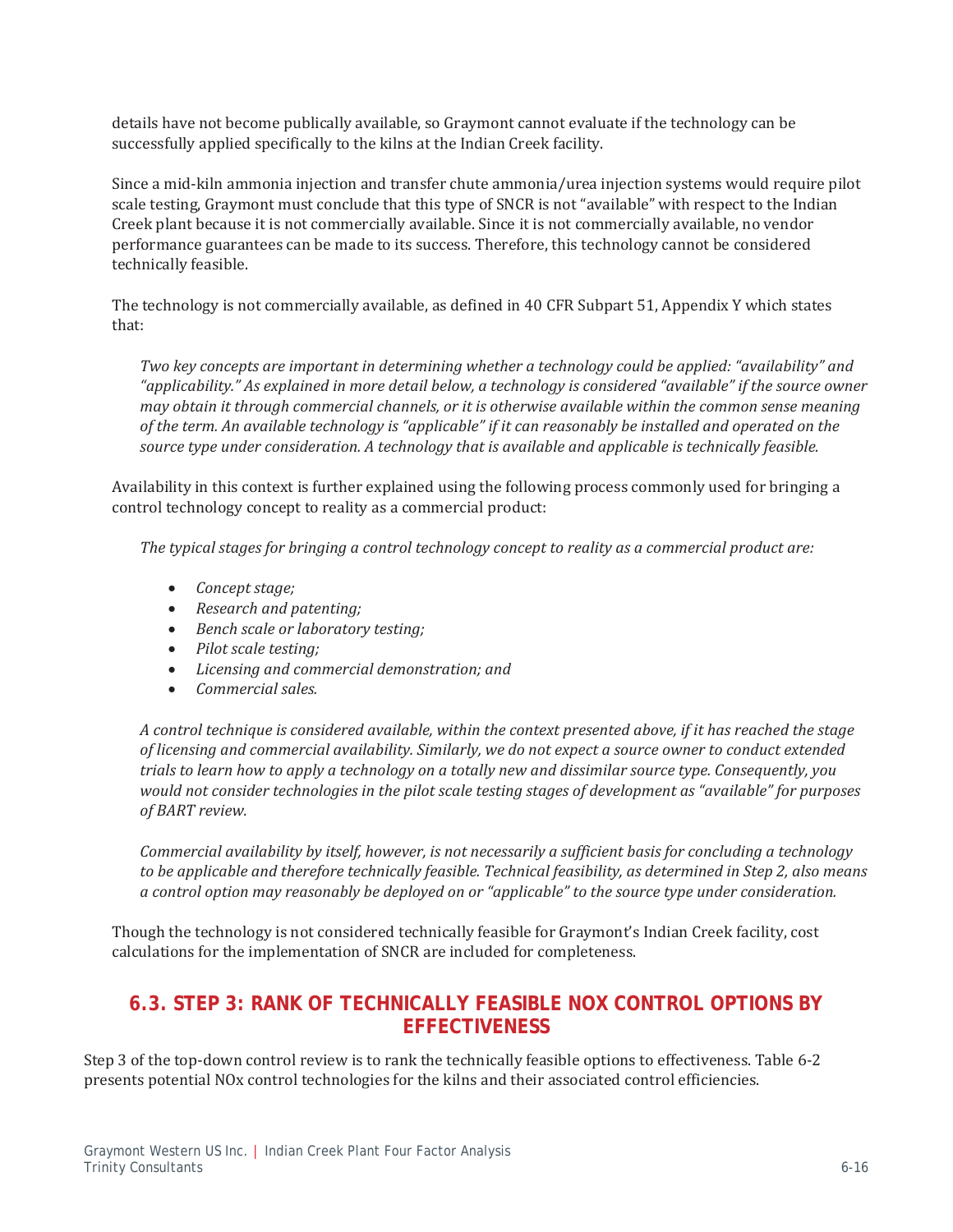| <b>Pollutant</b> | Control<br><b>Technology</b> | <b>Potential</b><br><b>Control Efficiency</b> |
|------------------|------------------------------|-----------------------------------------------|
| $NO_{x}$         | <b>SNCR</b>                  | $20*$                                         |
|                  | Low $NOx$ Burner             | Base case                                     |

#### Table 6-2. Ranking of NO<sub>x</sub> Control Technologies by Effectiveness

\* 20% control efficiency is used for cost evaluation based on evaluation of feasibility of SNCR at another Graymont facility.

# **6.4. STEP 4: EVALUATION OF IMPACTS FOR FEASIBLE NO<sub>X</sub> CONTROLS**

Step 4 of the top-down control review is the impact analysis. The impact analysis considers the:

- Cost of compliance  $\blacktriangleright$
- > Energy impacts
- Non-air quality impacts; and
- The remaining useful life of the source  $\blacktriangleright$

# **6.4.1. Cost of Compliance**

In order to assess the cost of compliance for the installation of SNCR, the EPA Control Cost Manual is used. Capital costs for the installation of the SNCR assumed a 20-year life span for depreciation, as well as the current bank prime rate of 5.5% for interest calculations, per MDEQ and EPA guidance. The total capital investment includes the capital cost for the SNCR itself, the cost of the air pre-heater required (per the EPA Control Cost Manual, the air pre-heater will require modifications for coal-fired units when SO<sub>2</sub> control is necessary. This value is conservatively assumed for all coal-fired units evaluated for SNCR installation<sup>24</sup>, and the balance of the plant. Annual costs include both direct costs such as maintenance, reagent, electricity, water, fuel, and waste disposal cost and indirect costs for administrative charges and the annuitized capital costs as a capital recovery value. A retrofit factor of 1.5 is used to account for the technical barriers described in section 6.2.2.1, including only one known SNCR retrofit on a lime kiln, the difficulty of identifying an injection point that allows for ammonia to enter the gas stream within an optimal temperature window, the low residence times of lime kilns relative to cement kilns, and the relatively low inlet  $NO<sub>X</sub>$  concentrations that limit the effectiveness of the control technology. The total costs and cost effectiveness of control are summarized in Table 6-3, below.

|  |  |  |  |  |  |  | <b>Table 6-3. SNCR Cost Calculation Summary</b> |
|--|--|--|--|--|--|--|-------------------------------------------------|
|--|--|--|--|--|--|--|-------------------------------------------------|

| <b>Total Capital</b> | <b>Total Annual Cost</b> | <b>NO<sub>x</sub></b> Emissions | <b>Cost Effectiveness</b> |
|----------------------|--------------------------|---------------------------------|---------------------------|
| Investment           |                          | Removed (tpy)                   | (\$/ton removed)          |
| \$8,603,378          | \$879,163                | 66                              | \$13,303                  |

<sup>&</sup>lt;sup>24</sup> EPA Control Cost Manual, SNCR Cost chapter. 7<sup>th</sup> Edition, 2016. Page 1-44. https://www3.epa.gov/ttn/ecas/docs/SNCRCostManualchapter7thEdition2016.pdf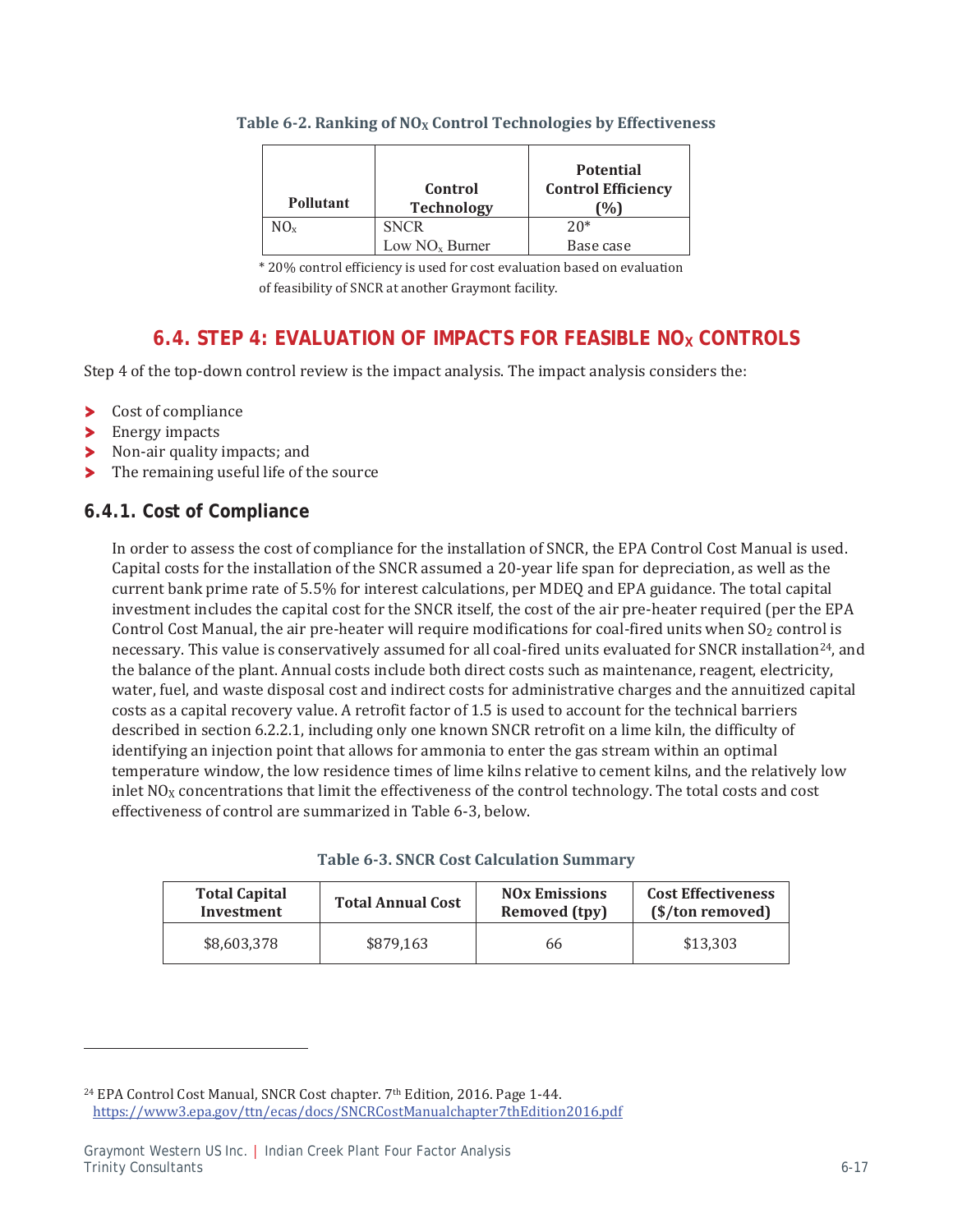### **6.4.2. Timing for Compliance**

Graymont believes that reasonable progress compliant controls are already in place. However, if MDEQ determines SNCR is necessary to achieve reasonable progress, it is anticipated that this change could be implemented during the second planning period of regional haze (approximately ten years following EPA's reasonable progress determination).

### **6.4.3. Energy Impacts and Non-Air Quality Impacts**

As previously stated, the cost of energy and water required for successful operation of the SNCR are included in the calculations, which can be found in detail in Appendix C. The installation is expected to decrease the efficiency of the overall facility, particularly as significant energy and water use is needed beyond current plan operation requirements.

#### **6.4.4. Remaining Useful Life**

Graymont has assumed this control equipment will last for the entirety of the 20-year amortization period, which is reflected in the cost calculations.

### **6.5. NO<sub>x</sub> CONCLUSION**

The facility currently uses low  $NO<sub>X</sub>$  burners in its two kilns to minimize  $NO<sub>X</sub>$  emissions. The use of low  $NO<sub>X</sub>$ burners is a commonly applied technology in current BACT determinations for new rotary preheater lime kilns today. The application of SCR has never been attempted on a lime kiln. SNCR has only one documented instance of successful implementation on a lime kiln. The use of these controls do not represent a cost effective control technology given the limited expected improvements to  $N_0$  emission rates, high uncertainty of successful implementation, high capital investment, and high cost per ton  $NO<sub>X</sub>$  removed.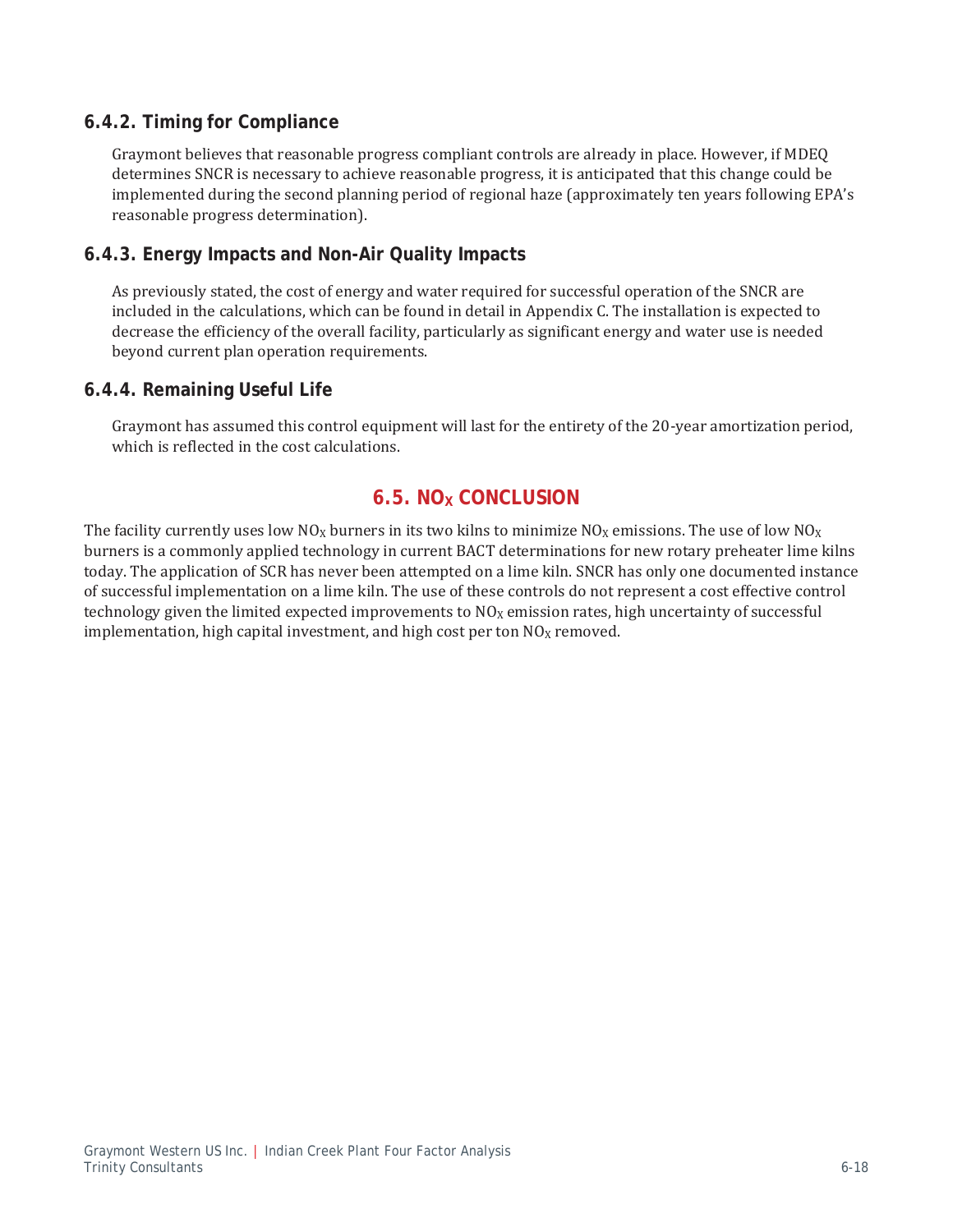This report outlines Graymont's evaluation of possible options for reducing the emissions of NO<sub>X</sub> and SO<sub>2</sub> at its Indian Creek facility in Townsend, Montana. There are currently no technically feasible and cost effective reduction options available for the Graymont facility. Therefore, the emissions provided for the 2028 on-thebooks/on-the-way modeling baseline are expected to be the same as those used in the "control scenario" for the Graymont Indian Creek facility.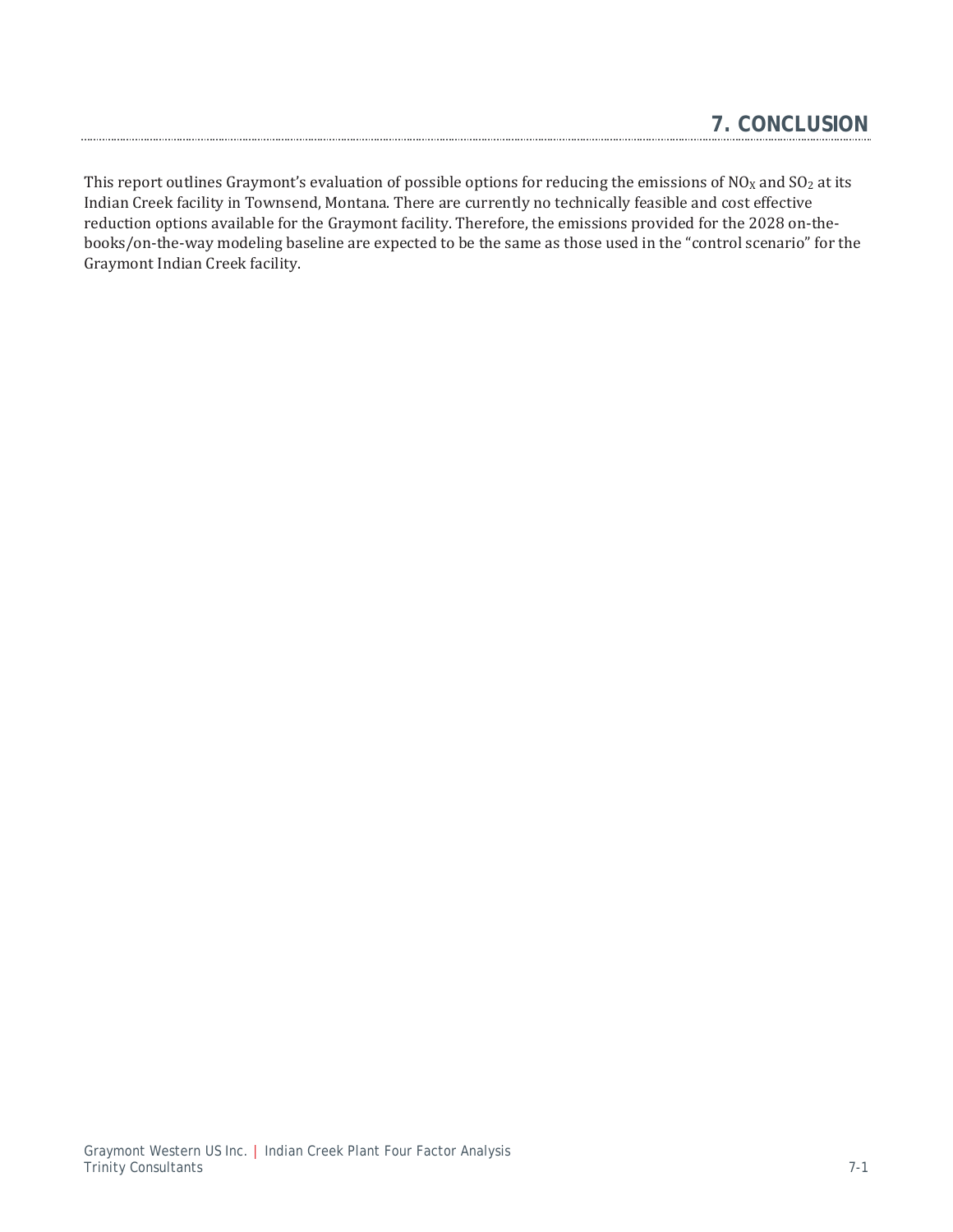# **APPENDIX A : RBLC SEARCH RESULTS**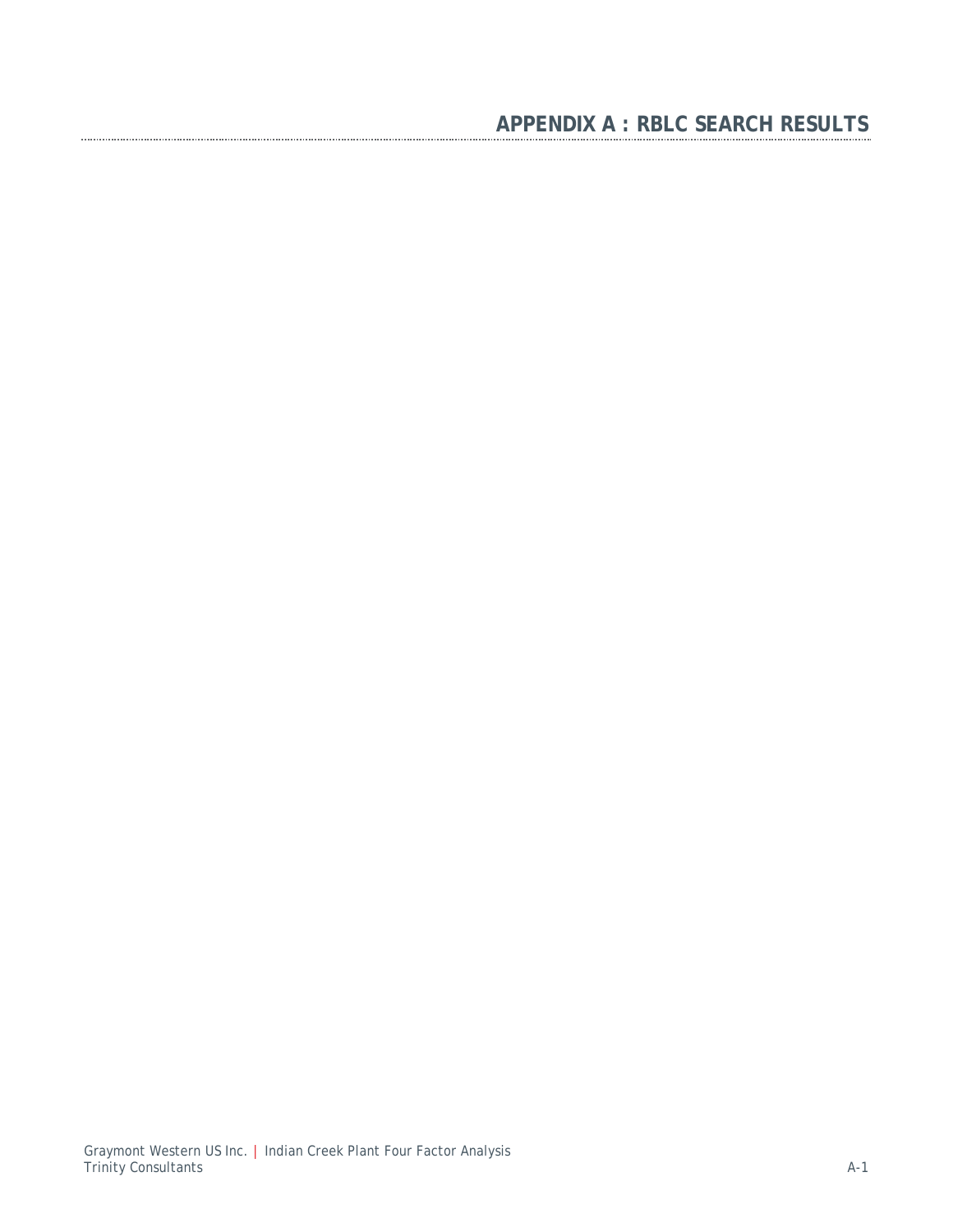| Table A-1. RBLC Search Results |                                                     |                                               |                                 |                                                 |                                                                     |                                          |                   |                                   |                          |                                                                                                                        |                                       |                                                      |                                                                                            |                                       |                                                      |                                                                                      |
|--------------------------------|-----------------------------------------------------|-----------------------------------------------|---------------------------------|-------------------------------------------------|---------------------------------------------------------------------|------------------------------------------|-------------------|-----------------------------------|--------------------------|------------------------------------------------------------------------------------------------------------------------|---------------------------------------|------------------------------------------------------|--------------------------------------------------------------------------------------------|---------------------------------------|------------------------------------------------------|--------------------------------------------------------------------------------------|
| <b>RBLC ID</b>                 | <b>FACILITY NAME</b>                                | <b>CORPORATE OR</b><br><b>COMPANY NAME</b>    | <b>FACILITY</b><br><b>STATE</b> | <b>PERMIT</b><br><b>ISSUANCE</b><br><b>DATE</b> | <b>PROCESS NAME</b>                                                 | PRIMARY FUEL                             | <b>THROUGHPUT</b> | <b>THROUGHPUT</b><br><b>IINIT</b> | <b>POLLUTANT</b>         | <b>CONTROL METHOD DESCRIPTION</b>                                                                                      | <b>EMISSION</b><br>LIMIT <sub>1</sub> | <b>EMISSION</b><br>LIMIT <sub>1</sub><br><b>UNIT</b> | <b>EMISSION</b><br>LIMIT <sub>1</sub><br><b>AVERAGE</b><br><b>TIME</b><br><b>CONDITION</b> | <b>EMISSION</b><br>LIMIT <sub>2</sub> | <b>EMISSION</b><br>LIMIT <sub>2</sub><br><b>UNIT</b> | <b>EMISSION</b><br>LIMIT <sub>2</sub><br><b>AVGERAGE</b><br>TIME<br><b>CONDITION</b> |
| IL-0117                        | MISSISSIPPI LIME<br>COMPANY                         | MISSISSIPPI LIME<br>COMPANY                   | IL                              | 9/29/2015                                       | <b>Two Rotary Kilns</b>                                             | Coal: petroleum coke                     | 50                | tons lime/hour<br>each            | Nitrogen Oxides<br>(NOx) | Low excess air to minimize formation<br>of NO <sub>x</sub> and selective non-catalytic<br>reduction (SNCR) technology. | 3.5                                   | LBS/TON<br><b>LIME</b><br>PRODUCE                    | $30-DAY$<br>ROLLING<br>AVERAGE                                                             | 2.61                                  | LBS/TON<br><b>LIME</b><br>PRODUCE                    | 12-MONTH<br><b>ROLLING</b><br><b>AVERAGE</b>                                         |
| TX-0726                        | ROTARY LIME KILN AND<br><b>ASSOCIATED EOUIPMEN'</b> | CHEMICAL LIME, LTD                            | TX                              | 2/22/2010                                       | Rotary Kiln 2                                                       | natural gas, coal, and<br>petroleum coke | 504               | tons per day                      | Nitrogen Oxides<br>(NOx) |                                                                                                                        |                                       | LB/TON OF<br><b>LIME PROD</b>                        |                                                                                            | $\Omega$                              |                                                      |                                                                                      |
| TX-0726                        | ROTARY LIME KILN AND<br>ASSOCIATED EQUIPMENT        | CHEMICAL LIME, LTD                            | TX                              | 2/22/2010                                       | Rotary Kiln 3                                                       | natural gas, coal, and<br>petroleum coke | 850               | tons per day                      | Nitrogen Oxides<br>(NOx) |                                                                                                                        | 2.6                                   | LB/TON OF<br>LIME PROD                               |                                                                                            | $\Omega$                              |                                                      |                                                                                      |
| WI-0250                        | <b>GRAYMONT</b> (WI) LLC                            | <b>GRAYMONT (WI) LLC</b>                      | WI                              | 2/6/2009                                        | P50 (S50). PREHEATER<br><b>EQUIPPED, ROTARY LIME</b><br><b>KILN</b> | COAL                                     | 54                | T/H STONE                         | Nitrogen Oxides<br>(NOx) | <b>GOOD COMBUSTION CONTROL</b><br>OPTIMIZATION                                                                         | 1.83                                  | LB/T                                                 | 24 HOUR<br>AVG.                                                                            | 0.7                                   | LB/MMBTU                                             | MONTHLY<br>AVG.                                                                      |
| IL-0117                        | MISSISSIPPI LIME<br>COMPANY                         | MISSISSIPPI LIME<br>COMPANY                   | L                               | 9/29/2015                                       | Two Rotary Kilns                                                    | Coal: petroleum coke                     | 50                | tons lime/hour.<br>each           | Sulfur Dioxide<br>(SO2)  | Natural absorptive capacity of lime<br>kiln dust.                                                                      | 0.5                                   | LBS/TON<br><b>LIME</b>                               | $30-DAY$<br>ROLLING<br>AVERAGE                                                             | $\Omega$                              |                                                      |                                                                                      |
| TX-0726                        | ROTARY LIME KILN AND<br><b>ASSOCIATED EOUIPMENT</b> | CHEMICAL LIME, LTD                            | TX                              | 2/22/2010                                       | Rotary Kiln 2                                                       | natural gas, coal, and<br>petroleum coke | 504               | tons per day                      | Sulfur Dioxide<br>(SO2)  | Limiting the fuel sulfur input, in<br>addition to the dry scrubbing inherent<br>in these systems.                      |                                       |                                                      |                                                                                            | $\Omega$                              |                                                      |                                                                                      |
| TX-0726                        | ROTARY LIME KILN AND<br>ASSOCIATED EQUIPMEN'        | CHEMICAL LIME, LTD                            | TX                              | 2/22/2010                                       | Rotary Kiln 3                                                       | natural gas, coal, and<br>petroleum coke | 850               | tons per day                      | Sulfur Dioxide<br>(SO2)  | Limiting the fuel sulfur input, in<br>addition to the dry scrubbing inherent<br>in these systems.                      |                                       |                                                      |                                                                                            | $\Omega$                              |                                                      |                                                                                      |
| TX-0820                        | <b>CLIFTON LIME PLANT</b>                           | <b>LHOIST NORTH AMERICA</b><br>OF TEXAS, LTD. | TX                              | 4/28/2017                                       | lime kiln                                                           | coal                                     | 219000            | t/yr                              | Sulfur Dioxide<br>(SO2)  | fuel sulfur limits                                                                                                     | 12.8                                  | LB/TON LIMI                                          |                                                                                            | $\Omega$                              |                                                      |                                                                                      |
| WI-0250                        | <b>GRAYMONT</b> (WI) LLC                            | <b>GRAYMONT (WI) LLC</b>                      | WI                              | 2/6/2009                                        | P50 (S50), PREHEATER<br>EOUIPPED, ROTARY LIME<br>KILN               | COAL                                     | 54                | T/H STONE                         | Sulfur Dioxide<br>(SO2)  | FUEL SULFUR LIMIT. INHERENT<br>PROCESS COLLECTION OF SULFUR<br>OXIDES.                                                 | 0.62                                  | LB/T                                                 | 24 HOUR<br>AVERAGE                                                                         |                                       | PERCENT S                                            | <b>FUEL SULFUR</b><br><b>LIMIT</b>                                                   |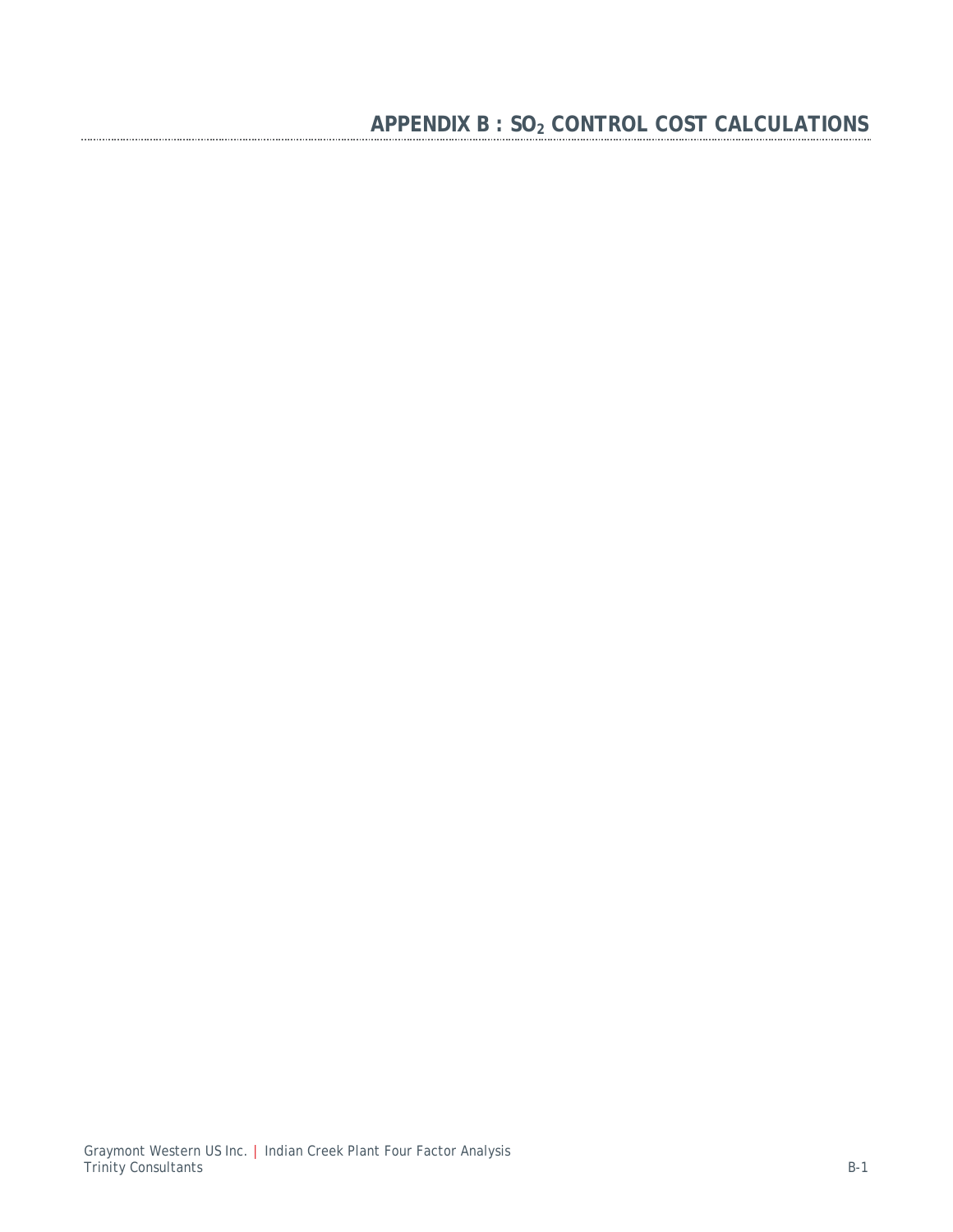### CONFIDENTIAL BUSINESS INFORMATION

**Graymont Indian Creek KilnsǦCost of SO2 Reductions from Alternative Fuel Scenarios**

| <b>Fuel Scenario</b> | <b>Fuel</b>              | Annual<br>Consumption | Consumption<br><b>Units</b> | <b>Fuel Cost</b><br>(5/unit) | <b>Annual Fuel</b><br>Cost | <b>Annual Fuel</b><br><b>Cost Increase</b> | <b>Total</b><br>Annual<br>Fuel SO <sub>2</sub><br><b>Emissions</b><br>(ton) | <b>Total</b><br>Annual<br><b>SO2</b><br>Reduction<br>(ton) | <b>Total Cost</b><br>of SO <sub>2</sub><br>Reduction<br>$(\$/ton)$<br>reduced) |
|----------------------|--------------------------|-----------------------|-----------------------------|------------------------------|----------------------------|--------------------------------------------|-----------------------------------------------------------------------------|------------------------------------------------------------|--------------------------------------------------------------------------------|
| Base                 | Coal                     | Confidential tons     |                             | Confidential                 |                            |                                            |                                                                             |                                                            |                                                                                |
|                      | Coke                     | <b>Business</b>       | <b>Itons</b>                | <b>Business</b>              |                            |                                            |                                                                             |                                                            |                                                                                |
|                      | Total                    | Information           |                             | <b>Information</b>           |                            |                                            | 221.8                                                                       | $\overline{\phantom{0}}$                                   |                                                                                |
| All Coal             | <b>PRB Coal</b>          |                       | <b>Itons</b>                |                              |                            |                                            |                                                                             |                                                            |                                                                                |
|                      | Normal BTU Coal for Coke |                       | <b>Itons</b>                |                              |                            |                                            |                                                                             |                                                            |                                                                                |
|                      | Total                    |                       |                             |                              |                            | Ś.<br>1,917,165                            | 98.4                                                                        | 123.45                                                     | 15,530                                                                         |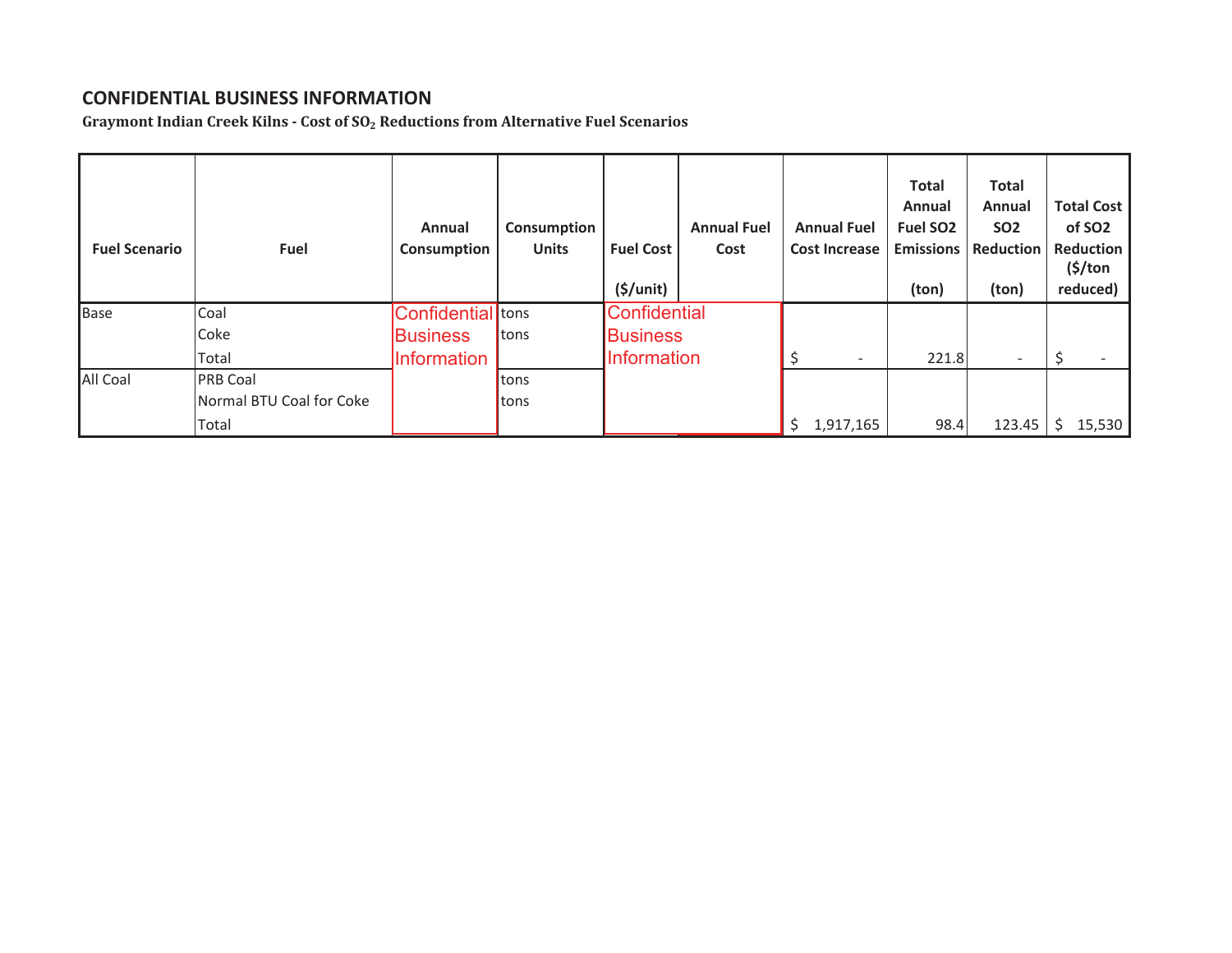**Graymont Indian Creek KilnsǦSO2 Emissions from Alternative Fuel Scenarios (Kiln 1 and Kiln 2 Combined)**

#### **Current Scenario**

|              | <b>Maximum</b>       |                     |                    |                       | Potential        |                      | Inherent   | <b>Maximum</b>            |
|--------------|----------------------|---------------------|--------------------|-----------------------|------------------|----------------------|------------|---------------------------|
|              | <b>Combined Fuel</b> |                     | <b>Annual Fuel</b> |                       | Sulfur           | <b>Potential SO2</b> | Scrubbing  | Projected SO <sub>2</sub> |
|              | Usage <sup>a</sup>   | <b>Heat Content</b> | <b>Heat Usage</b>  | <b>Sulfur Content</b> | <b>Emissions</b> | <b>Emissions</b>     | Efficiency | <b>Emissions</b>          |
| <b>Fuels</b> | ton/yr               | Btu/lb              | Btu/yr             |                       | ton/yr           | ton/vr               |            | ton/yr                    |
| PRB Coal     | CВI                  |                     | $8,826$ $\cap$     |                       | 252              | 505                  | 90%        | 50.5                      |
| Coke         |                      | 14.409              |                    |                       | 857              | 1.714                | 90%        | 171.4                     |
| Total        |                      |                     |                    |                       | 1,109            | 2,218                |            | 221.8                     |

<sup>a</sup> Total fuel usage is determined using the average fuel throughput to the kiln, with the ratio assumed to be equivalent to the ratio of coal and coke unloaded at the facility.<br>Average Fuel Unloaded (2016-2018)

 $\frac{\text{Coal:}}{\text{CBI}}$   $\begin{bmatrix} \text{tons} \\ \text{tons} \end{bmatrix}$  $\frac{C_{\text{oke}}}{\text{tons}}$ 

**Substitute Coal for Coke (Use all Coal)**

|                          |                                  |                                  |                                    |                        |                    |                           | Inherent   |                 |
|--------------------------|----------------------------------|----------------------------------|------------------------------------|------------------------|--------------------|---------------------------|------------|-----------------|
|                          |                                  |                                  | <b>Annual Fuel</b>                 |                        | <b>Potential S</b> | Potential SO <sub>2</sub> | Scrubbing  |                 |
|                          | <b>Usage</b>                     | <b>Heat Content</b> <sup>a</sup> | <b>Heat Usage</b>                  | S Content <sup>b</sup> | <b>Emissions</b>   | <b>Emissions</b>          | Efficiency | $SO2$ Emissions |
| <b>Fuels</b>             | ton/vr                           | Btu/lb                           | Btu/yr                             |                        | ton/vr             | ton/yr                    |            | ton/vr          |
| <b>PRB Coal</b>          | $\mathsf{C}\mathsf{B}\mathsf{I}$ |                                  | $8,826$ $\cap$                     |                        | 252                | 505                       | 90%        | 50.46           |
| Normal BTU Coal for Coke |                                  |                                  | $\overline{\overline{11,841}}$ UDI |                        | 240                | 479                       | 90%        | 47.91           |
| Total                    |                                  |                                  |                                    |                        | 492                | 984                       |            | 98.37           |

 $^{\rm a}$  EPA default values for sub-bituminous and bituminous coal, respectively.

**b** Estimated based on available coal analyses.

| Scenario               | <b>Total SO2</b><br><b>Emissions</b><br>ton/vr | <b>Reduction vs</b><br><b>Baseline</b><br>$\frac{0}{0}$ |
|------------------------|------------------------------------------------|---------------------------------------------------------|
| Baseline (Coal & Coke) | 221.82                                         | $0.00\%$                                                |
| All Coal               | 98.37                                          | 55.7%                                                   |

|                        | <b>Total SO2</b><br><b>Emissions</b> | Reported<br><b>Baseline</b><br><b>Emissions</b> | Non-Fuel<br><b>Emission Rate</b> | Adjusted<br><b>Emission Rate</b> | <b>Reduction vs</b><br>Baseline.<br>Adjusted |
|------------------------|--------------------------------------|-------------------------------------------------|----------------------------------|----------------------------------|----------------------------------------------|
| Scenario               | ton/vr                               | ton/vr                                          | ton/vr                           | ton/vr                           | $\frac{0}{0}$                                |
| Baseline (Coal & Coke) | 221.82                               | 238.39                                          | 16.57                            | 238.39                           | $0.0\%$                                      |
| All Coal               | 98.37                                | 238.39                                          | 16.57                            | 114.94                           | 51.8%                                        |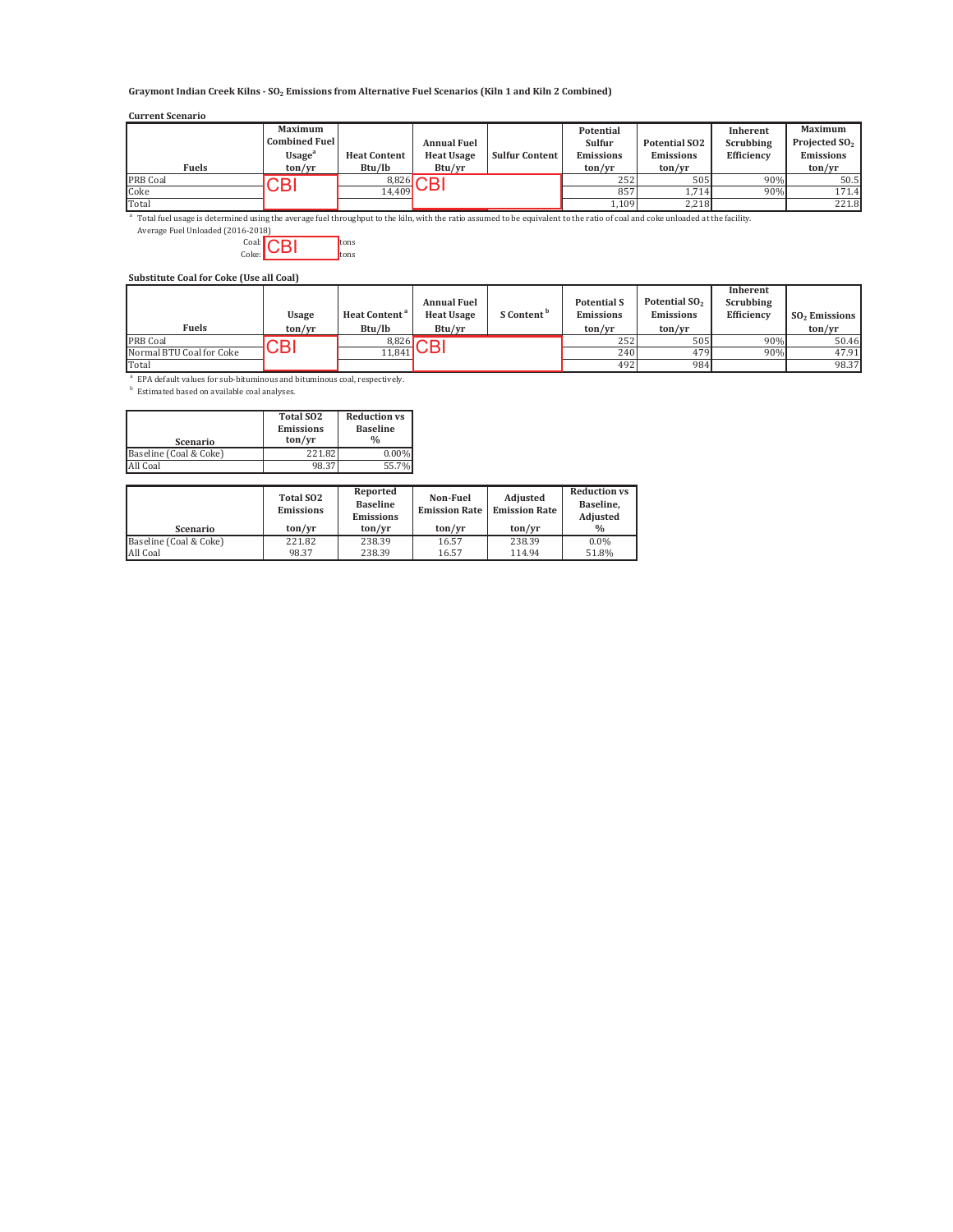#### **Estimated Cost of Semi-Dry Scrubber** Graymont Indian Creek

| <b>Direct Costs</b>                         |                                                                                                                 |                       | <b>Notes</b>                                                                                 |
|---------------------------------------------|-----------------------------------------------------------------------------------------------------------------|-----------------------|----------------------------------------------------------------------------------------------|
| <b>Purchased Equipment Costs</b>            |                                                                                                                 |                       |                                                                                              |
|                                             |                                                                                                                 |                       | (\$5,775,000 from Turbosonic system Quote 2010                                               |
|                                             | Scrubber Unit                                                                                                   | \$5,310,474           | for 69,000 acfm $@$ 300°F, scaled according to 0.6<br>power rule)                            |
|                                             | Instrumentation (10% of EC)                                                                                     | incl                  |                                                                                              |
|                                             | Sales Tax (3% of EC)                                                                                            | incl                  |                                                                                              |
|                                             | Freight (5% of EC)                                                                                              | incl                  |                                                                                              |
|                                             | Subtotal, Purchased Equipment Cost (PEC)                                                                        | \$5,310,474           | B                                                                                            |
| <b>Direct Installation Costs</b>            |                                                                                                                 |                       |                                                                                              |
|                                             | Foundation (6% of PEC)                                                                                          | Incl                  |                                                                                              |
|                                             | Supports (6% of PEC)<br>Handling and Erection (40% of PEC)                                                      | Incl<br>Incl          |                                                                                              |
|                                             | Electrical (1% of PEC)                                                                                          | Incl                  |                                                                                              |
|                                             | Piping (30% of PEC)                                                                                             | Incl                  |                                                                                              |
|                                             | Insulation for Ductwork (1% of PEC)                                                                             | Incl                  |                                                                                              |
|                                             | Painting (1% of PEC)<br>Turnkey Installation                                                                    | Incl<br>\$1,931,081   |                                                                                              |
|                                             |                                                                                                                 |                       |                                                                                              |
| Site Preparation                            |                                                                                                                 | N/A                   | No data                                                                                      |
| <b>Buildings</b>                            |                                                                                                                 | N/A                   | No data                                                                                      |
|                                             | <b>Total Direct Cost</b>                                                                                        | \$7,241,555           |                                                                                              |
|                                             |                                                                                                                 |                       |                                                                                              |
| <b>Indirect Costs</b>                       |                                                                                                                 |                       |                                                                                              |
|                                             |                                                                                                                 |                       | CONTROL COST MANUAL - EPA/452/B-02-                                                          |
|                                             | Engineering (10% of PEC)                                                                                        | \$531,047             | 001 (CCM), Section 5.1, Chapter 1, Table 1.3                                                 |
|                                             | Construction and Field Expense (10% of PEC)                                                                     | \$531,047             | CCM, Section 5.1, Chapter 1, Table 1.3                                                       |
|                                             | Contractor Fees (10% of PEC)                                                                                    | \$531,047             | CCM, Section 5.1, Chapter 1, Table 1.3                                                       |
|                                             | Start-up (1% of PEC)                                                                                            | \$53,105              | CCM, Section 5.1, Chapter 1, Table 1.3                                                       |
|                                             | Performance Test (1% of PEC)<br>Contingencies (3% of PEC)                                                       | \$53,105<br>\$159,314 | CCM, Section 5.1, Chapter 1, Table 1.3<br>CCM, Section 5.1, Chapter 1, Table 1.3             |
|                                             | <b>Total Indirect Cost</b>                                                                                      | \$1,858,666           |                                                                                              |
|                                             |                                                                                                                 |                       |                                                                                              |
|                                             |                                                                                                                 |                       |                                                                                              |
|                                             | Total Capital Investment (TCI) (2010 \$)                                                                        | \$9,100,221           |                                                                                              |
| <b>Direct Annual Costs</b>                  |                                                                                                                 |                       |                                                                                              |
| Hours per Year                              | (330 days per year, 24 hours per day)                                                                           | 8,040                 |                                                                                              |
|                                             |                                                                                                                 |                       |                                                                                              |
| Operating Labor                             | Man-hrs                                                                                                         | 3,840                 | Based on Turbosonic system                                                                   |
|                                             | Rate                                                                                                            | \$50                  | Based on Turbosonic system                                                                   |
|                                             | Subtotal, Operating Labor                                                                                       | \$192,000             |                                                                                              |
|                                             |                                                                                                                 |                       |                                                                                              |
| Maintenance                                 | Maintenance                                                                                                     | \$200,000             | Based on Turbosonic system                                                                   |
|                                             |                                                                                                                 |                       |                                                                                              |
|                                             | Subtotal, Maintenance                                                                                           | \$200,000             |                                                                                              |
| Utilities                                   |                                                                                                                 |                       |                                                                                              |
|                                             | Electricity                                                                                                     |                       |                                                                                              |
|                                             |                                                                                                                 |                       |                                                                                              |
|                                             | Demand (kW)                                                                                                     | 40.84                 | Based on Turbosonic system - 377,600 kw-hr<br>Based on Turbosonic system - assumed \$0.07/kW |
|                                             | Cost (\$/kW-hr)                                                                                                 | \$0.0700              | hr                                                                                           |
|                                             | Subtotal, Electricity                                                                                           | \$22,984              |                                                                                              |
|                                             |                                                                                                                 |                       |                                                                                              |
|                                             | Hydrated Lime                                                                                                   |                       |                                                                                              |
|                                             |                                                                                                                 |                       | Based on Turbosonic system (scaled from modeler                                              |
|                                             | Amount Required (ton/yr)                                                                                        | 129                   | max SO2 content of 760 lb/hr to 62.1 lb/hr)                                                  |
|                                             | Cost(S/ton)                                                                                                     | \$110.00              | Based on Turbosonic system (profit lost to<br>Graymont)                                      |
|                                             | Subtotal, Lime                                                                                                  | \$14,201              |                                                                                              |
|                                             |                                                                                                                 |                       |                                                                                              |
|                                             | Process Water                                                                                                   |                       |                                                                                              |
|                                             |                                                                                                                 |                       | Based on Turbosonic system (to hydrate lime).<br>(Scaled from modeled max SO2 content of 760 |
|                                             | Amount Required (gal/yr)                                                                                        | 1,812                 | lb/hr to 62.1 lb/hr).                                                                        |
|                                             | Cost(S/ton)                                                                                                     | \$0.20                | Based on Turbosonic system                                                                   |
|                                             | Subtotal, Lime                                                                                                  | \$362                 |                                                                                              |
|                                             |                                                                                                                 |                       |                                                                                              |
|                                             | Subtotal, Utilities                                                                                             | \$37,548              |                                                                                              |
|                                             |                                                                                                                 |                       |                                                                                              |
|                                             | <b>Total Direct Annual Costs (2010 S)</b>                                                                       | \$429,548             |                                                                                              |
| <b>Indirect Annual Costs</b>                |                                                                                                                 |                       |                                                                                              |
|                                             | Overhead (60% of sum of operating, supervisor, maintenance labor & materials)                                   | \$243,938             |                                                                                              |
| Administrative (2% TCI)                     |                                                                                                                 | \$182,004             | 0.02 TCI, CCM, Sec 5.1, Ch 1, Table 1.4                                                      |
| Property Tax (1% TCI)<br>Insurance (1% TCI) |                                                                                                                 | \$91,002              | 0.01 TCI, CCM, Sec 5.1, Ch 1, Table 1.4                                                      |
| Capital Recovery                            | (20 year life, 5.5 percent interest)                                                                            | \$91,002<br>\$761,500 | 0.01 TCI, CCM, Sec 5.1, Ch 1, Table 1.4<br>CCM, Sec 1, Ch 2, Eqn 2.8a                        |
|                                             | <b>Total Indirect Annual Cost (2010 \$)</b>                                                                     | \$1,369,447           |                                                                                              |
|                                             |                                                                                                                 |                       |                                                                                              |
|                                             |                                                                                                                 |                       |                                                                                              |
|                                             |                                                                                                                 |                       | 2011 Estimate scaled by CEPCI, from 2010 \$                                                  |
|                                             |                                                                                                                 |                       | (year of the quote) to 2018 \$ (most recently                                                |
|                                             | <b>Total Annualized Cost (2018 \$)</b>                                                                          | \$1,969,815           | published year for index).                                                                   |
|                                             | Pollutant Emission Rate Prior to Scrubber (tons SO <sub>2</sub> /yr)                                            | 238.4                 | Assumes 95% control equipment uptime                                                         |
|                                             | Pollutant Removed (tons SO <sub>2</sub> /yr) 90% removal per vendor<br><b>Cost Per Ton of Pollutant Removed</b> | 203.8<br>\$9,664      |                                                                                              |
|                                             |                                                                                                                 |                       |                                                                                              |
|                                             |                                                                                                                 |                       |                                                                                              |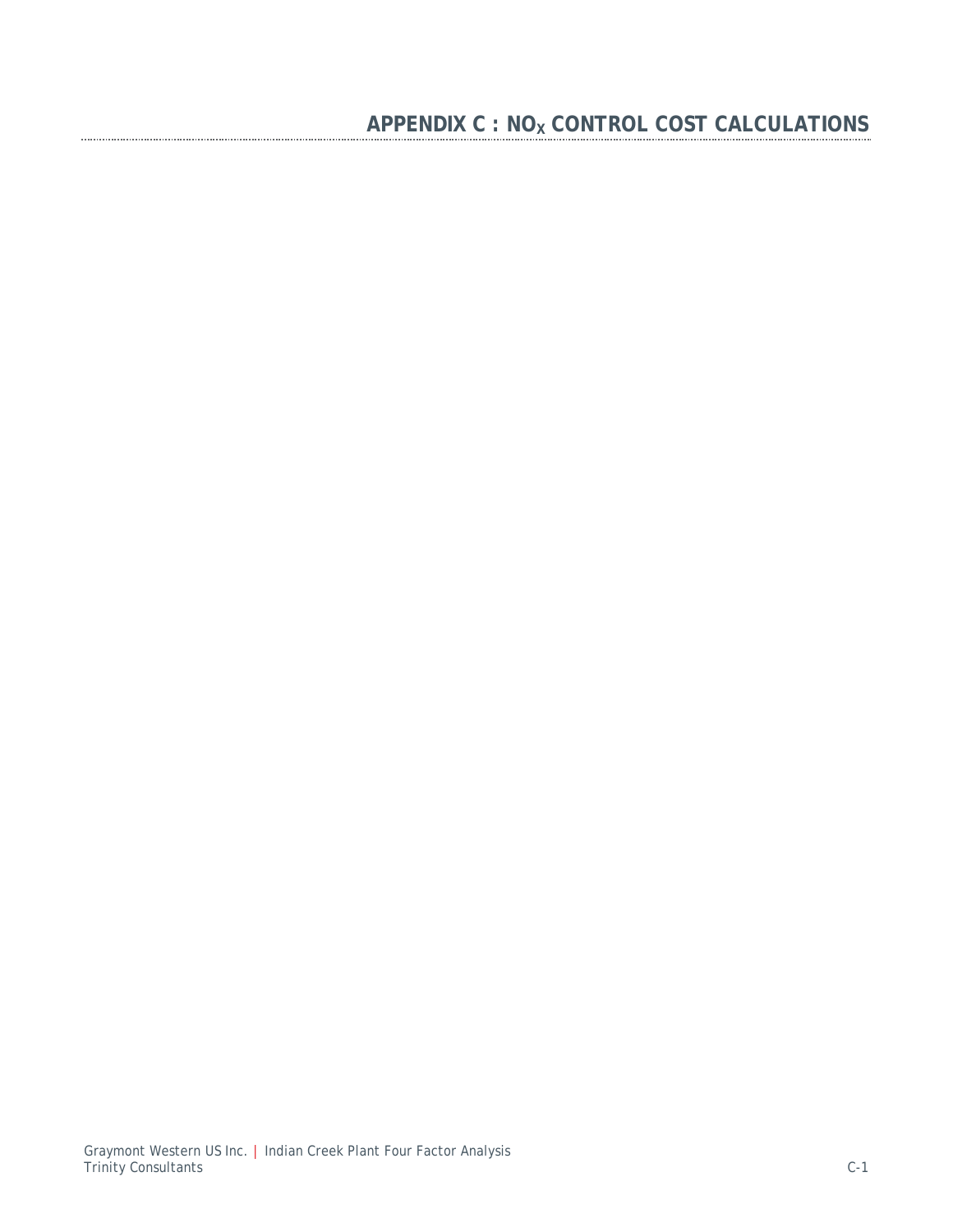### **Cost Estimate**

Graymont Indian Creek Kiln 1

#### **Total Capital Investment (TCI)**

| For Coal-Fired Boilers:                                                                                                          |                                                            |  |  |  |
|----------------------------------------------------------------------------------------------------------------------------------|------------------------------------------------------------|--|--|--|
|                                                                                                                                  | $TCI = 1.3 \times (SNCR_{cost} + APH_{cost} + BOP_{cost})$ |  |  |  |
| For Fuel Oil and Natural Gas-Fired Boilers:                                                                                      |                                                            |  |  |  |
|                                                                                                                                  | $TCI = 1.3 \times (SNCR_{cost} + BOP_{cost})$              |  |  |  |
|                                                                                                                                  |                                                            |  |  |  |
| Capital costs for the SNCR (SNCR <sub>cost</sub> ) =                                                                             | \$1,133,785 in 2018 dollars                                |  |  |  |
| Air Pre-Heater Costs (APH <sub>cost</sub> )* =                                                                                   | \$656,360 in 2018 dollars                                  |  |  |  |
| Balance of Plant Costs (BOP $_{cost}$ ) =                                                                                        | \$1,462,865 in 2018 dollars                                |  |  |  |
| Total Capital Investment (TCI) =                                                                                                 | \$4,228,913 in 2018 dollars                                |  |  |  |
| * This factor applies because the boiler burns bituminous coal and emits equal to or greater than 0.3lb/MMBtu of sulfur dioxide. |                                                            |  |  |  |

 $\textsf{SNCR}$  Capital Costs (SNCR<sub>cost</sub>) =  $\textsf{SNCR}$ <sub>cost</sub>) =  $\textsf{SNCR}$  $SNCR_{cost} = 147,000 \times ((Q_B/NPHR)x HRF)^{0.42} \times ELEVF \times RF$ For Fuel Oil and Natural Gas-Fired Industrial Boilers:  $SNCR_{cost} = 220,000 \times (B_{MW} \times HRF)^{0.42} \times CoalF \times BTF \times ELEVF \times RF$ For Fuel Oil and Natural Gas-Fired Utility Boilers:  $SNCR_{cost} = 147,000 \times (B_{MW} \times HRF)^{0.42} \times ELEVF \times RF$ For Coal-Fired Industrial Boilers:  $SNCR_{cost} = 220,000 \times (0.1 \times Q_B \times HRF)^{0.42} \times CoalF \times BTF \times ELEVF \times RF$ SNCR Capital Costs (SNCR<sub>cost</sub>) For Coal-Fired Utility Boilers:

|                                                        | Air Pre-Heater Costs (APH <sub>cost</sub> )*                                                                                      |
|--------------------------------------------------------|-----------------------------------------------------------------------------------------------------------------------------------|
| For Coal-Fired Utility Boilers:                        |                                                                                                                                   |
|                                                        | APH <sub>cost</sub> = 69,000 x (B <sub>MW</sub> x HRF x CoalF) <sup>0.78</sup> x AHF x RF                                         |
| For Coal-Fired Industrial Boilers:                     |                                                                                                                                   |
|                                                        | APH <sub>cost</sub> = 69,000 x (0.1 x Q <sub>B</sub> x HRF x CoalF) <sup>0.78</sup> x AHF x RF                                    |
|                                                        |                                                                                                                                   |
| Air Pre-Heater Costs (APH <sub>cost</sub> ) =          | \$656,360 in 2018 dollars                                                                                                         |
|                                                        | * This factor applies because the boiler burns bituminous coal and emits equal to or greater than 0.3lb/MMBtu of sulfur dioxide.  |
|                                                        |                                                                                                                                   |
|                                                        | <b>Balance of Plant Costs (BOP</b> <sub>cost</sub> )                                                                              |
|                                                        |                                                                                                                                   |
| For Coal-Fired Utility Boilers:                        |                                                                                                                                   |
|                                                        | BOP <sub>cost</sub> = 320,000 x (B <sub>MW</sub> ) <sup>0.33</sup> x (NO <sub>x</sub> Removed/hr) <sup>0.12</sup> x BTF x RF      |
| For Fuel Oil and Natural Gas-Fired Utility Boilers:    |                                                                                                                                   |
|                                                        | BOP <sub>cost</sub> = 213,000 x (B <sub>MW</sub> ) <sup>0.33</sup> x (NO <sub>x</sub> Removed/hr) <sup>0.12</sup> x RF            |
| For Coal-Fired Industrial Boilers:                     |                                                                                                                                   |
|                                                        | BOP <sub>cost</sub> = 320,000 x (0.1 x Q <sub>B</sub> ) <sup>0.33</sup> x (NO <sub>x</sub> Removed/hr) <sup>0.12</sup> x BTF x RF |
| For Fuel Oil and Natural Gas-Fired Industrial Boilers: |                                                                                                                                   |

 $BOP_{cost} = 213,000 \times (Q_{B}/NPHR)^{0.33} \times (NO_{x}Removed/hr)^{0.12} \times RF$ 

ĂůĂŶĐĞŽĨWůĂŶƚŽƐƚƐ;KWĐŽƐƚͿс Ψϭ͕ϰϲϮ͕ϴϲϱ ŝŶϮϬϭϴĚŽůůĂƌƐ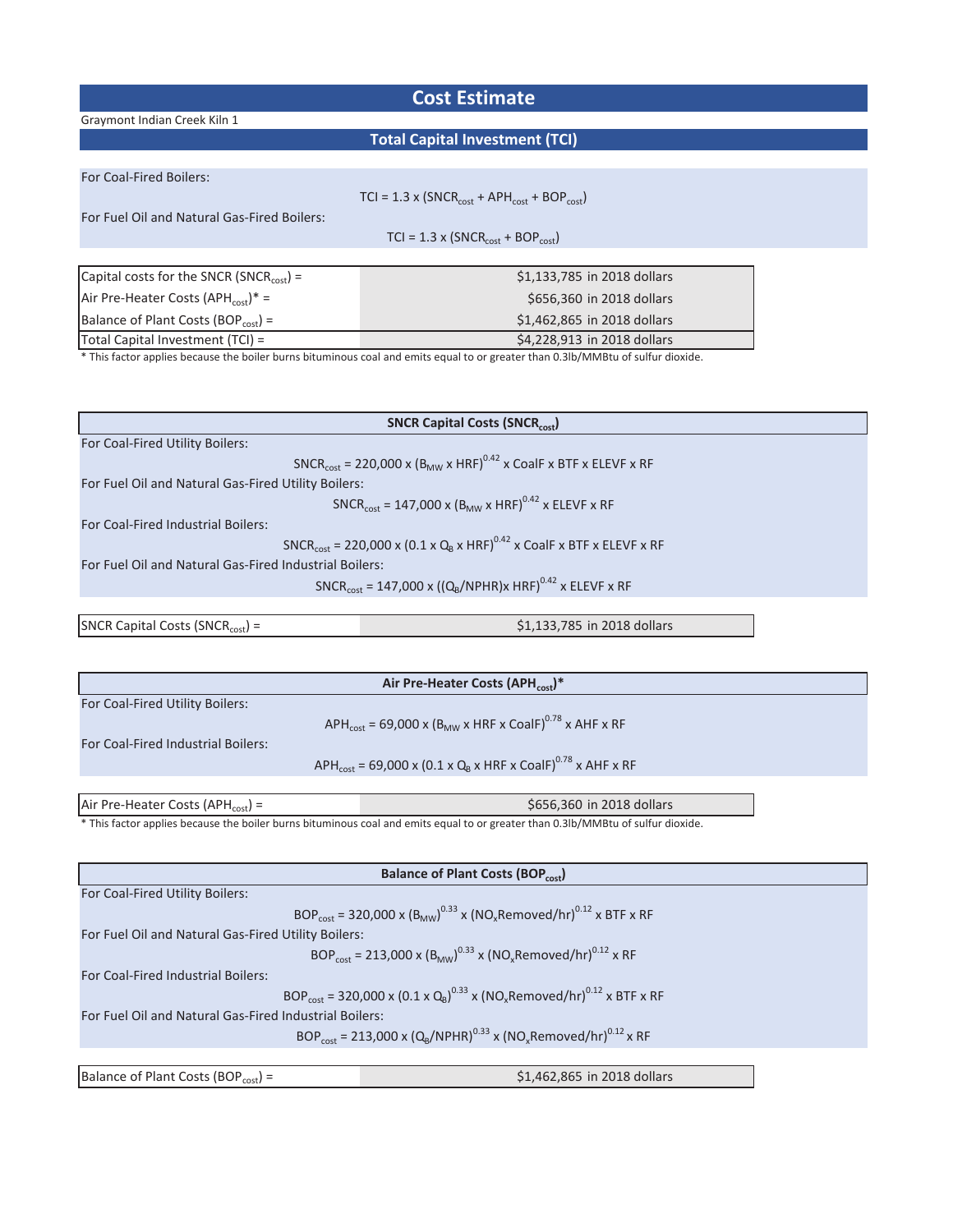### **Annual Costs**

#### **Total Annual Cost (TAC)**

#### TAC = Direct Annual Costs + Indirect Annual Costs

| Direct Annual Costs (DAC) =           | \$76,066 in 2018 dollars  |
|---------------------------------------|---------------------------|
| Indirect Annual Costs (IDAC) =        | \$355,863 in 2018 dollars |
| Total annual costs (TAC) = DAC + IDAC | \$431,929 in 2018 dollars |

#### **Direct Annual Costs (DAC)**

DAC = (Annual Maintenance Cost) + (Annual Reagent Cost) + (Annual Electricity Cost) + (Annual Water Cost) + (Annual Fuel Cost) + (Annual Ash Cost)

| Annual Maintenance Cost = | $0.015 \times TCI =$                                              | \$63,434 in 2018 dollars |
|---------------------------|-------------------------------------------------------------------|--------------------------|
| Annual Reagent Cost =     | $q_{sol}$ x Cost <sub>reag</sub> x t <sub>op</sub> =              | \$11,123 in 2018 dollars |
| Annual Electricity Cost = | $P \times Cost_{elect} \times t_{on} =$                           | \$529 in 2018 dollars    |
| Annual Water Cost =       | $q_{water}$ x $Cost_{water}$ x $t_{on}$ =                         | \$238 in 2018 dollars    |
| Additional Fuel Cost =    | $\Delta$ Fuel x Cost <sub>fuel</sub> x t <sub>op</sub> =          | \$662 in 2018 dollars    |
| Additional Ash Cost =     | $\Delta$ Ash x Cost <sub>ash</sub> x t <sub>op</sub> x (1/2000) = | \$80 in 2018 dollars     |
| Direct Annual Cost =      |                                                                   | \$76,066 in 2018 dollars |

#### **Indirect Annual Cost (IDAC)**

#### IDAC = Administrative Charges + Capital Recovery Costs

| Administrative Charges (AC) = | 0.03 x Annual Maintenance Cost = | \$1,903 in 2018 dollars                 |
|-------------------------------|----------------------------------|-----------------------------------------|
| Capital Recovery Costs (CR)=  | $CRF \times TCl =$               | $\frac{1}{2}$ \$353,960 in 2018 dollars |
| Indirect Annual Cost (IDAC) = | $AC + CR =$                      | \$355,863 in 2018 dollars               |

#### **Cost Effectiveness**

#### Cost Effectiveness = Total Annual Cost/ NOx Removed/year

| Total Annual Cost (TAC) = | $\lesssim$ \$431,929 per year in 2018 dollars   |
|---------------------------|-------------------------------------------------|
| $INOx$ Removed =          | 31 tons/year                                    |
| Cost Effectiveness =      | \$13,967 per ton of NOx removed in 2018 dollars |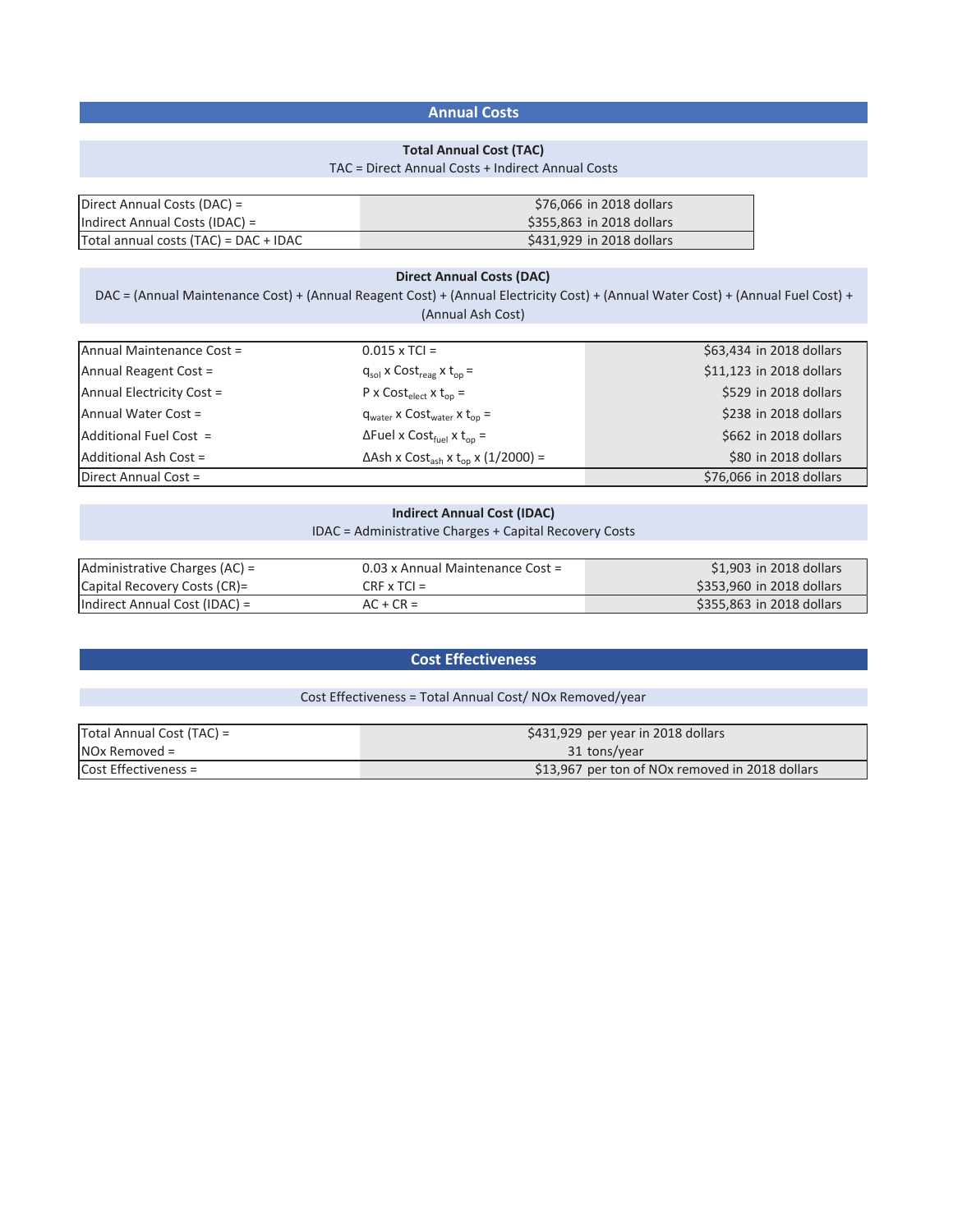# **Cost Estimate**

Graymont Indian Creek Kiln 2

# **Total Capital Investment (TCI)**

| For Coal-Fired Boilers:                              |                                                                                                                               |
|------------------------------------------------------|-------------------------------------------------------------------------------------------------------------------------------|
|                                                      | $TCI = 1.3 \times (SNCR_{cost} + APH_{cost} + BOP_{cost})$                                                                    |
| For Fuel Oil and Natural Gas-Fired Boilers:          |                                                                                                                               |
|                                                      | $TCI = 1.3 \times (SNCR_{cost} + BOP_{cost})$                                                                                 |
|                                                      |                                                                                                                               |
| Capital costs for the SNCR (SNCR <sub>cost</sub> ) = | \$1,156,847 in 2018 dollars                                                                                                   |
| Air Pre-Heater Costs $(APH_{cost})^* =$              | \$681,369 in 2018 dollars                                                                                                     |
| Balance of Plant Costs (BOP <sub>cost</sub> ) =      | \$1,526,757 in 2018 dollars                                                                                                   |
| Total Capital Investment (TCI) =                     | \$4,374,465 in 2018 dollars                                                                                                   |
|                                                      | This factor annlies because the boiler burns bituminous coal and emits equal to or greater than 0.31b/MMRtu of sulfur diovide |

nd emits equal to or greater than 0.3lb/MMBtu of sul

|                                                                                                                        | <b>SNCR Capital Costs (SNCRcost)</b>                                                                                              |  |
|------------------------------------------------------------------------------------------------------------------------|-----------------------------------------------------------------------------------------------------------------------------------|--|
| For Coal-Fired Utility Boilers:                                                                                        |                                                                                                                                   |  |
|                                                                                                                        | SNCR <sub>cost</sub> = 220,000 x (B <sub>MW</sub> x HRF) <sup>0.42</sup> x CoalF x BTF x ELEVF x RF                               |  |
| For Fuel Oil and Natural Gas-Fired Utility Boilers:                                                                    |                                                                                                                                   |  |
|                                                                                                                        | $SNCR_{cost} = 147,000 \times (B_{MW} \times HRF)^{0.42} \times ELEVF \times RF$                                                  |  |
| For Coal-Fired Industrial Boilers:                                                                                     |                                                                                                                                   |  |
|                                                                                                                        | SNCR <sub>cost</sub> = 220,000 x (0.1 x Q <sub>B</sub> x HRF) <sup>0.42</sup> x CoalF x BTF x ELEVF x RF                          |  |
| For Fuel Oil and Natural Gas-Fired Industrial Boilers:                                                                 |                                                                                                                                   |  |
|                                                                                                                        | SNCR <sub>cost</sub> = 147,000 x ((Q <sub>R</sub> /NPHR)x HRF) <sup>0.42</sup> x ELEVF x RF                                       |  |
|                                                                                                                        |                                                                                                                                   |  |
| SNCR Capital Costs (SNCR <sub>cost</sub> ) =                                                                           | \$1,156,847 in 2018 dollars                                                                                                       |  |
|                                                                                                                        |                                                                                                                                   |  |
|                                                                                                                        |                                                                                                                                   |  |
|                                                                                                                        | Air Pre-Heater Costs (APH <sub>cost</sub> )*                                                                                      |  |
| For Coal-Fired Utility Boilers:                                                                                        |                                                                                                                                   |  |
|                                                                                                                        | APH <sub>cost</sub> = 69,000 x (B <sub>MW</sub> x HRF x CoalF) <sup>0.78</sup> x AHF x RF                                         |  |
| For Coal-Fired Industrial Boilers:                                                                                     |                                                                                                                                   |  |
|                                                                                                                        | APH <sub>cost</sub> = 69,000 x (0.1 x Q <sub>B</sub> x HRF x CoalF) <sup>0.78</sup> x AHF x RF                                    |  |
|                                                                                                                        |                                                                                                                                   |  |
| Air Pre-Heater Costs (APH <sub>cost</sub> ) =                                                                          | \$681,369 in 2018 dollars                                                                                                         |  |
|                                                                                                                        | * This factor applies because the boiler burns bituminous coal and emits equal to or greater than 0.3lb/MMBtu of sulfur dioxide.  |  |
|                                                                                                                        |                                                                                                                                   |  |
|                                                                                                                        |                                                                                                                                   |  |
|                                                                                                                        | <b>Balance of Plant Costs (BOPcost)</b>                                                                                           |  |
| For Coal-Fired Utility Boilers:                                                                                        |                                                                                                                                   |  |
|                                                                                                                        | BOP <sub>cost</sub> = 320,000 x (B <sub>MW</sub> ) <sup>0.33</sup> x (NO <sub>x</sub> Removed/hr) <sup>0.12</sup> x BTF x RF      |  |
| For Fuel Oil and Natural Gas-Fired Utility Boilers:                                                                    |                                                                                                                                   |  |
| BOP <sub>cost</sub> = 213,000 x (B <sub>MW</sub> ) <sup>0.33</sup> x (NO <sub>x</sub> Removed/hr) <sup>0.12</sup> x RF |                                                                                                                                   |  |
| For Coal-Fired Industrial Boilers:                                                                                     |                                                                                                                                   |  |
|                                                                                                                        | BOP <sub>cost</sub> = 320,000 x (0.1 x Q <sub>B</sub> ) <sup>0.33</sup> x (NO <sub>x</sub> Removed/hr) <sup>0.12</sup> x BTF x RF |  |
| For Fuel Oil and Natural Gas-Fired Industrial Boilers:                                                                 |                                                                                                                                   |  |
|                                                                                                                        | BOP <sub>cost</sub> = 213,000 x (Q <sub>B</sub> /NPHR) <sup>0.33</sup> x (NO <sub>x</sub> Removed/hr) <sup>0.12</sup> x RF        |  |
|                                                                                                                        |                                                                                                                                   |  |
| Balance of Plant Costs (BOP <sub>cost</sub> ) =                                                                        | \$1,526,757 in 2018 dollars                                                                                                       |  |
|                                                                                                                        |                                                                                                                                   |  |